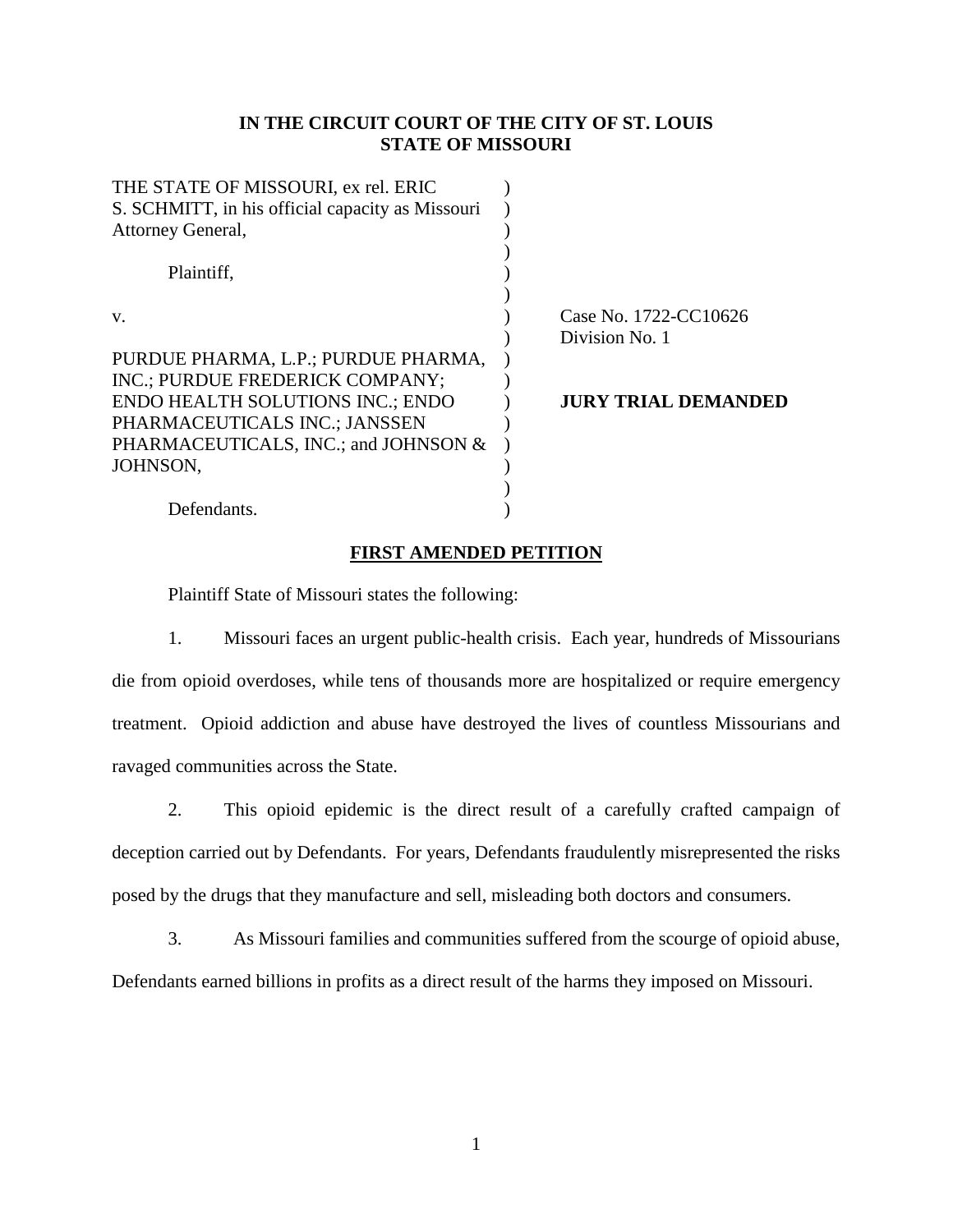4. This civil action seeks to hold Defendants accountable for the extraordinary publichealth crisis that they created in pursuit of profit, and to begin the process of healing those families and communities that have suffered from the opioid epidemic.

#### **PARTIES**

5. Eric S. Schmitt is the Attorney General of Missouri.

6. Under Missouri law, "[t]he attorney general shall institute, in the name and on the behalf of the state, all civil suits and other proceedings at law or in equity requisite or necessary to protect the rights and interests of the state, and enforce any and all rights, interests or claims against any and all persons, firms or corporations in whatever court or jurisdiction such action may be necessary; and he may also appear and interplead, answer or defend, in any proceeding or tribunal in which the state's interests are involved." § 27.060, RSMo.

7. Pursuant to Chapter 407, RSMo, the Attorney General has authority to prosecute civil claims on behalf of the State under the Missouri Merchandising Practice Act.

8. Pursuant to § 191.905.14, RSMo, the Attorney General has authority to prosecute civil claims on behalf of the State for healthcare payment fraud and abuse.

9. Plaintiff State of Missouri is a sovereign State that has sustained direct and substantial injuries and losses as a result of the conduct described herein.

10. Defendant Purdue Pharma, L.P. is a limited partnership organized under the laws of the State of Delaware with its principal place of business in Connecticut.

11. Defendant Purdue Pharma, Inc. is a New York corporation with its principal place of business in Connecticut.

12. Defendant Purdue Frederick Company is a Delaware corporation with its principal place of business in Connecticut.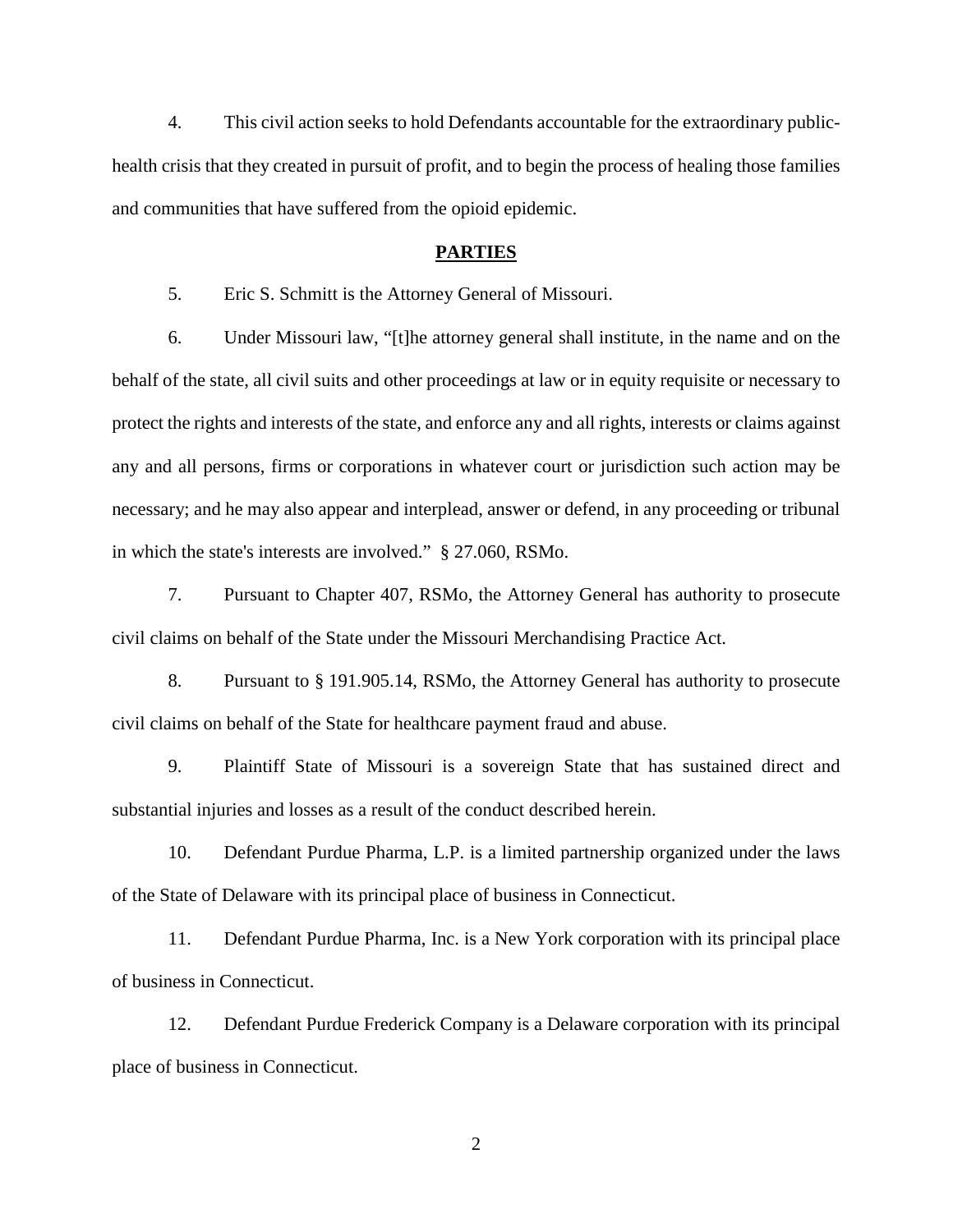13. On information and belief, at all relevant times, Purdue Pharma, L.P., Purdue Pharma, Inc., and Purdue Frederick Company (together, "Purdue") acted in concert with one another and acted as agents and/or principals of one another in relation to the conduct described herein.

14. Purdue manufactures, promotes, markets, advertises, and sells a number of opioids, including OxyContin and MS Contin.

15. OxyContin accounts for nearly one-third of the national painkiller market.

16. Defendants Endo Health Solutions Inc. and Endo Pharmaceuticals Inc. (together, "Endo") are both Delaware corporations having their principal place of business in Pennsylvania.

17. Endo Pharmaceuticals Inc. is a wholly owned subsidiary of Endo Health Solutions Inc.

18. On information and belief, at all relevant times, Endo Health Solutions Inc. and Endo Pharmaceuticals Inc. acted in concert with one another and acted as agents and/or principals of one another in relation to the conduct described herein.

19. Endo manufactures, promotes, markets, advertises, and sells a number of opioids, including Percocet, Opana, and Opana ER.

20. On June 8, 2017, the United States Food and Drug Administration ("FDA") called for Endo to remove Opana ER from the market, concluding that the risks of the drug outweigh its benefits.

21. Defendant Janssen Pharmaceuticals, Inc. is a Pennsylvania corporation with its principal place of business in New Jersey.

22. Defendant Johnson & Johnson is a New Jersey corporation with its principal place of business in New Jersey.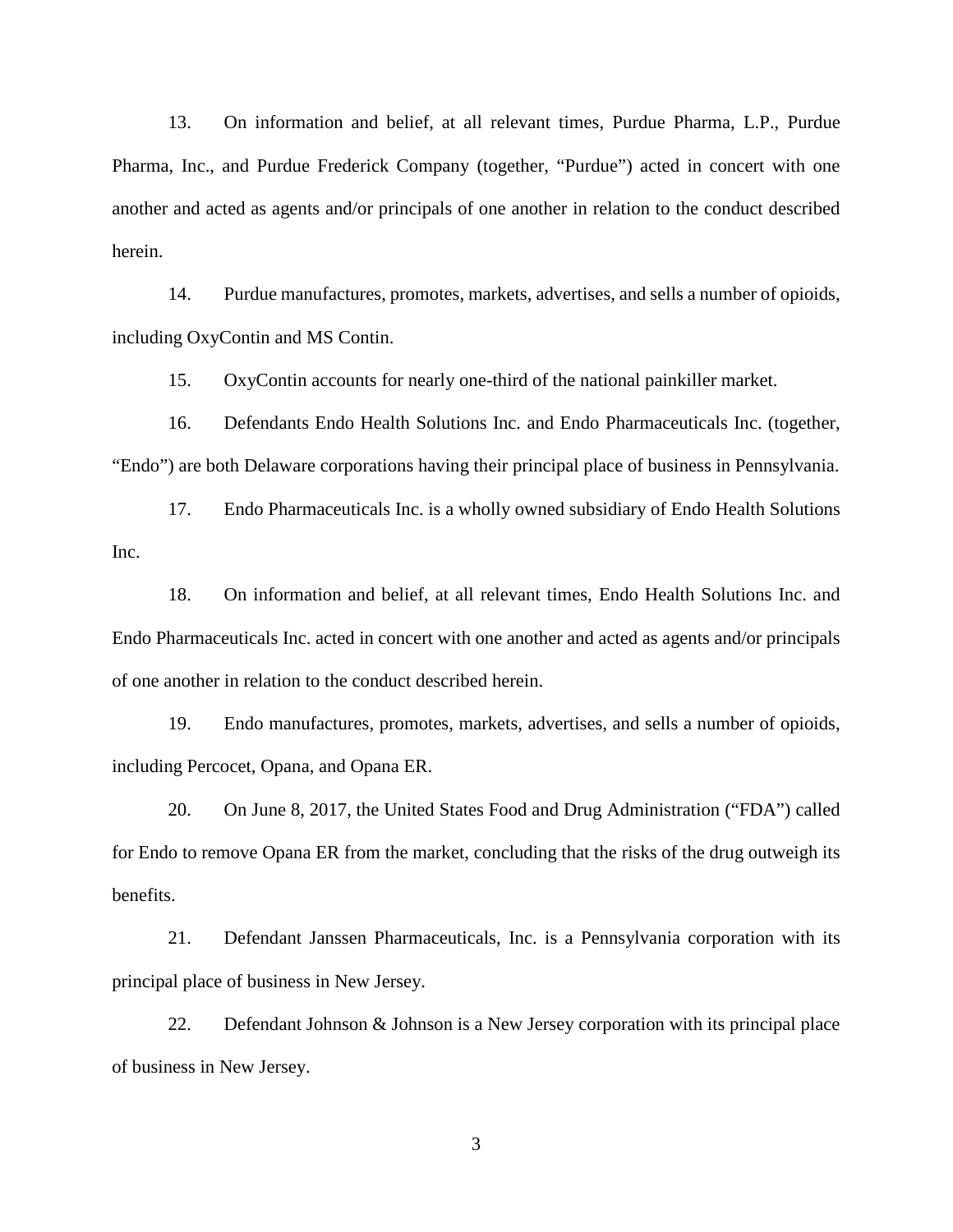23. On information and belief, at all relevant times, Janssen Pharmaceuticals, Inc. and Johnson & Johnson (together "Janssen") acted in concert with one another and acted as agents and/or principals of one another in relation to the conduct described herein.

24. Janssen manufactures, promotes, markets, advertises, and sells opioids, including Duragesic.

25. In addition, until 2015, Janssen manufactured, promoted, marketed, advertised, and sold the opioids Nucynta and Nucynta ER.

26. At all relevant times, Defendants promoted, marketed, advertised, and sold opioid products in the State of Missouri and to Missouri residents and citizens.

#### **JURISDICTION AND VENUE**

27. This Court has subject-matter jurisdiction over this civil action pursuant to Missouri Constitution Article V, § 14.

28. This Court has personal jurisdiction over all Defendants because, among other things:

- a. Defendants knowingly and intentionally sell, market, advertise, promote, and distribute their products in the State of Missouri and to Missouri residents, citizens, and businesses, as well as to the State of Missouri;
- b. Defendants enter into contracts relating to the subject-matter of this action in the State of Missouri;
- c. Defendants have directed advertising, marketing, and promotional efforts at the State of Missouri and Missouri residents, citizens, and businesses;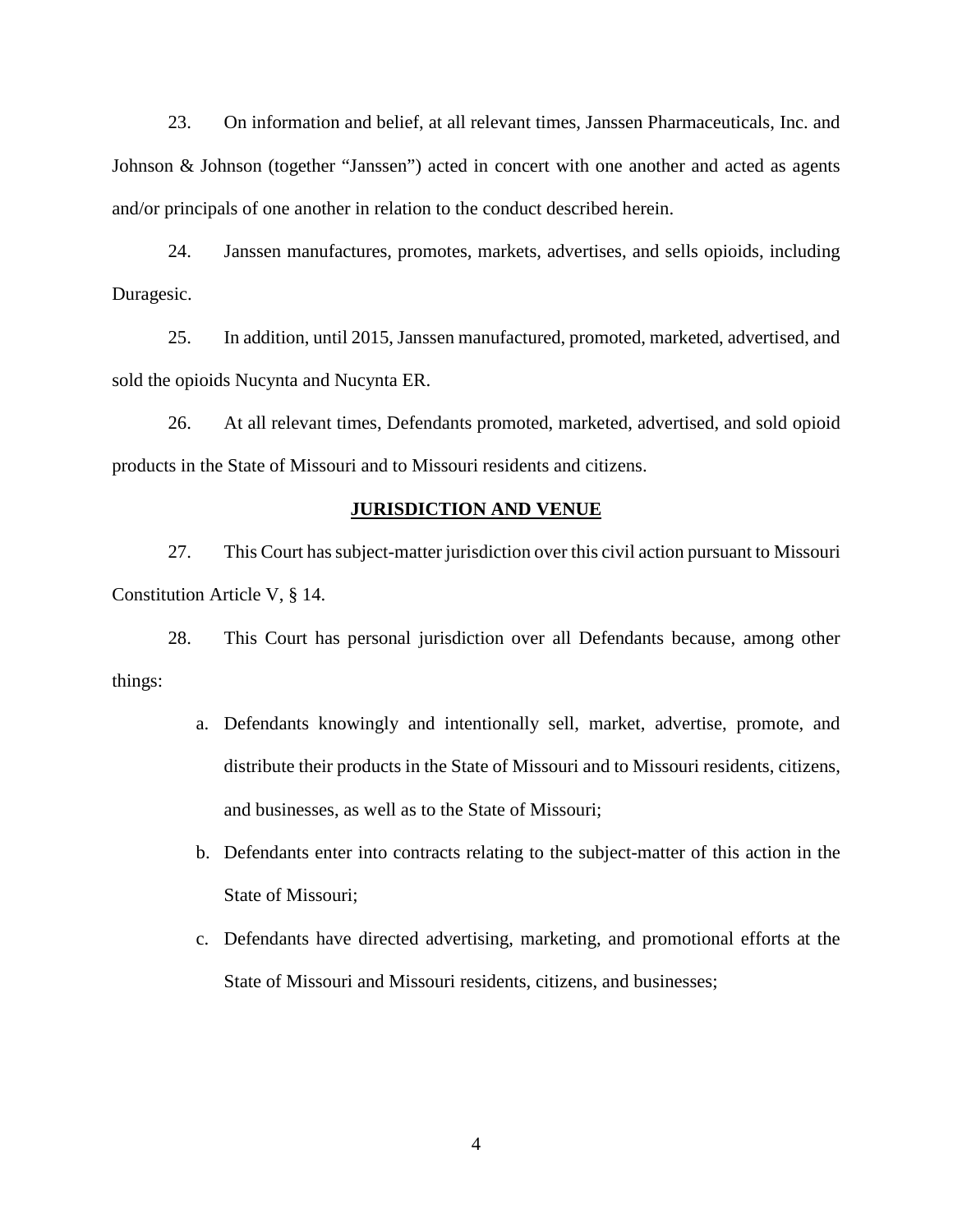- d. Defendants have engaged in advertising, marketing, and promotional activities with the intent and expectation that these activities would reach and affect the State of Missouri and/or Missouri residents, citizens, and businesses;
- e. Defendants have delivered their products to Missouri with the intent and the expectation that those products would be distributed to or purchased by Missouri residents, citizens, and businesses; and
- f. As described herein, Plaintiff sues to vindicate injuries that have occurred within the State of Missouri.
- 29. Venue is proper in this Court.
- 30. Venue is proper in this Court pursuant to § 407.100.7, RSMo.

31. Numerous violations of the Missouri Merchandising Practices Act occurred within the City of St. Louis.

32. All Defendants have engaged in business and/or have had one or more agents within the City of St. Louis.

33. Plaintiff and Missouri consumers have sustained substantial injuries within the City of St. Louis.

34. For example, in 2014, nearly half of all opioid-related hospitalizations and emergency-room visits in Missouri occurred in the St. Louis area, and the State of Missouri paid for approximately one-third of those visits.

35. The amount in controversy exceeds \$25,000.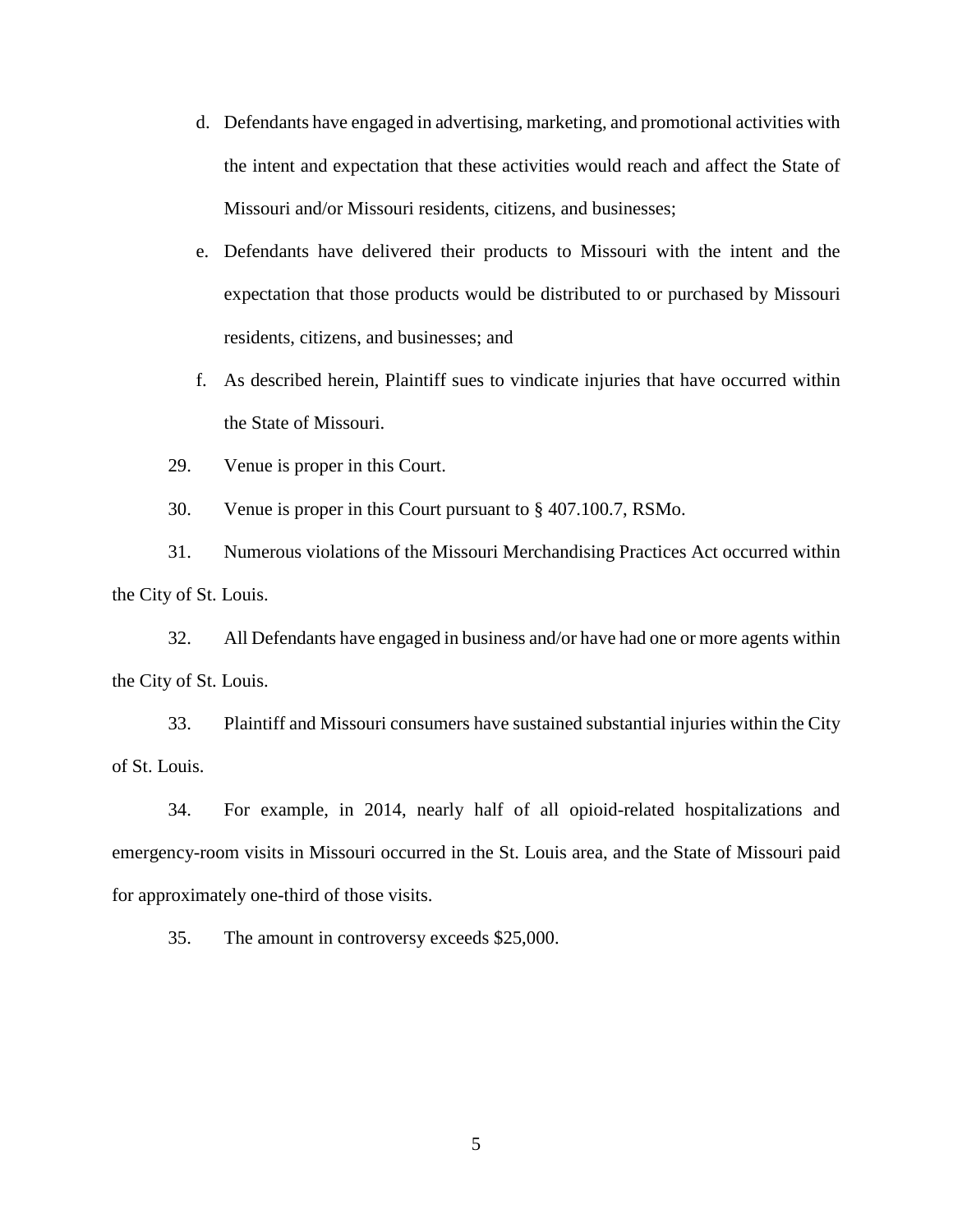#### **FACTUAL BACKGROUND**

**I. For Decades, Prevailing Medical Norms Dictated That Opioids Should Be Prescribed Only in Specific and Rare Situations, and Not for Chronic Pain.**

36. Opioids are a class of chemical compounds that bind to opioid receptors in the human nervous system.

37. Opioids elicit a euphoric response by stimulating pleasure centers in the brain.

38. This euphoric response allows opioids to effectively mask pain, but it also causes the drugs to be highly addictive.

39. Common opioids include morphine, methadone, oxycodone, hydrocodone, codeine, and fentanyl.

40. These drugs cannot be lawfully obtained except with a valid prescription.

41. Common brand names for these drugs include Vicodin, Percocet, and OxyContin.

42. Heroin is also classified as an opioid.

43. For decades, most doctors prescribed opioids only in cases of acute pain, for surgery recovery, for cancer treatment, or for end-of-life palliative care.

44. There was a widespread medical consensus that opioids should not be used to treat chronic pain.

45. This widespread medical consensus rested largely on the concern that opioids pose an extraordinary risk of addiction, dependence, and overdose.

46. In the rare cases where patients did receive opioid prescriptions, those drugs ordinarily were administered in closely supervised environments like inpatient-treatment or hospice facilities, and they often were administered only for short periods of time.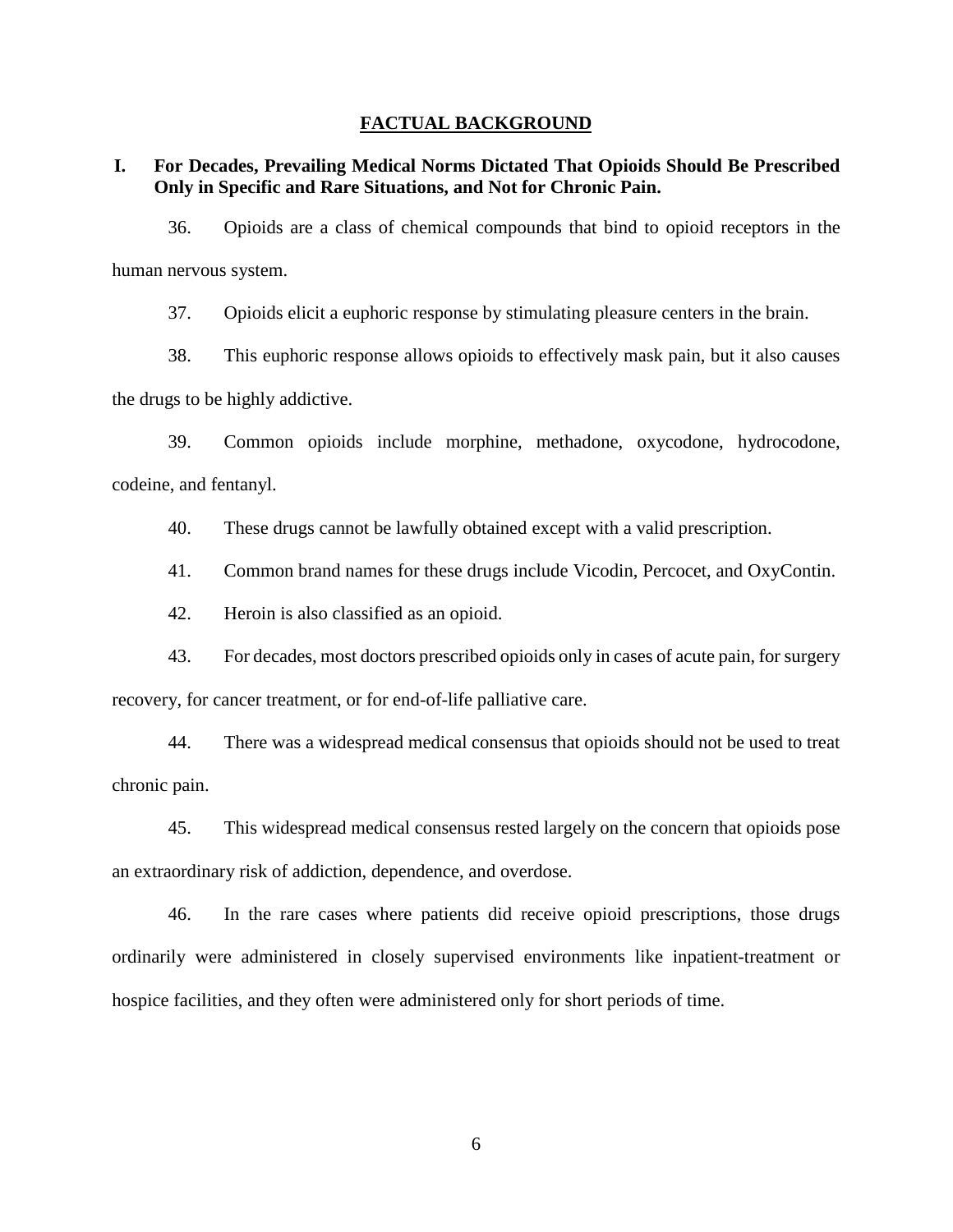47. These closely supervised environments helped mitigate the risk that patients might misuse or abuse opioids, and they also provided the opportunity for doctors to monitor patients for signs of potential addiction or dependence.

48. While these prevailing medical norms had a strong scientific basis and reflected sound medical judgment, Defendants viewed the medical community's hesitance to prescribe opioids as an impediment to substantial profits.

49. Thus, Defendants—individually, as well as in concert with one another and with others—hatched a scheme to use false representations regarding the risks and benefits of opioids to increase opioid prescriptions, for the purpose of generating windfall profits.

50. As described herein, Defendants created a sprawling campaign of misinformation and deception to convince doctors and consumers that opioids pose little risk of addiction, and that such risks can be easily identified and mitigated.

51. Defendants' campaign has been—from their perspective—wildly successful, generating billions of dollars in annual profits.

52. But from the perspective of Missouri's families and communities, Defendants' campaign of deception has created a tragic public-health crisis.

## **II. Defendants Carried Out a Complex, Multi-Year Campaign to Mislead Both Doctors and Consumers About the Risks and Benefits of Opioids, in Order to Generate Billions of Dollars in Improper Profits.**

53. Defendants employed a multi-pronged approach to their misinformation campaign.

54. First, Defendants communicated directly to doctors and consumers.

55. For doctors, this took the form of in-person visits and communications from sales and promotional staff; continuing medical education programs; advertisements, including advertisements in periodicals aimed at medical audiences; websites; and other means.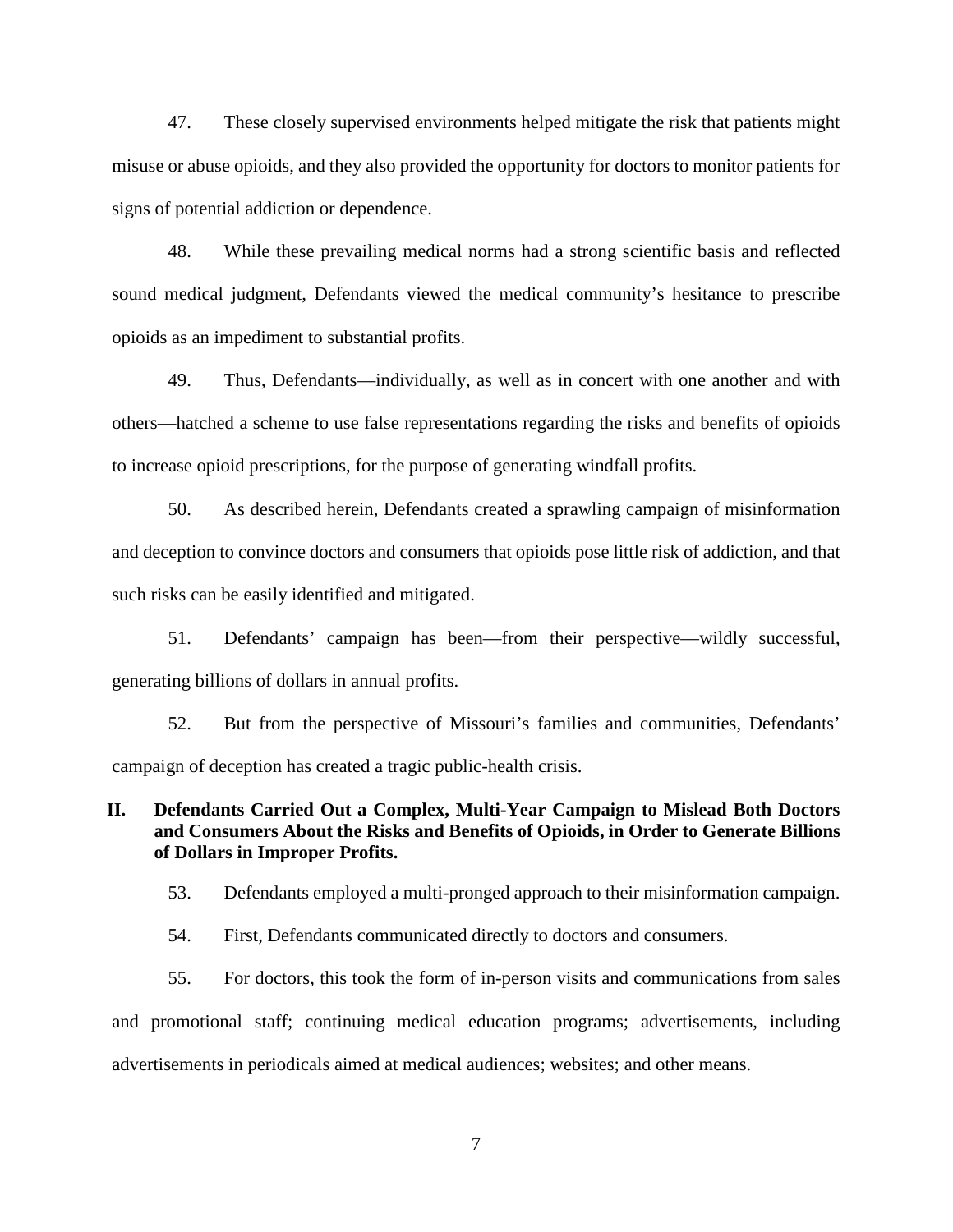56. For consumers, this included websites, advertisements, publications aimed at the public, and other means.

57. Second, Defendants created, funded, controlled, and operated third-party organizations that communicated directly with doctors and consumers regarding opioids and pain treatment.

58. These third-party organizations purported to be independent of Defendants, and their purportedly independent existence was intended to lend the veneer of objectivity and trustworthiness to their claims about opioids and pain treatment.

59. Defendants also used these third-party organizations in an effort to skirt state and federal laws restricting what Defendants could say regarding their products.

60. These third-party organizations included the American Pain Foundation ("APF") and American Academy of Pain Medicine ("AAPM").

61. At all relevant times, Defendants controlled, operated, funded, and acted in concert with APF and AAPM.

62. Defendants provided extraordinary amounts of money to fund these organizations' activities.

63. In 2010 alone, APF received more than \$1,000,000 from Defendant Endo; more than \$100,000 from Defendant Purdue; as well as substantial contributions from Defendant Janssen.

64. At all relevant times, Defendants were legally responsible for the acts, omissions, and representations of APF and AAPM.

65. At all relevant times, APF and AAPM acted as agents for Defendants.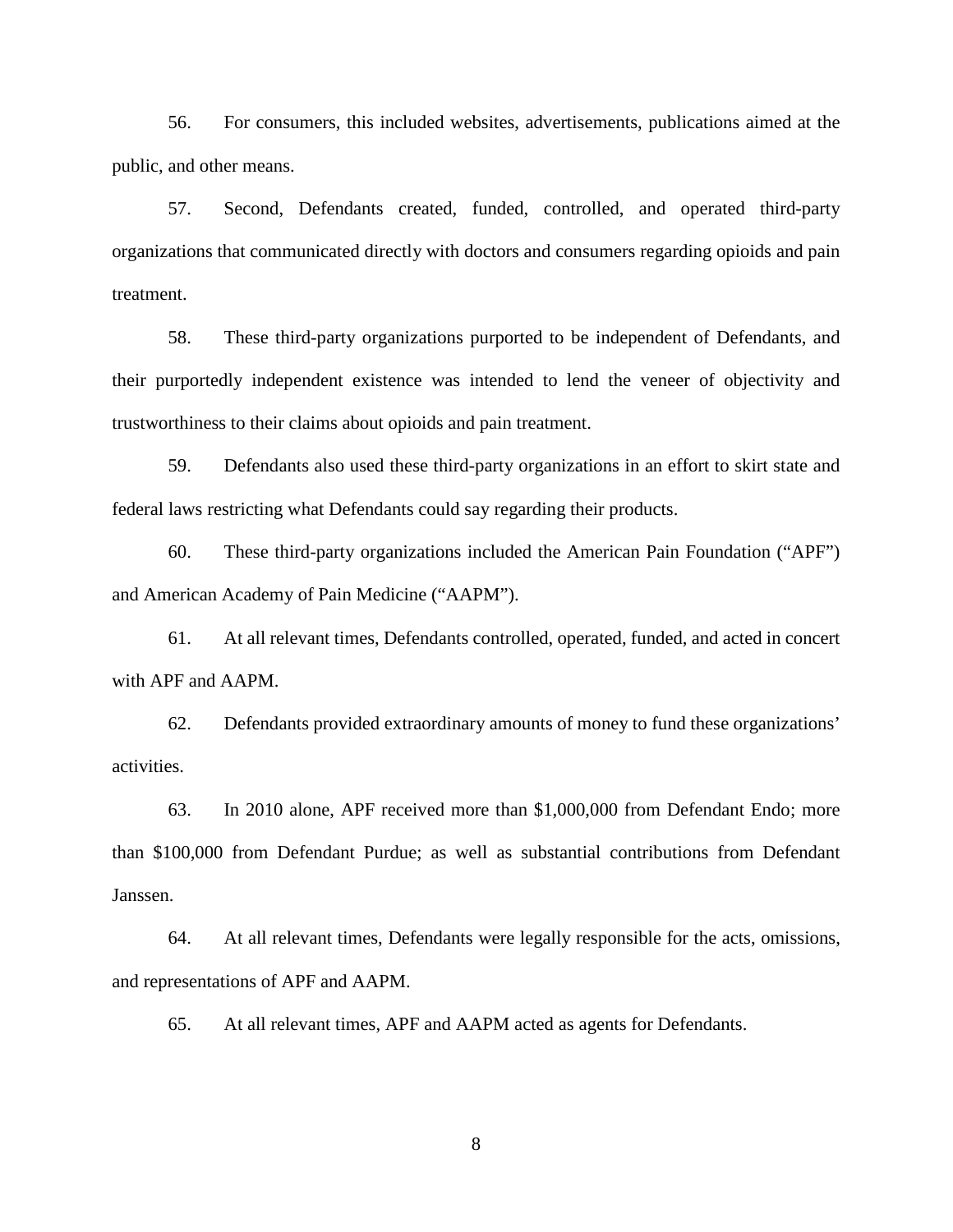66. At all relevant times, Defendants conspired with APF, AAPM, and other third-party entities with respect to the conduct described herein.

67. Third, Defendants engaged highly credentialed medical professionals to promote Defendants' false narratives regarding the risks and benefits of opioids and other pain-treatment options.

68. These medical professionals engaged by Defendants have often been referred to as "key opinion leaders" or "KOLs."

69. These KOLs include, but are not limited to, Dr. Russell Portenoy and Dr. Lynn Webster.

70. These KOLs purported to act independently of Defendants, and the purpose and the effect of their involvement was to lend legitimacy to Defendants' false and misleading claims regarding opioids.

71. At all relevant times, Defendants controlled, funded, and acted in concert with these KOLs.

72. At all relevant times, Defendants were legally responsible for the acts, omissions, and representations of these KOLs.

73. At all relevant times, these KOLs acted as agents for Defendants.

74. At all relevant times, Defendants conspired with these KOLs with regard to the conduct described herein.

75. Through all three of these avenues, Defendants communicated false and deceptive representations regarding opioids, including those described herein.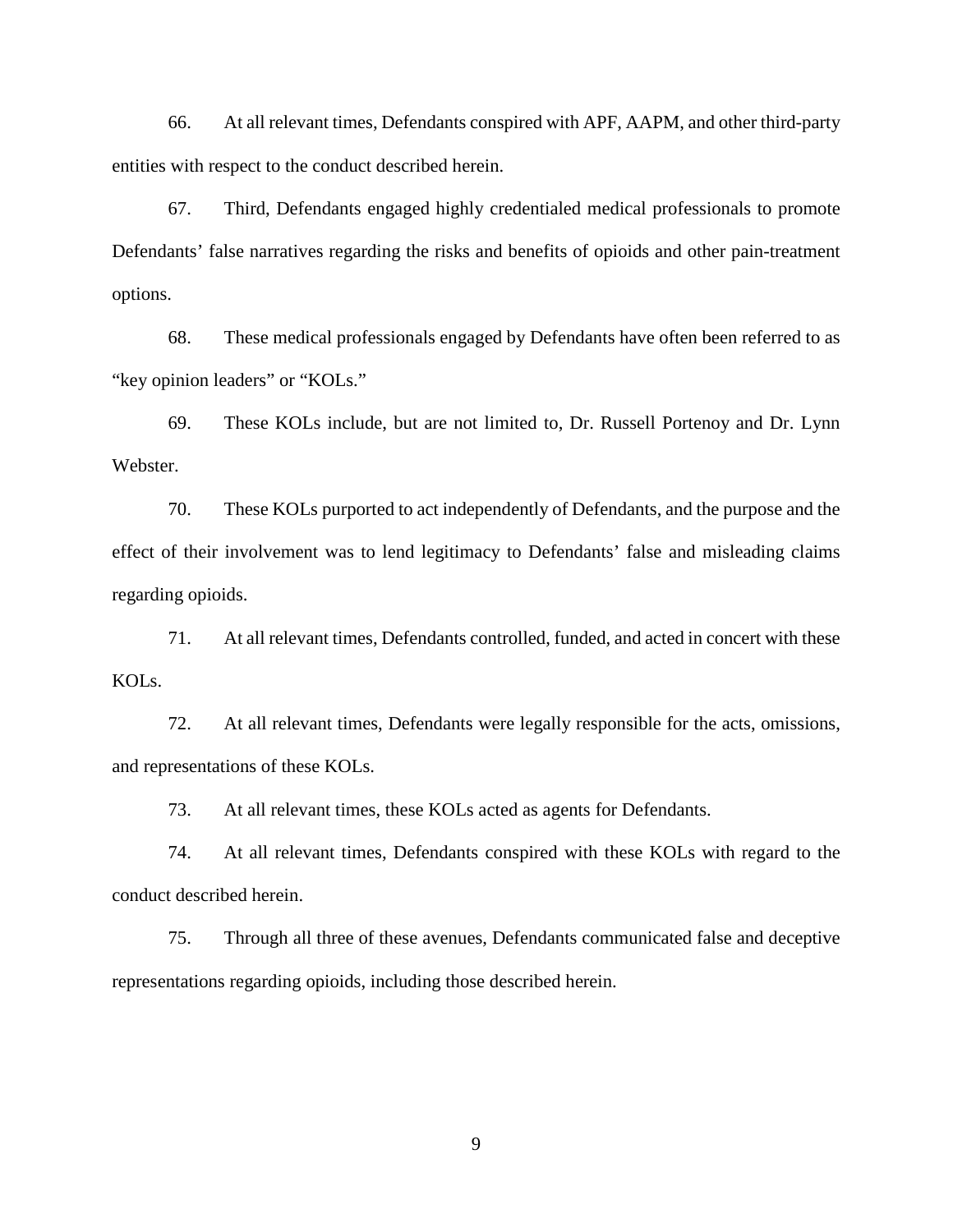**A. Defendants falsely represented that opioids pose a low risk of addiction and that patients who had not previously experienced addiction would not become addicted to opioids.**

76. Defendants—and those acting in concert with Defendants—repeatedly misrepresented the risks of addiction and dependence associated with opioids.

77. As explained above, for decades, doctors had viewed opioids with suspicion, judging that the risk of addiction made such drugs inappropriate in all but a small number of situations.

78. Defendants set out specifically to undermine these well-founded medical norms.

79. To accomplish this goal, Defendants made false, misleading, and fraudulent representations to both physicians and consumers.

80. Defendants falsely represented to both physicians and consumers that the risk of becoming addicted to opioids is extremely small.

81. Defendants falsely represented to both physicians and consumers that opioids pose little risk of addiction if taken pursuant to a prescription.

82. Defendants falsely represented to both physicians and consumers that patients who had not previously experienced addiction or substance-abuse problems would not become addicted to opioids.

83. Defendants falsely represented that patients can easily cease opioid use through tapering and that opioid withdrawal does not pose a significant risk.

84. On information and belief, Defendants—and those acting in concert with them repeatedly made these representations orally during in-person sales and marketing visits to doctors and continuing medical education events.

85. For example, as one study explained, "Purdue trained its sales representatives to carry the message that the risk of addiction was 'less than one percent.'"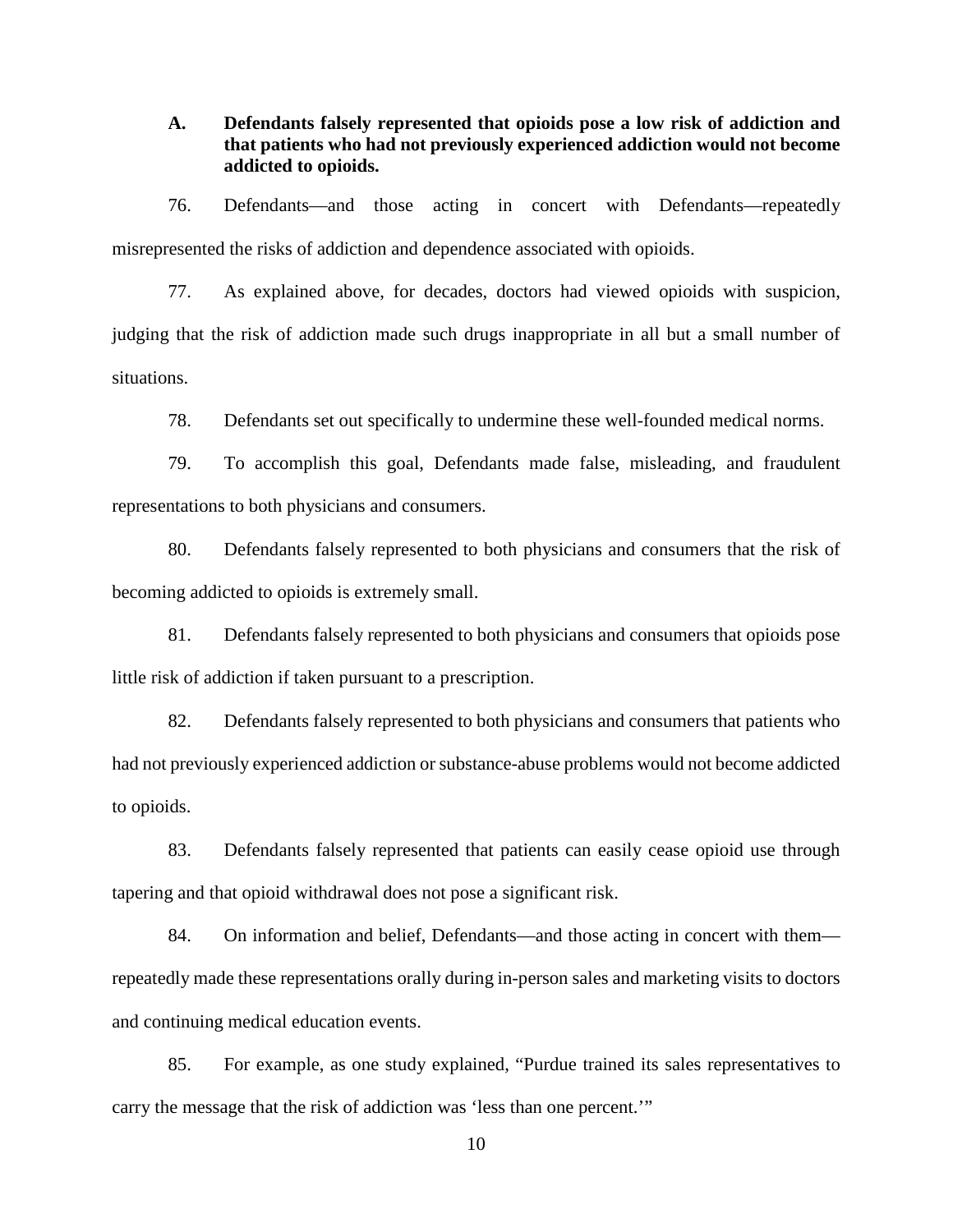86. In one instance, APF's Executive Director represented that "when taken as prescribed, under the direction of a physician for pain relief, opioids are safe and effective, and only in rare cases lead to addiction."

87. He further represented that "less than 1% of patients become addicted" to opioids.

88. Defendants also repeatedly made these representations in writing.

89. For example, in one publication, Defendant Endo represented that "[m]edicines that are used to treat pain usually do not cause addiction if they are prescribed and taken correctly."

90. In another publication, Defendant Endo represented that "[p]eople who take opioids as prescribed usually do not become addicted."

91. In another publication, Defendant Endo represented that "[i]n general, people who have no history of drug abuse, including tobacco, and use their opioid medication as directed will probably not become addicted."

92. On its website prescriberesponsibly.com, Defendant Janssen indicated that opioid addiction is unlikely unless the patient is recovering from past drug or alcohol abuse.

93. In the APF publication *Getting the Help You Need*, Defendants represented that "[s]tudies and clinical practice have shown that the risk of addiction is small when [opioids] are appropriately prescribed and taken as directed."

94. In the same APF publication, Defendants represented that "[u]nless you have a past or current history of substance abuse, the chance of addiction is low when these medications are prescribed properly and taken as directed."

95. In a "Commonly Asked Questions and Answers" portion of the APF website, Defendants represented that "addiction is very rare when pain medicines are properly prescribed and taken as directed."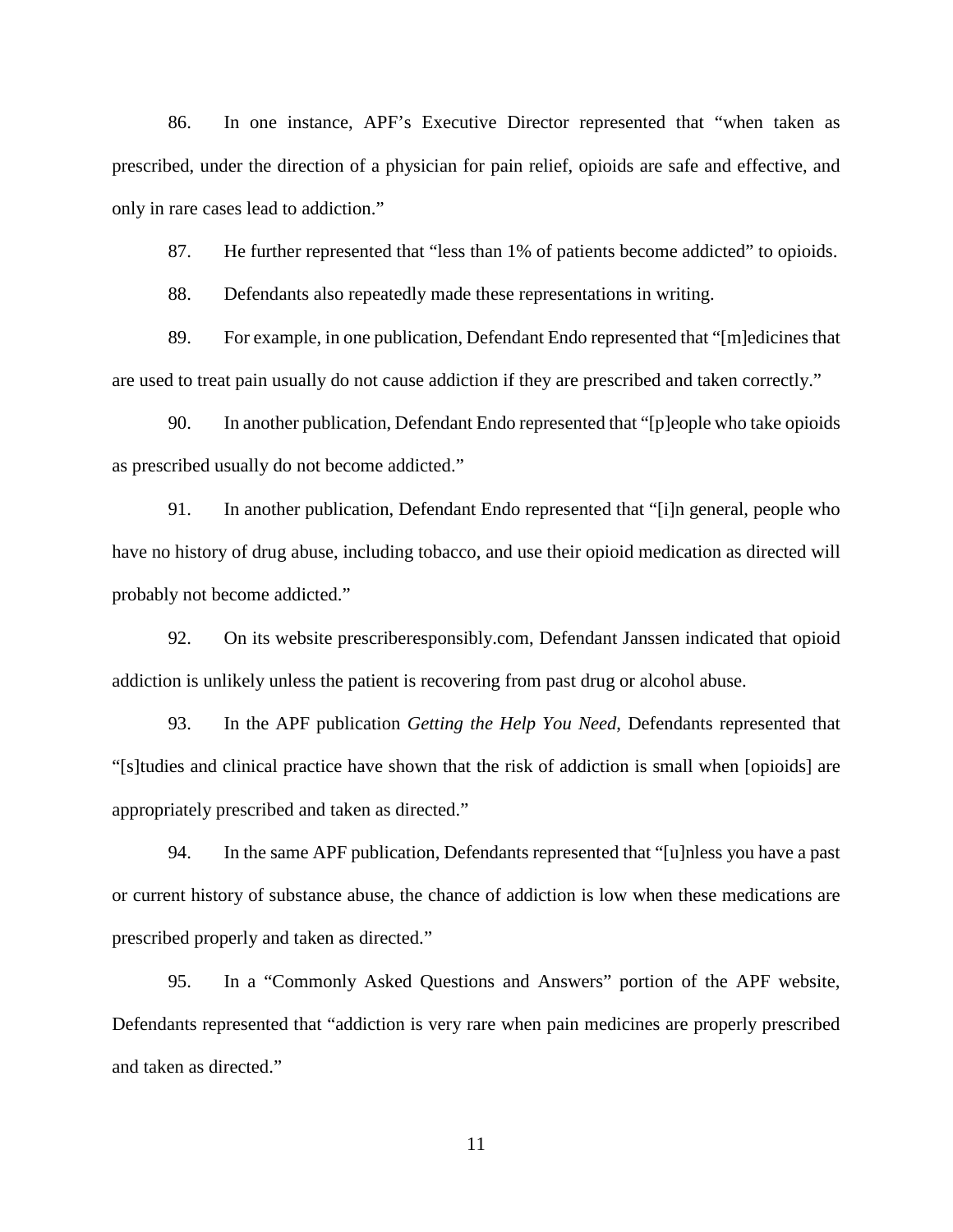96. The same APF publication also stated: "Keep in mind, pain medicine in and of itself does not cause someone to become addicted."

97. On its website www.opana.com, Defendant Endo represented that "[m]ost healthcare providers who treat patients with pain agree that patients treated with prolonged opioid medicines usually do not become addicted."

98. Defendants have repeatedly characterized concern about opioid addiction as a myth or misconception, and they have repeatedly characterized physician concern about the risk of addiction as overstated.

99. Defendants' representations identified above—and other similar representation by Defendants and those acting in concert with them—are false.

100. Extensive medical research demonstrates that opioids pose a substantial risk of addiction, abuse, and overdose.

101. In particular, opioids pose a substantial risk of addiction when they are used for extended periods of time—such as for treatment of chronic pain—and when they are administered outside the close supervision of medical professionals.

102. Many studies have shown substantial risk of addiction where patients take opioids to treat chronic non-cancer pain.

103. Some of these studies have found addiction rates as high as 45%.

104. Many patients become addicted to opioids even when they originally take opioids pursuant to a valid prescription.

105. Indeed, one study found that 75% of those addicted to opioids first took opioids pursuant to a prescription.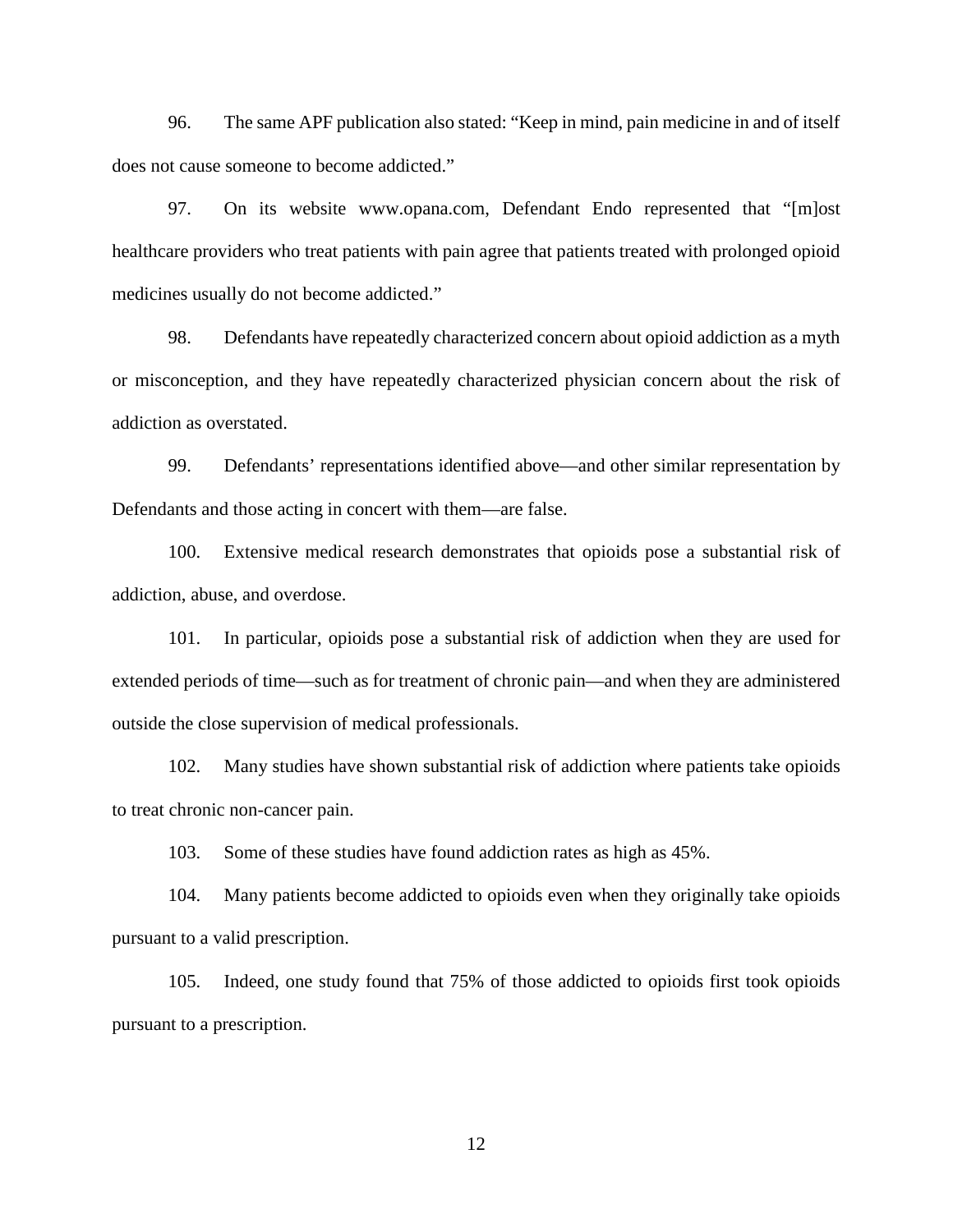106. And research suggests that the overdose-death rate for those taking opioids pursuant to a prescription is *higher* than the rate for those using opioids non-medically.

107. One study examining opioid overdose deaths found that "92% of the decedents had been receiving legitimate [opioid] prescriptions from health care providers for chronic pain."

108. Many patients become addicted to opioids even though they have no prior history of addiction or substance abuse.

109. In fact, in 2016, the Centers for Disease Control ("CDC") "found insufficient evidence to determine how harms of opioids differ depending on past or current substance abuse disorder."

110. Both doctors and consumers reasonably relied on Defendants' misrepresentations.

111. As a result of that reasonable reliance, many doctors prescribed opioids when they otherwise would not have, and many patients requested and obtained opioids when they otherwise would not have.

112. In particular, Defendants' misrepresentations induced both doctors and consumers to use opioids to treat chronic pain, a practice that widespread medical norms had viewed as inappropriate before Defendants' misinformation campaign.

113. Both doctors and consumers took other actions as a result of their reasonable reliance on Defendants' representations.

114. Defendants knew that their representations described herein were false, and Defendants made those representations with intent to defraud.

115. Defendants intentionally made the representations described herein to Missouri citizens, residents, and businesses.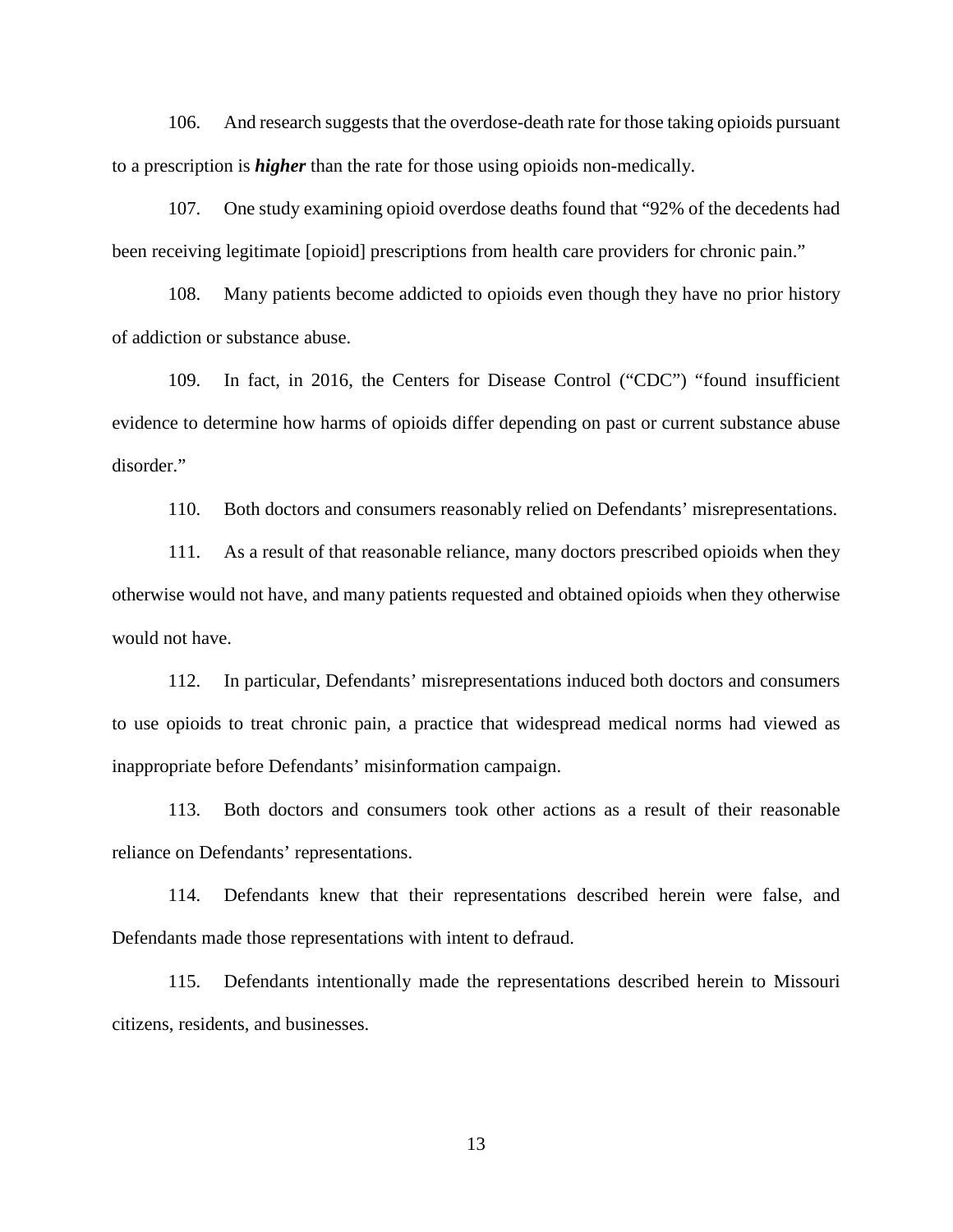**B. Defendants falsely represented that many individuals who exhibit signs of addiction to opioids are actually experiencing "pseudoaddiction" and that doctors should treat this "pseudoaddiction" by increasing the patient's opioid use.**

116. Defendants—and those acting in concert with Defendants—repeatedly misrepresented to both doctors and consumers that many individuals exhibiting signs of addiction actually are experiencing "pseudoaddiction."

117. The concept of "pseudoaddiction" was originally put forward by J. David Haddox, who later became a Vice President for Defendant Purdue.

118. Defendants further falsely represented that the proper treatment for "pseudoaddiction" is *more* opioids.

119. On information and belief, Defendants—and those acting in concert with them repeatedly made these representations orally during in-person sales and marketing visits to doctors and continuing medical education events.

120. Defendants also repeatedly made these representations in writing.

121. For example, in one publication, Defendant Endo represented that "[s]ometimes people behave as if they are addicted, when they are really in need of more medicine. This can be treated with higher doses of medicine."

122. These representations are false.

123. Significant medical literature calls the concept of "pseudoaddiction" into question.

124. For example, one medical study reviewed all academic medical publications discussing "pseudoaddiction" and concluded that, "[o]f the 224 articles, *none exist that attempted to empirically validate the concept of pseudoaddiction*."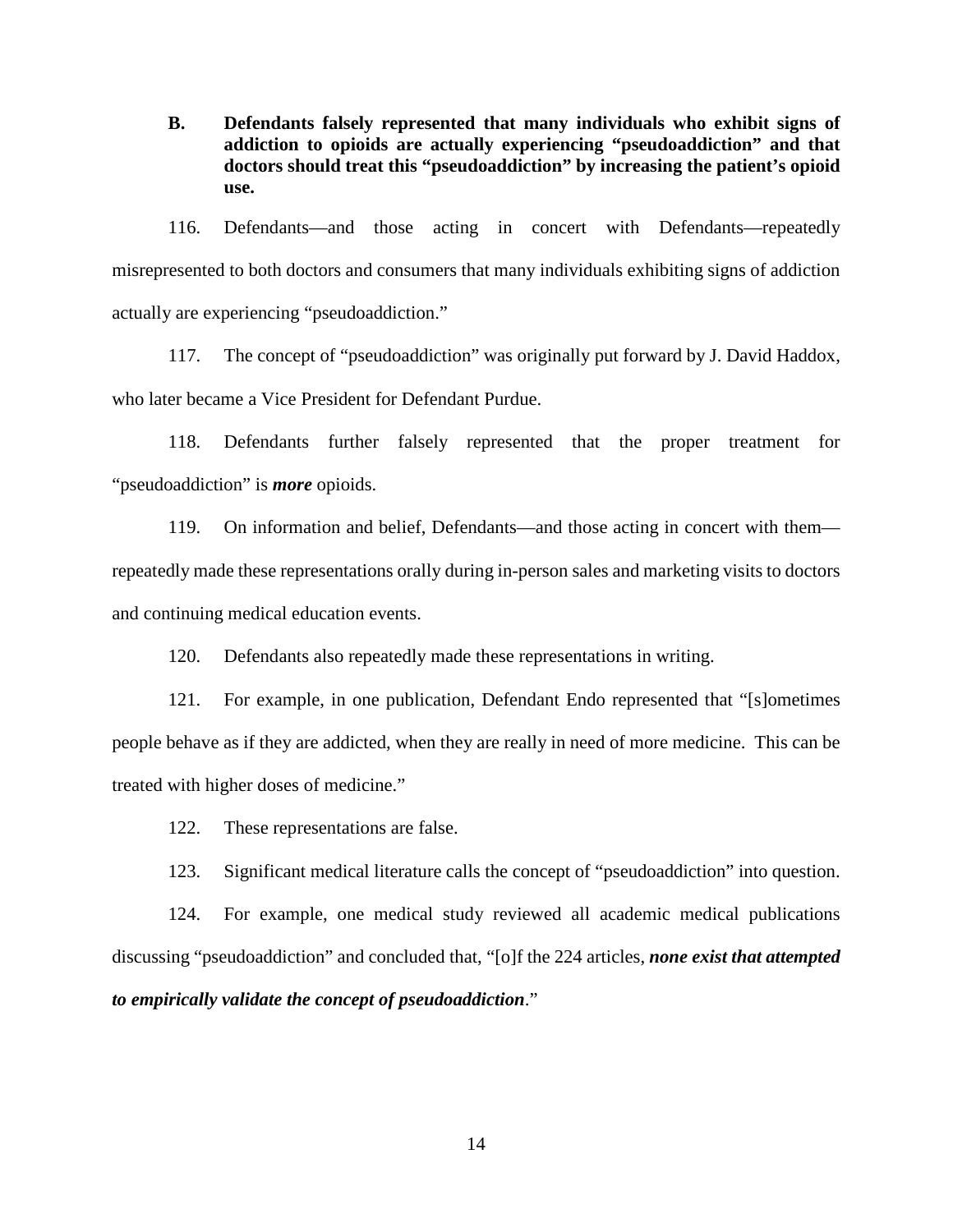125. The same study found that many of the articles that considered "pseudoaddiction as a genuine clinical phenomenon" were funded by opioid producers, including Defendants Janssen and Purdue.

126. In addition, the CDC's opioid-prescribing guidelines do not recognize "pseudoaddiction" as a legitimate medical concept.

127. Both doctors and consumers reasonably relied on Defendants' misrepresentations.

128. As a result of that reasonable reliance, many doctors prescribed opioids when they otherwise would not have, and many patients requested and obtained opioids when they otherwise would not have.

129. In particular, Defendants' false representations induced many doctors to increase opioid dosage based on the belief that patients' signs of addiction actually reflected "pseudoaddiction."

130. In addition, Defendants' false representations induced many doctors to continue prescribing opioids to patients exhibiting signs of addiction even though those doctors should have discontinued the prescriptions.

131. As Dr. Lynn Webster—one of Defendants' former KOLs—later recognized, the concept of pseudoaddiction "obviously became too much of an excuse to give patients more medication. . . . It led us down a path that caused harm. It is already something we are debunking as a concept."

132. Both doctors and consumers took other actions as a result of their reasonable reliance on Defendants' representations.

133. Defendants knew that their representations described herein were false, and Defendants made those representations with intent to defraud.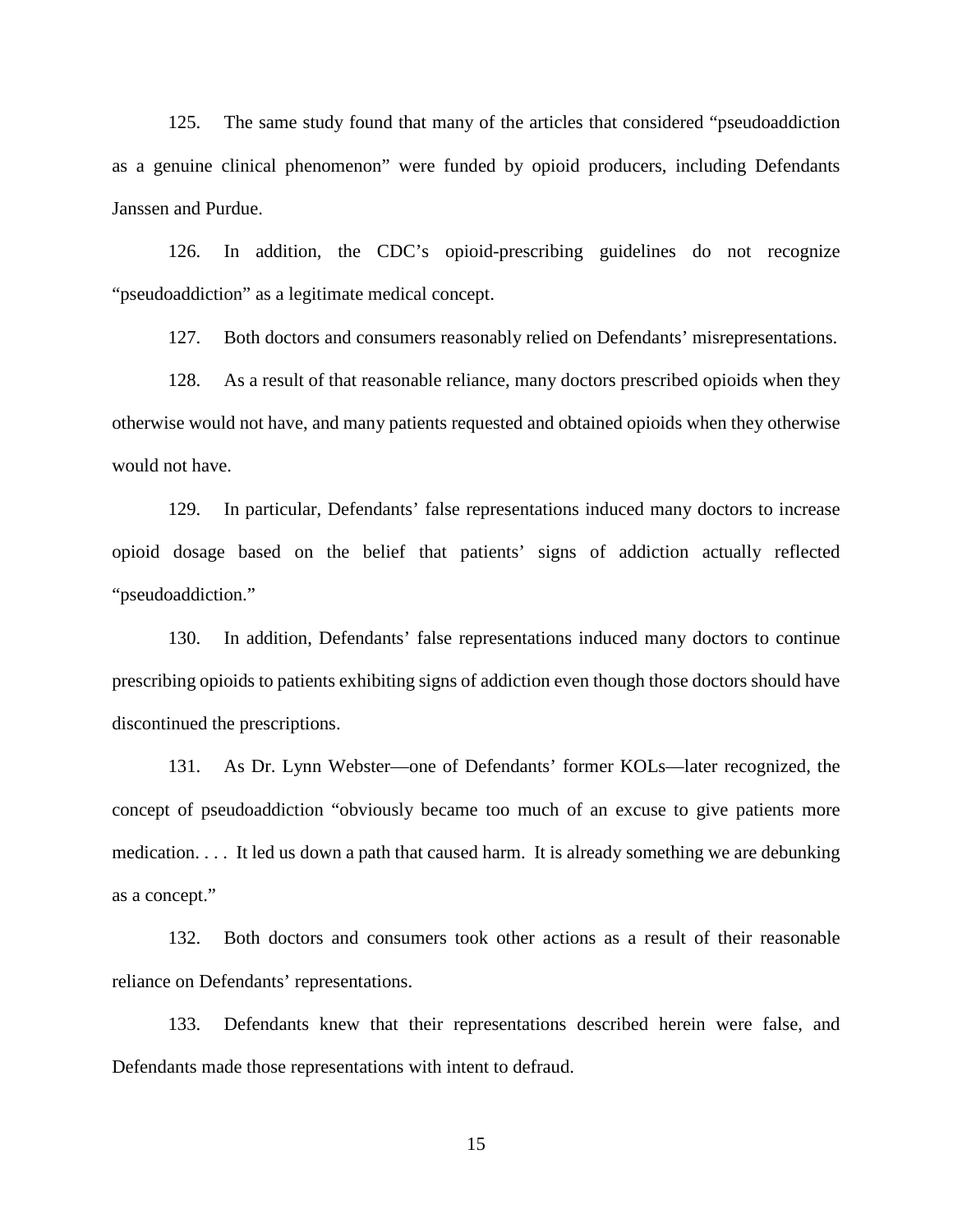134. Defendants intentionally made their representations described herein to Missouri citizens, residents, and businesses.

## **C. Defendants misrepresented the signs of addiction and the ease of preventing addiction.**

135. Defendants—and those acting in concert with Defendants—repeatedly misrepresented the signs of addiction, the appropriate medical response to evidence of patient addiction or dependence, and the ease of preventing addiction.

136. On information and belief, Defendants—and those acting in concert with them repeatedly made these representations orally during in-person sales and marketing visits to doctors and continuing medical education events.

137. Defendants also repeatedly made these representations in writing.

138. Defendants falsely represented that, so long as patients continued to take opioids to address pain, those patients could not be addicted to opioids.

139. For example, in one publication, Defendant Endo represented that "[t]aking opioids for pain relief is not addiction" and that "[a]ddiction to an opioid would mean that your pain has gone away but you still take the medicine regularly when you don't need it for pain, maybe just to escape from your problem."

140. In the same publication, Defendant Endo suggested that patients use the following test to determine whether they are addicted to opioids: "Ask yourself: Would I want to take this medicine if my pain went away? If you answer no, you are taking opioids for the right reasons to relieve pain and improve your function. You are not addicted."

141. These representations are false.

142. In fact, a patient can be addicted to opioids while still experiencing pain.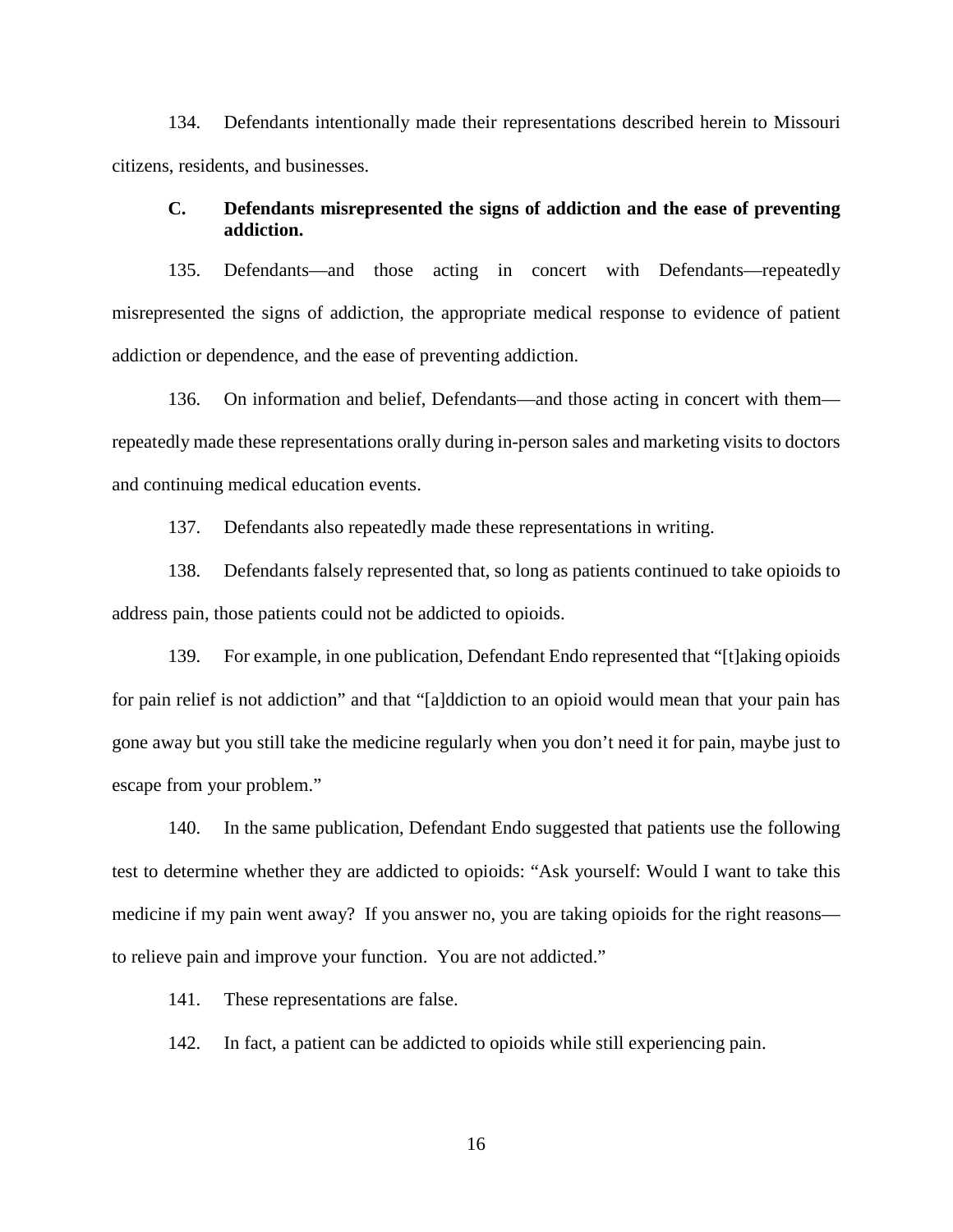143. In addition, a person addicted to opioids ordinarily is not in a position to judge objectively whether he or she would "want to take this medicine if [his or her] pain went away."

144. Defendants also falsely represented that patients exhibiting signs of addiction likely are not actually addicted to opioids.

145. For example, in the publication *Responsible Opioid Prescribing*, Defendant Purdue represented that conduct such as demanding or manipulative behavior to obtain opioids; visiting multiple doctors to obtain opioids; and hoarding opioids do not constitute signs of addiction.

146. This representation is false. In fact, these all constitute classic hallmarks of addiction to opioids.

147. Defendants also represented that doctors and patients could effectively screen for risks of opioid addiction using approaches such as the "Opioid Risk Tool" ("ORT"), opioid agreements, and other similar mechanisms.

148. The ORT is a series of questions that—according to Defendants—can be used to predict and manage the risk of opioid addiction.

149. Opioid agreements are written or oral agreements between a prescribing doctor and a patient regarding how the patient will use prescribed opioids.

150. On its website prescriberesponsibly.com, Defendant Janssen represented that the risk of opioid addiction "can usually be managed" through means such as opioid agreements between a prescribing doctor and the patient.

151. On the same website, Defendant Janssen also represented that tools such as ORT could be effective predictors of whether patients would abuse or become addicted to opioids.

152. Defendants Endo and Purdue have also promoted the ORT as an effective means of predicting opioid abuse on their websites.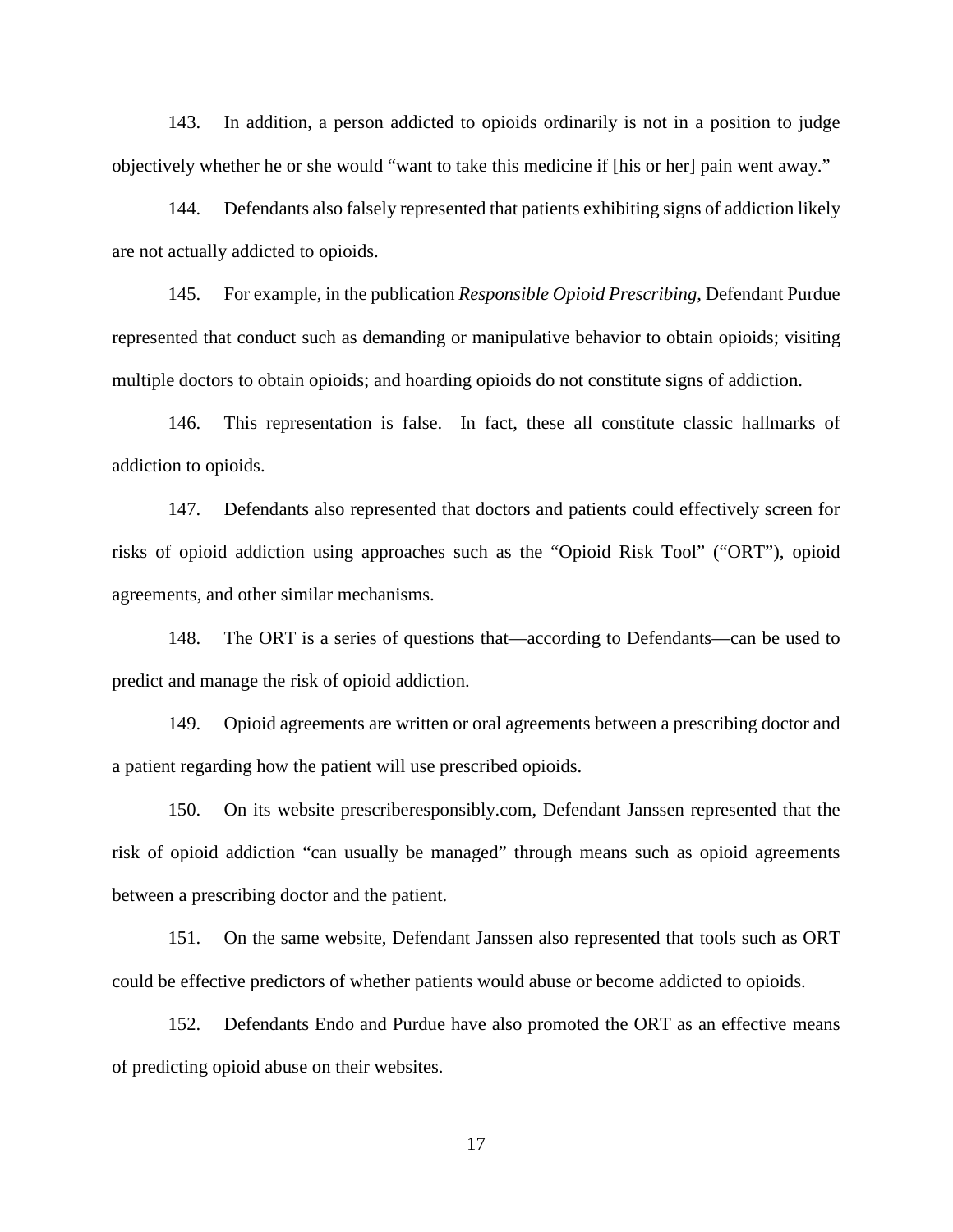153. On information and belief, Defendants made similar representations orally and in writing.

154. These representations were false.

155. The CDC has concluded that no scientific evidence supports the conclusion that these risk-mitigation strategies "improv[e] outcomes related to overdose, addiction, abuse, or misuse."

156. Both doctors and consumers reasonably relied on Defendants' misrepresentations.

157. As a result of that reasonable reliance, many doctors prescribed opioids when they otherwise would not have, and many patients requested and obtained opioids when they otherwise would not have.

158. Defendants' representations led both doctors and consumers to believe that the use of these tools made the risk of addiction extremely low.

159. Both doctors and consumers took other actions as a result of their reasonable reliance on Defendants' representations.

160. Defendants knew that the representations described herein were false, and Defendants made those representations with intent to defraud.

161. Defendants intentionally made the representations described herein to Missouri citizens, residents, and businesses.

## **D. Defendants falsely represented that opioids effectively produce positive longterm outcomes in cases of chronic pain.**

162. A doctor's decision to prescribe any treatment—including opioids—always depends on the balancing of the risks posed by the treatment against the likely benefits from the treatment.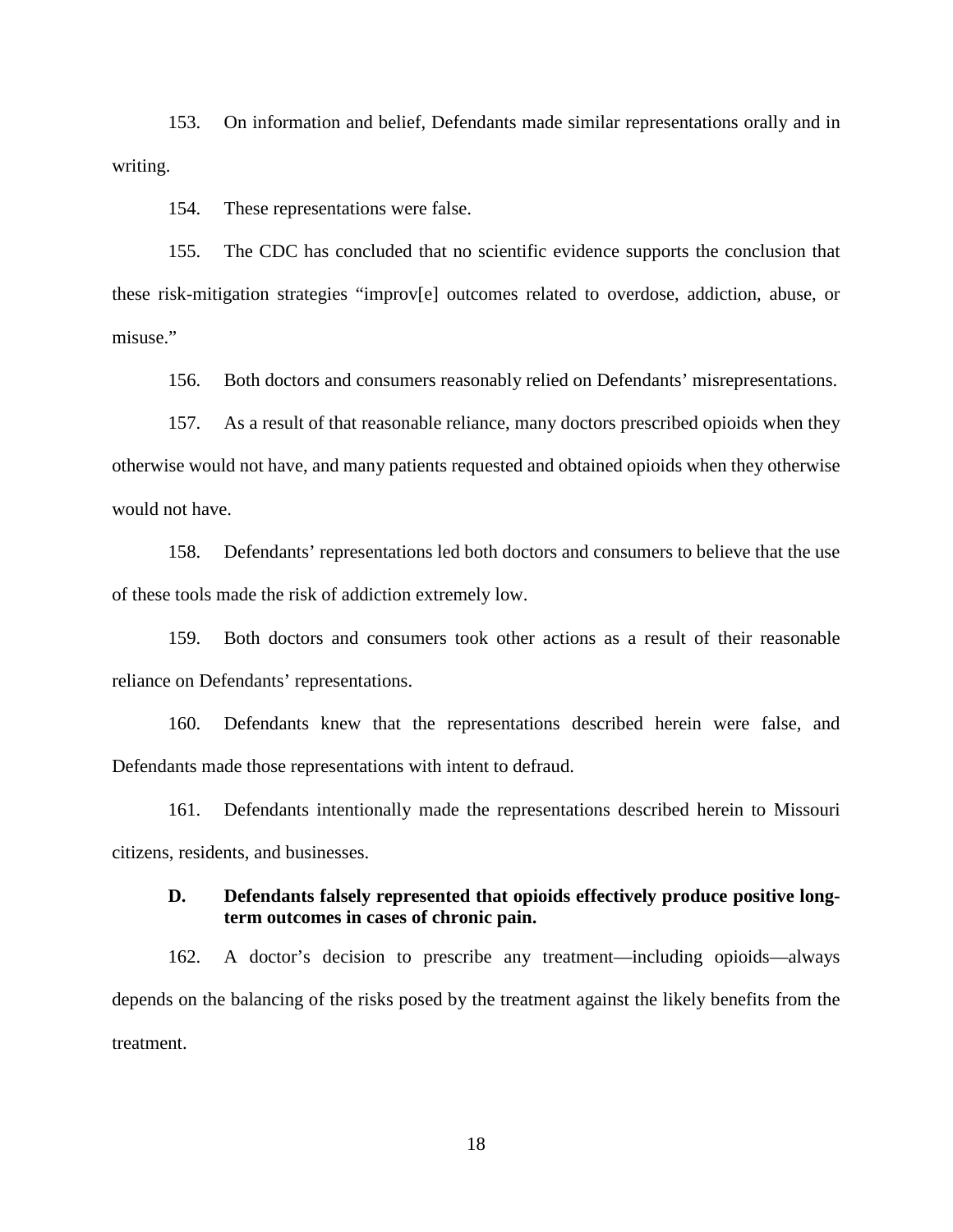163. As described above, Defendants repeatedly misrepresented the risks associated with opioids in an effort to persuade both doctors and consumers that opioids pose only minor risks that can be easily screened for, recognized, and avoided.

164. Defendants also misrepresented the other side of the balance, falsely representing that opioids produce positive long-term outcomes in cases of chronic pain.

165. On information and belief, Defendants—and those acting in concert with them repeatedly made these representations orally during in-person sales and marketing visits to doctors and continuing medical education events.

166. Defendants also repeatedly made these representations in writing.

167. For example, in the APF publication *Exit Wounds*, Defendants described opioids as "the 'gold standard' of pain medications" and claimed that, if taken properly, opioids "*increase* a person's level of functioning."

168. These representations are false.

169. Medical research does not support the conclusion that opioids increase positive long-term outcomes in cases of chronic pain.

170. In 2016, the CDC concluded that there is insufficient evidence to conclude that opioids produce positive long-term outcomes in cases of chronic pain.

171. As one recent study explained, "[p]erceptions that long-term opioid therapy typically yields long-lasting benefits for patients with chronic noncancer pain are not supported by strong evidence. . . . A recent survey of primary care patients receiving long-term opioid therapy found that most continued to report moderate to severe pain and that functional outcomes were often poor."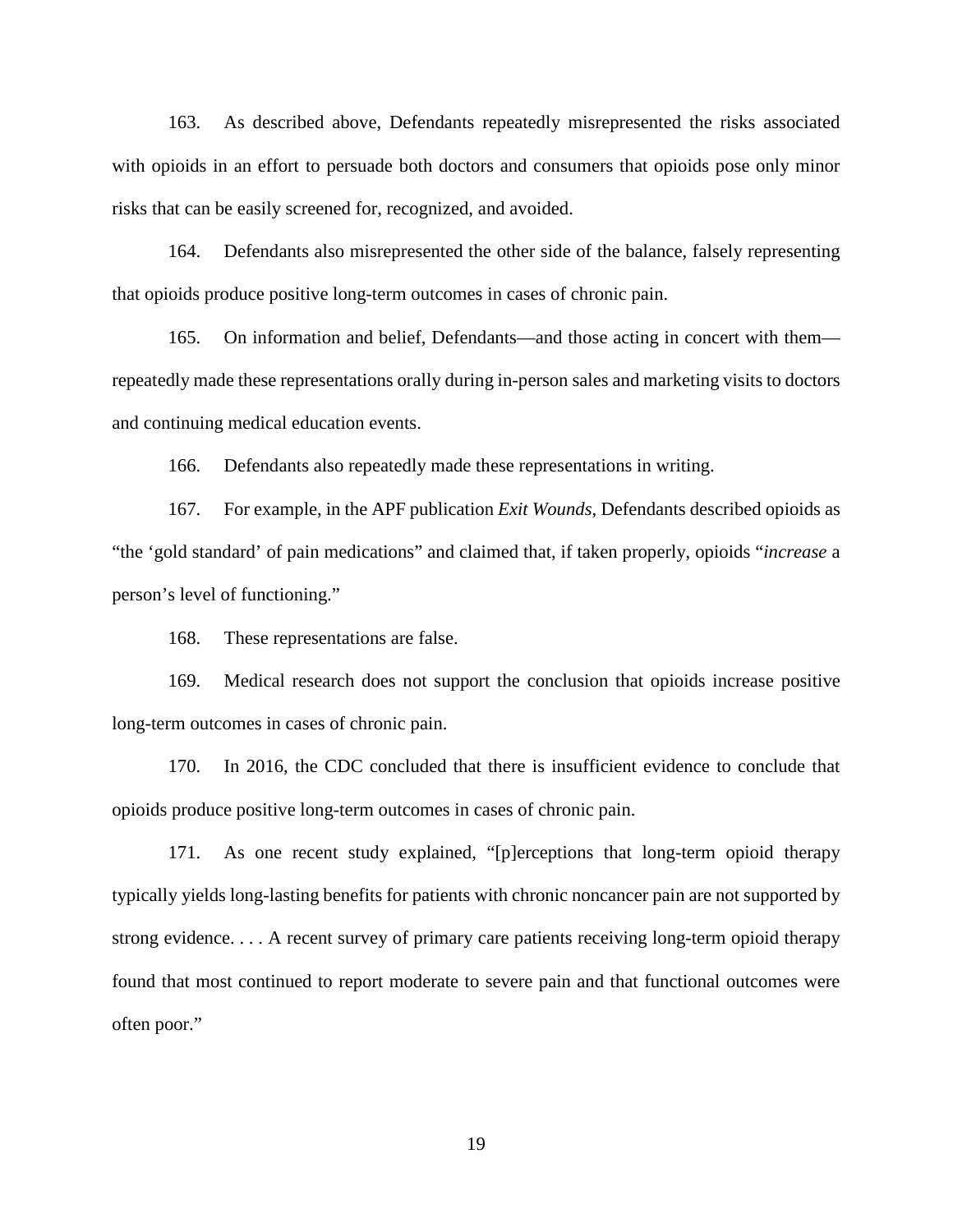172. As another recent study stated, "long-term clinical trials demonstrating the safety and efficacy of [opioids] for chronic non-cancer pain have never been conducted."

173. Defendants knew that the representations described herein were false, and Defendants made those representations with intent to defraud.

174. Defendants intentionally made the representations described herein to Missouri citizens, residents, and businesses.

#### **E. Defendants falsely represented the relative risks associated with non-opioid pain-relief and pain-treatment strategies.**

175. In addition to their misrepresentations regarding opioids, Defendants—and those acting in concert with Defendants—also deceptively or misleadingly represented the risks and benefits associated with other pain therapies that serve as alternatives to opioids.

176. The CDC has emphasized that non-opioid therapies are the "preferred" approach for treating chronic pain.

177. Non-drug alternative treatments for chronic pain include a variety of treatments, including but not limited to cognitive behavioral therapy; exercise therapy; changes in diet or nutrition; and chiropractic and massage treatment.

178. In addition, pharmaceutical alternatives to opioids include over-the-counter analgesics; non-steroidal anti-inflammatory drugs ("NSAIDs"); non-opioid prescription analgesics; and other drugs.

179. The CDC has concluded that extensive research shows that these non-opioid treatment options offer greater benefits than does long-term opioid treatment for chronic pain.

180. Defendants recognized that the availability of these alternatives would reduce the demand for Defendants' opioid products.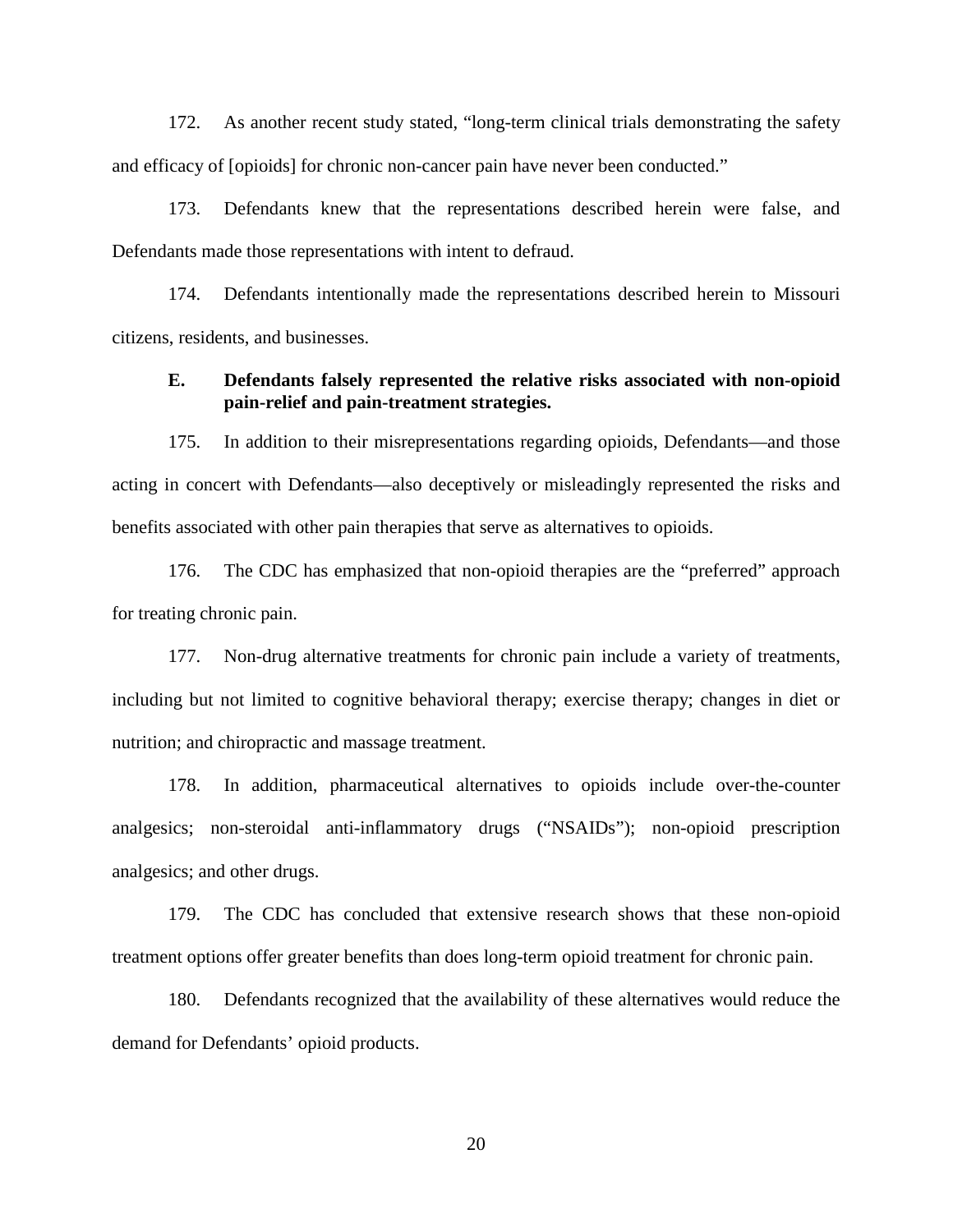181. To reduce the comparative demand for these alternatives to opioids, Defendants misrepresented both the risks and benefits associated with many alternative treatment options.

182. On information and belief, Defendants—and those acting in concert with them repeatedly made these representations orally during in-person sales and marketing visits to doctors and continuing medical education events.

183. Defendants also repeatedly made these representations in writing.

184. For example, in the APF publication *Exit Wounds*, Defendants represented that if NSAIDs are taken in high doses, they can have "life threatening" effects. But Defendants intentionally omitted the material fact that opioids pose severe risks—including significant risks of overdose and death—at high doses.

185. In the same publication, Defendants represented that acetaminophen poses significant health risks in large doses, but they intentionally omitted the material fact that opioids also pose severe risks at high doses.

186. In the APF publication *Treatment Options: A Guide for People Living with Pain*, Defendants represented that "NSAIDs can cause life-threatening side effects in some persons" and that "[t]here are 10,000 to 20,000 deaths each year because of the side effects of this class of medicines." But Defendants intentionally omitted the material fact that opioids similarly pose severe and life-threatening effects and that comparable numbers of people die each year from opioid use.

187. Indeed, one study found that from 1999 to 2014, approximately 165,000 people died in the United States from opioid-related overdoses—that is, a little more than 10,000 per year.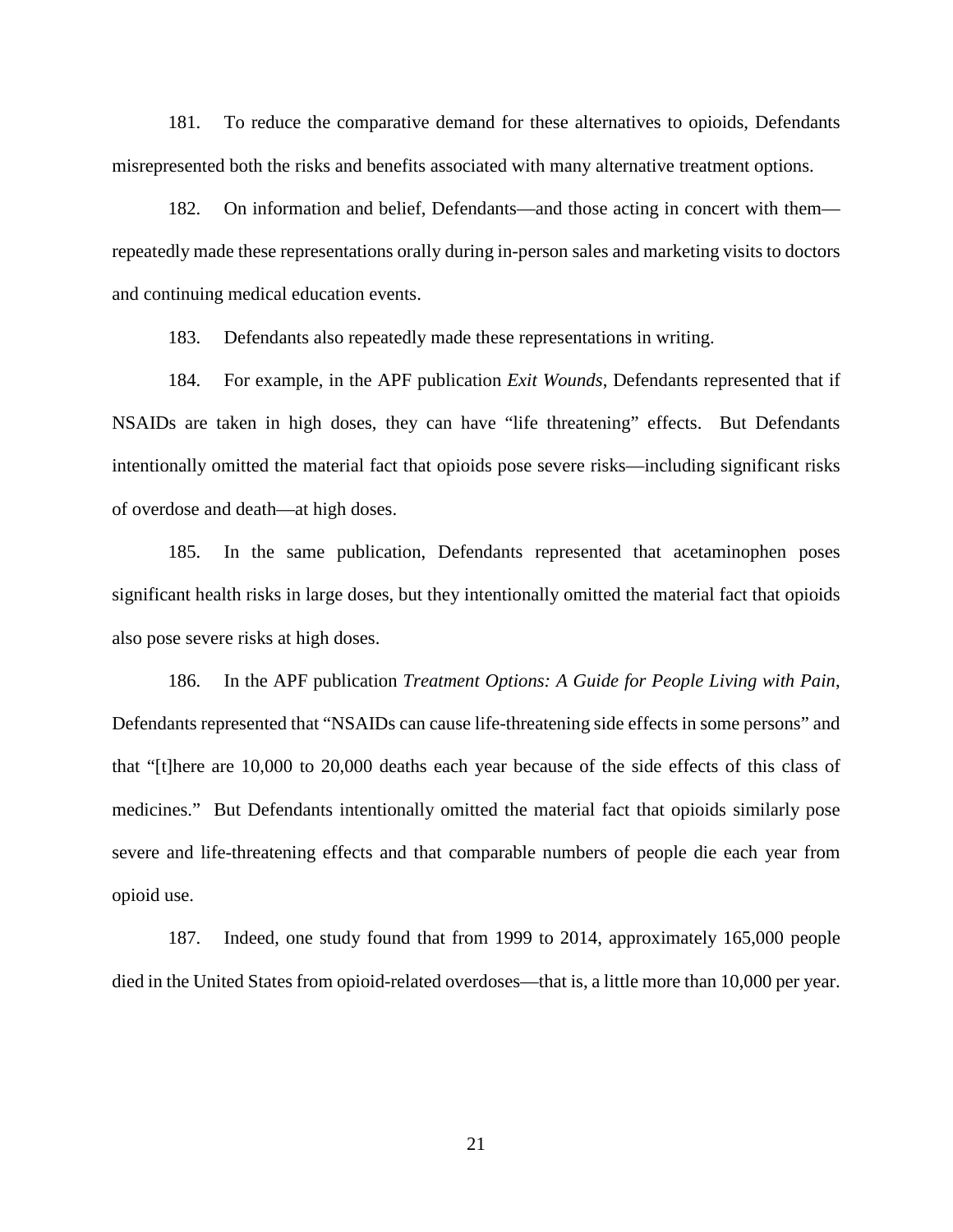188. In these and other similar representations, Defendants repeatedly emphasized the risks associated with alternatives pain treatments without disclosing similar—and often much more severe—risks associated with opioids.

189. In reality, opioids pose more severe risks than do nearly all other pain-treatment options.

190. One study found that the risk of death from out-of-hospital use of opioids was 1.90 times more likely to result in death than the use of alternatives like analgesic anticonvulsants.

191. These intentional omissions rendered Defendants' representations false, misleading, deceptive, and fraudulent.

192. Both doctors and consumers reasonably relied on Defendants' misrepresentations.

193. As a result of that reasonable reliance, many doctors prescribed opioids when they otherwise would not have, and many patients requested and obtained opioids when they otherwise would not have.

194. In particular, Defendants' misrepresentations led many doctors to prescribe opioids when they otherwise would have prescribed or recommended non-opioid alternative treatments. And Defendants' misrepresentations led many consumers to request and/or take opioids when they otherwise would have requested and/or taken non-opioid alternatives.

195. Both doctors and consumers took other actions as a result of their reasonable reliance on Defendants' representations.

196. Defendants knew that the representations described herein were false, and Defendants made those representations with intent to defraud.

197. Defendants intentionally made the representations described herein to Missouri citizens, residents, and businesses.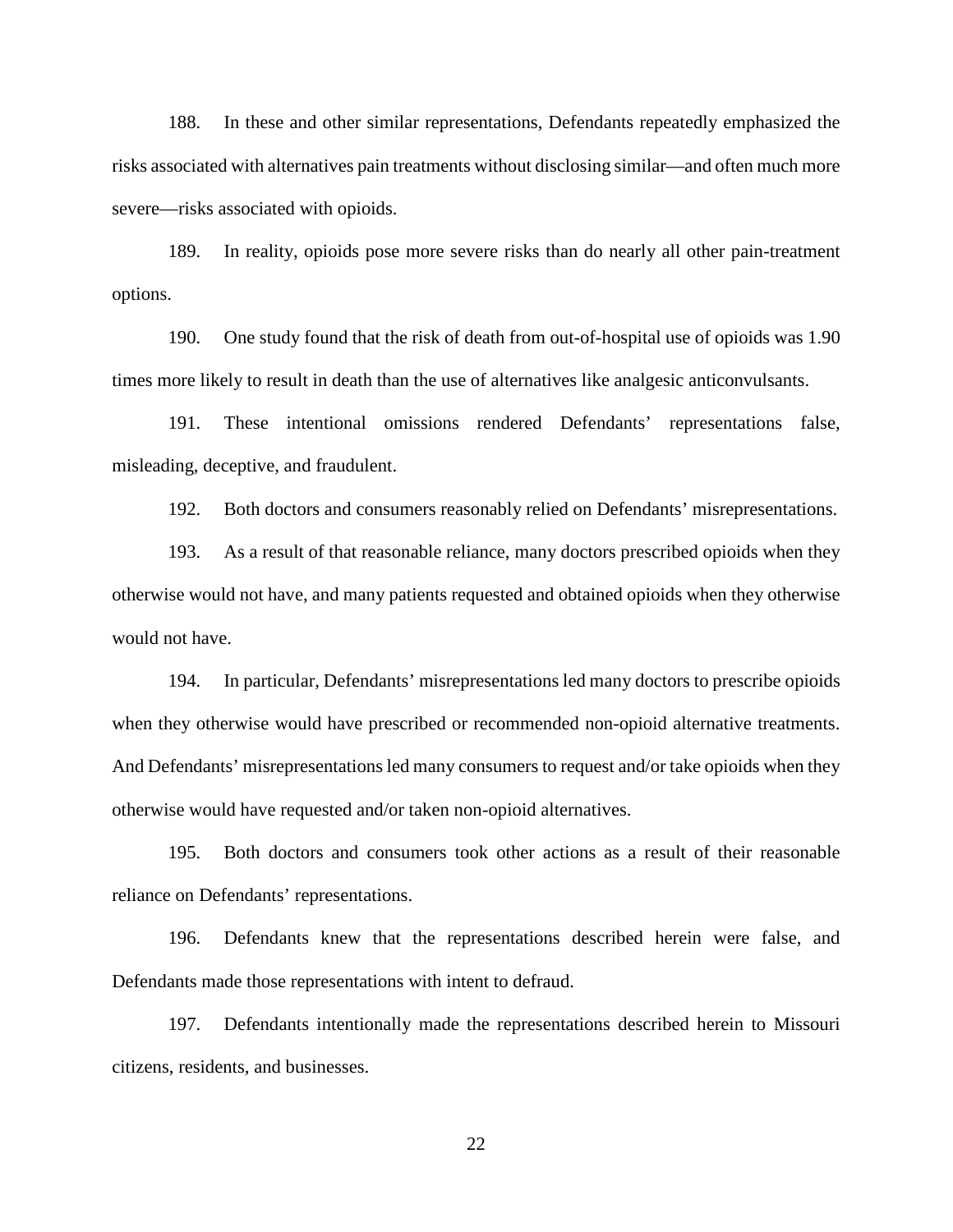## **F. Defendants specifically targeted vulnerable populations, senior citizens, and veterans.**

198. Defendants directed their misinformation campaign at all doctors and consumers, but they targeted certain populations in particular.

199. Defendants specifically targeted veterans, launching APF's "Military/Veterans Pain Initiative" focused entirely on pushing opioids to veterans and members of the military.

200. Defendants also created publications containing misrepresentations regarding opioids that were specifically tailored to veterans, such as the APF publication *Exit Wounds*.

201. Similarly, Defendants created publications containing misrepresentations regarding opioids that were specifically tailored to senior citizens, such as the APF publication *Special Considerations: Pain in Specific Populations*, which targets children, the elderly, and veterans.

## **III. Defendants' Misinformation Campaign Resulted in Extraordinary Increases in Opioid Use, Windfall Profits for Defendants, and a Public-Health Crisis That Has Destroyed Countless Missouri Families and Ravaged Communities Across the State.**

202. Defendants' marketing campaigns, including their misrepresentations and false statements, directly impacted the prescribing practices of physicians and the health and safety of Missouri residents, causing increases in opioid prescriptions, increases in opioid addictions, and increases in deaths as a result of opioid overdoses.

203. As a result of Defendants' sophisticated campaign of misinformation and deception, opioids became a standard treatment for chronic pain, and the opioid-use rates in the United States—and in Missouri—dramatically increased.

204. According to the CDC, between 1999 and 2014, sales of opioids nearly *quadrupled*.

205. In 2012 alone, approximately *259 million* opioid prescriptions were written in the United States.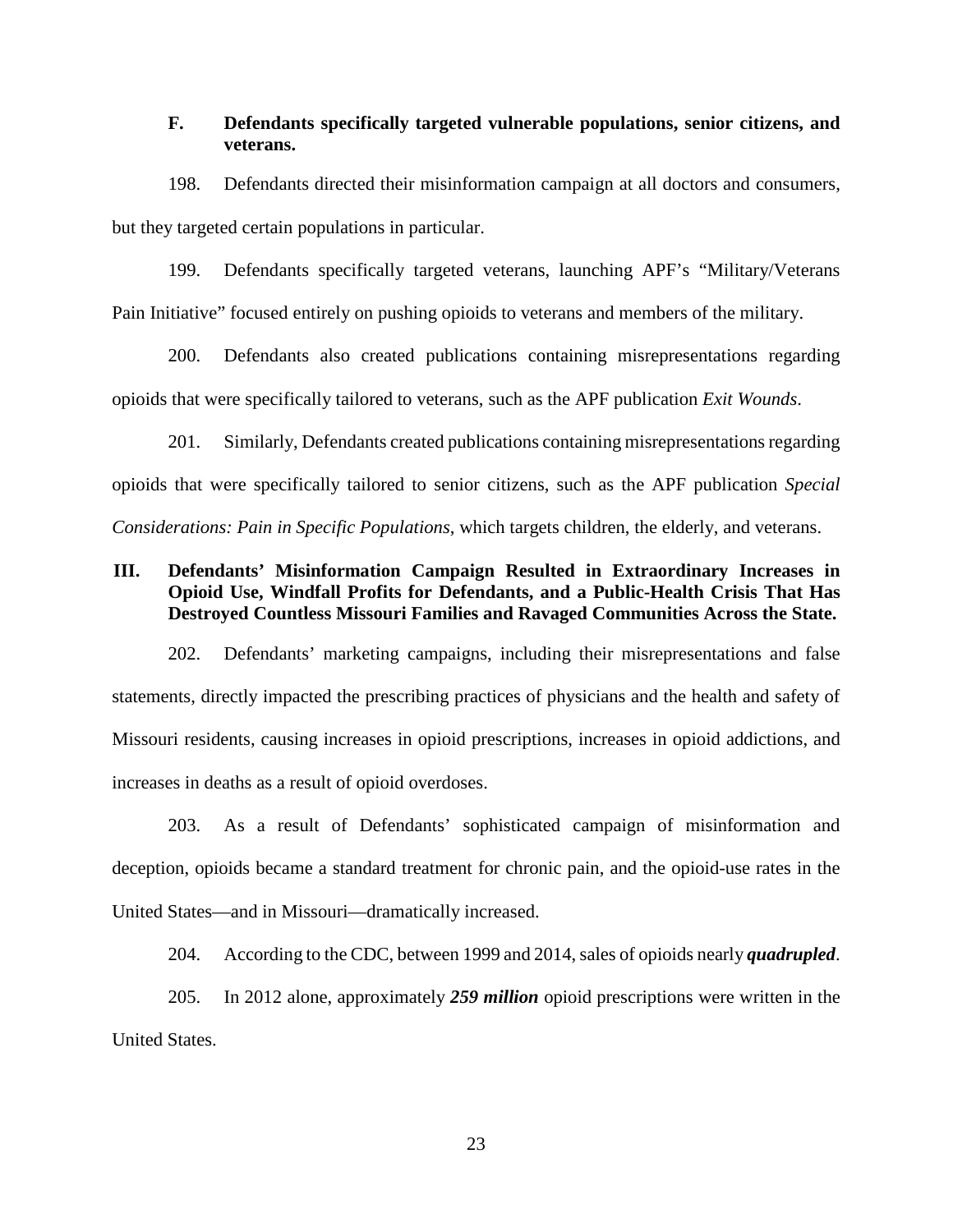206. For context, the adult population of the United States is approximately 250 million. Thus, there may be nearly ten million more opioid prescriptions written each year than there are adults in the United States.

207. These increases in opioid use directly resulted in enormous profits for Defendants.

208. Opioid sales now generate nearly \$10 billion in sales per year for drug companies like Defendants.

209. As of 2016, Purdue had earned as much as \$31 billion from its promotion of OxyContin.

210. Defendants have a duty under state law and regulations as well as under professional standards and guidance articulated by state and federal governmental authorities to identify, stop, and report suspicious orders and purchases and to put in place reasonable policies to safeguard against diversion of opioid prescriptions.

211. Upon information and belief, Defendants failed to fulfill their duties to secure their link in the opioid supply chain and prevent diversion of opioid prescriptions into the illegal market.

212. Upon information and belief, Defendants' failure to identify, stop, and report suspicious orders is a direct and proximate cause of and/or a substantial factor contributing to the diversion of prescription opioids into Missouri for consumption for non-medical, non-scientific purposes. The foreseeable result of Defendants' failure was widespread addiction, overdoses, death, harms to the State of Missouri, and the societal and economic harms that flow from prescription opioid abuse causing past and ongoing damages incurred by the State of Missouri. While Defendants reaped windfall profits from widespread increases in opioid use, millions of people in Missouri and across the nation suffered disastrous consequences.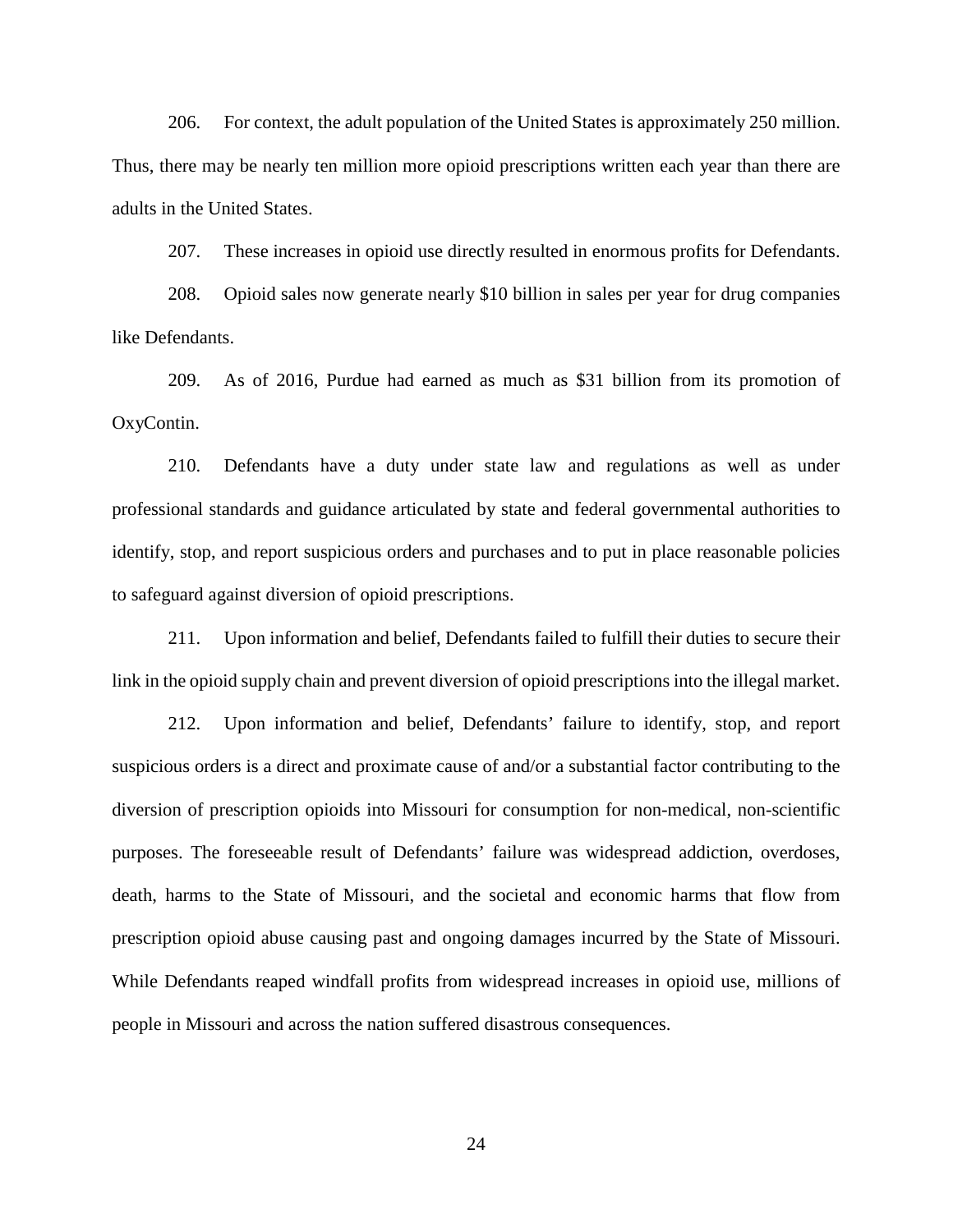213. Countless individuals have become addicted to opioids as a result of the use of opioids for chronic-pain treatment, often with tragic results.

214. In 2012, more than two million Americans were abusing or dependent on opioids.

215. In 2014, more than 60% of drug-overdose deaths in the United States involved opioids.

216. Between 1999 and 2014, approximately 165,000 Americans died from opioid-related overdoses, and thousands of those overdose deaths occurred in Missouri.<sup>[1](#page-24-0)</sup>

217. In 2015 alone, nearly 400 Missourians died from non-heroin opioid overdoses. The death toll in Missouri continues to rise, with over 650 Missourians dying from non-heroin opioid overdose in 2017.

218. In total, from 2011 to 2017, more than 2,900 Missouri residents lost their lives to non-heroin opioid overdose.

219. When viewed in terms of years, this amounts to over 96,000 years of life stolen in Missouri in a mere seven years.

220. Opioid use and abuse also frequently lead to the use and abuse of heroin, an illicit opioid.

221. Nearly 80% of new heroin users took prescription opioids before starting heroin.

222. In 2015, there were 12,990 opioid overdose deaths involving heroin in the United States, and approximately 300 of those deaths occurred in Missouri.

223. From 2011 to 2017, over 2,000 Missouri residents died from opioid overdoses involving heroin. When viewed in combination with non-heroin opioid overdose deaths, that

<span id="page-24-0"></span> $<sup>1</sup>$  According to the White House Council of Economic Advisers, opioids are underreported on death certificates by</sup> 24%. Thus, the actual death toll likely is significantly higher.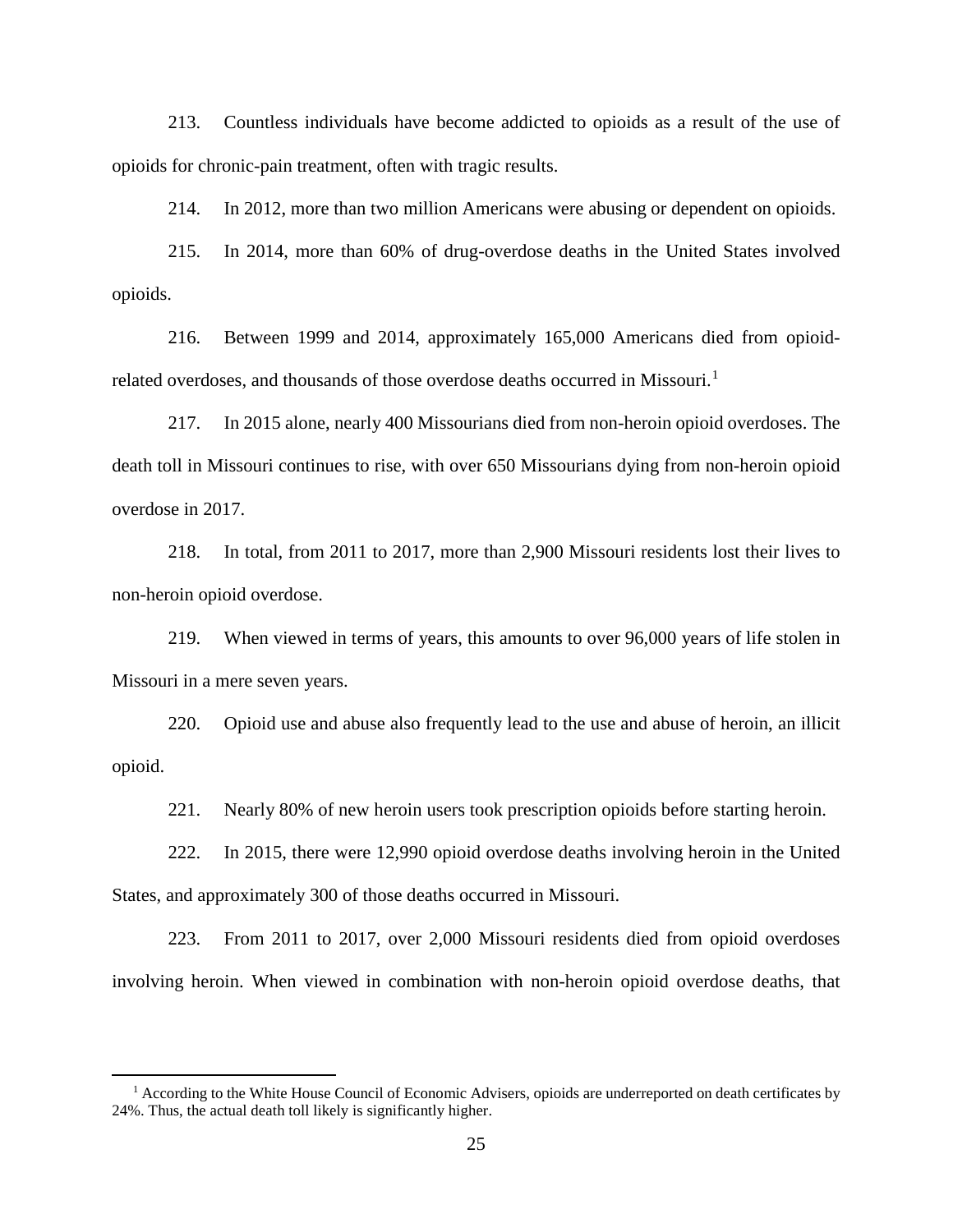amounts to almost 5,000 deaths and over 172,000 years of life stolen from Missouri residents in a seven-year period.

224. Even when opioid users do not die from an overdose, they often require significant healthcare interventions.

225. Each year, opioid abuse imposes approximately \$55 billion in health and social costs across the country and approximately \$20 billion in costs for emergency and inpatient care.

226. In 2014, opioid use resulted in more than 26,000 hospitalizations and emergencyroom visits in Missouri, nearly half of which occurred in the St. Louis area.

227. Those numbers continued to rise. There were over 31,000 hospitalizations and emergency room visits due to opioid use in 2015 and over 37,000 such visits in 2016, a *350% increase* from 2005.

228. From 2005 to 2016, opioid use resulted in approximately *250,000 hospitalizations and emergency-room visits* in Missouri.

229. Patients who survive addiction need lengthy and expensive treatment. People addicted to opioids often are unable to work. The addiction of parents can force children into foster care. Moreover, babies are born addicted to opioids after being exposed in the womb.

230. Every 25 minutes, an infant is born suffering from opioid withdrawal in the United States. This can result in reduced birthweight, respiratory conditions, feeding difficulties, seizures, and prolonged hospital stays. In Missouri, over 2,000 infants suffered from Neonatal Abstinence Syndrome in 2016.

231. Opioid abuse also resulted in substantial additional social and economic costs that have destroyed countless Missouri families and ravaged communities across the State.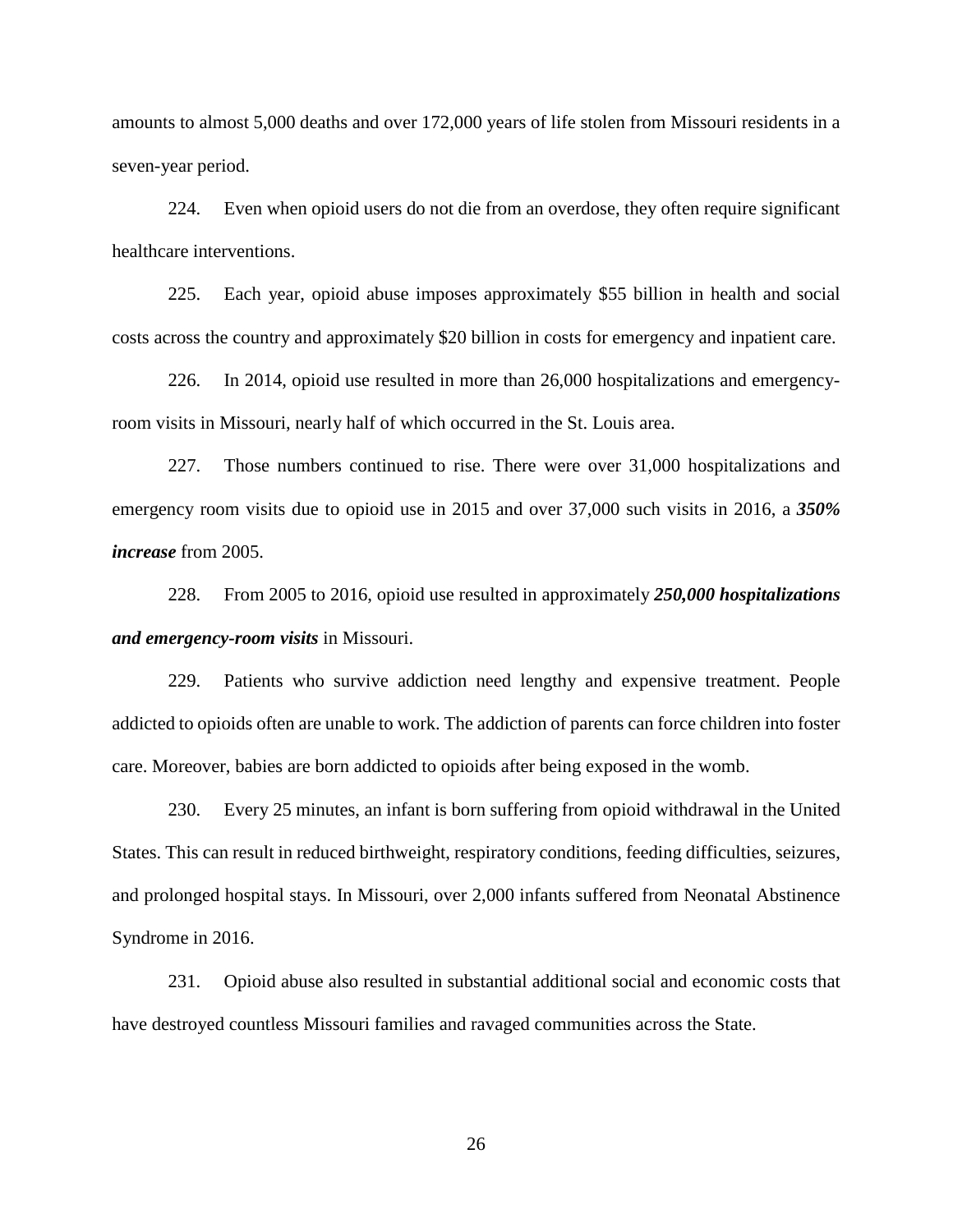232. The harms of opioid addiction and abuse have taken a particularly serious toll on older Missourians.

233. According to the AARP, the opioid-related hospitalization rate of Americans over the age of 65 has increased five-fold over the past two decades.

#### **IV. The State of Missouri and Missouri Consumers Have Sustained Substantial Harm as a Direct Result of Defendants' Campaign of Deception.**

234. As a direct and proximate result of the conduct described herein, Plaintiff has sustained a wide variety of losses and injuries.

235. The State of Missouri has paid substantial amounts in public funds—through, for example, the State's MO HealthNet Medicaid program, the State of Missouri's employee and retiree health plans, and the State of Missouri's Workers' Compensation Fund—for opioid prescriptions that would never have been prescribed and/or filled absent Defendants' conduct described herein.

236. From 2012 to 2016, MO HealthNet reimbursed at least 139,452 prescriptions for Defendant Purdue's non-generic opioids, for a total of more than \$73,774,215, including the following:

- a. In 2016:
	- i. At least 23,993 prescriptions for Oxycontin, for a total of more than \$14,352,220;
	- ii. At least 1,900 prescriptions for Hysingla, for a total of more than \$824,350;
- iii. At least 3,628 prescriptions for Butrans, for a total of more than \$1,658,539; b. In 2015:
	- i. At least 26,577 prescriptions for Oxycontin, for a total of more than \$14,455,132;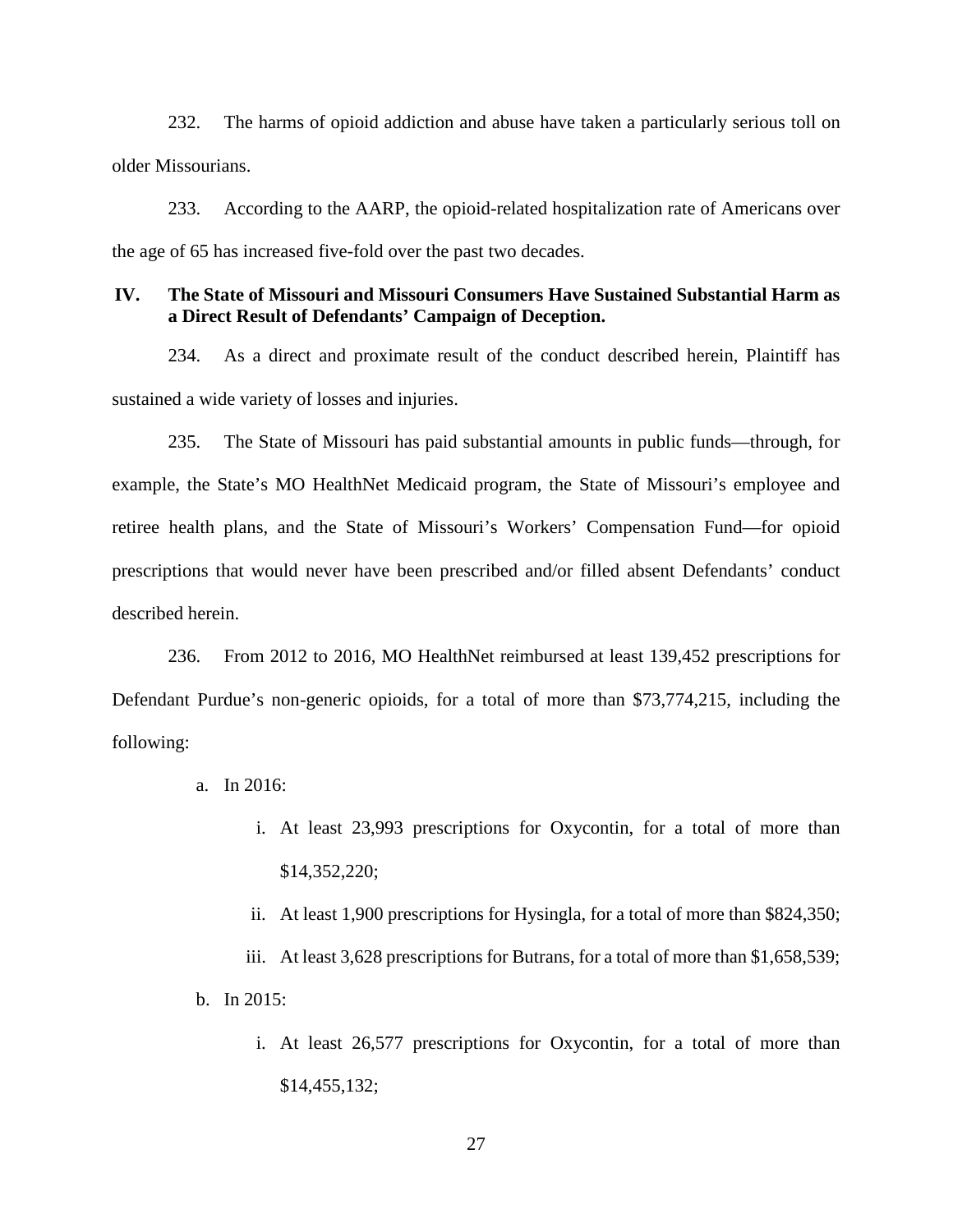ii. At least 344 prescriptions for Hysingla, for a total of more than \$138,196;

iii. At least 3,254 prescriptions for Butrans, for a total of more than \$1,259,818; c. In 2014:

i. At least 24,713 prescriptions for Oxycontin, for a total of more than \$12,861,432;

ii. At least 1,331 prescriptions for Butrans, for a total of more than \$429,895; d. In 2013:

- i. At least 26,138 prescriptions for Oxycontin, for a total of more than \$13,123,508;
- ii. At least 358 prescriptions for Butrans, for a total of more than \$101,605;
- e. In 2012:
	- i. At least 26,472 prescriptions for Oxycontin, for a total of more than \$14,373,911;
	- ii. At least 744 prescriptions for Butrans, for a total of more than \$195,609.

237. Since 2012, MO HealthNet has reimbursed at least 58,533 prescriptions for Defendant Janssen's non-generic opioids, for a total of more than \$38,602,828, including the following:

- a. In 2016, at least 4,098 prescriptions for Duragesic, for a total of more than \$3,242,312;
- b. In 2015, at least 12,400 prescriptions for Duragesic, for a total of more than \$9,595,846;
- c. In 2014:
	- i. At least 762 prescriptions for Nucynta, for a total of more than \$297,111;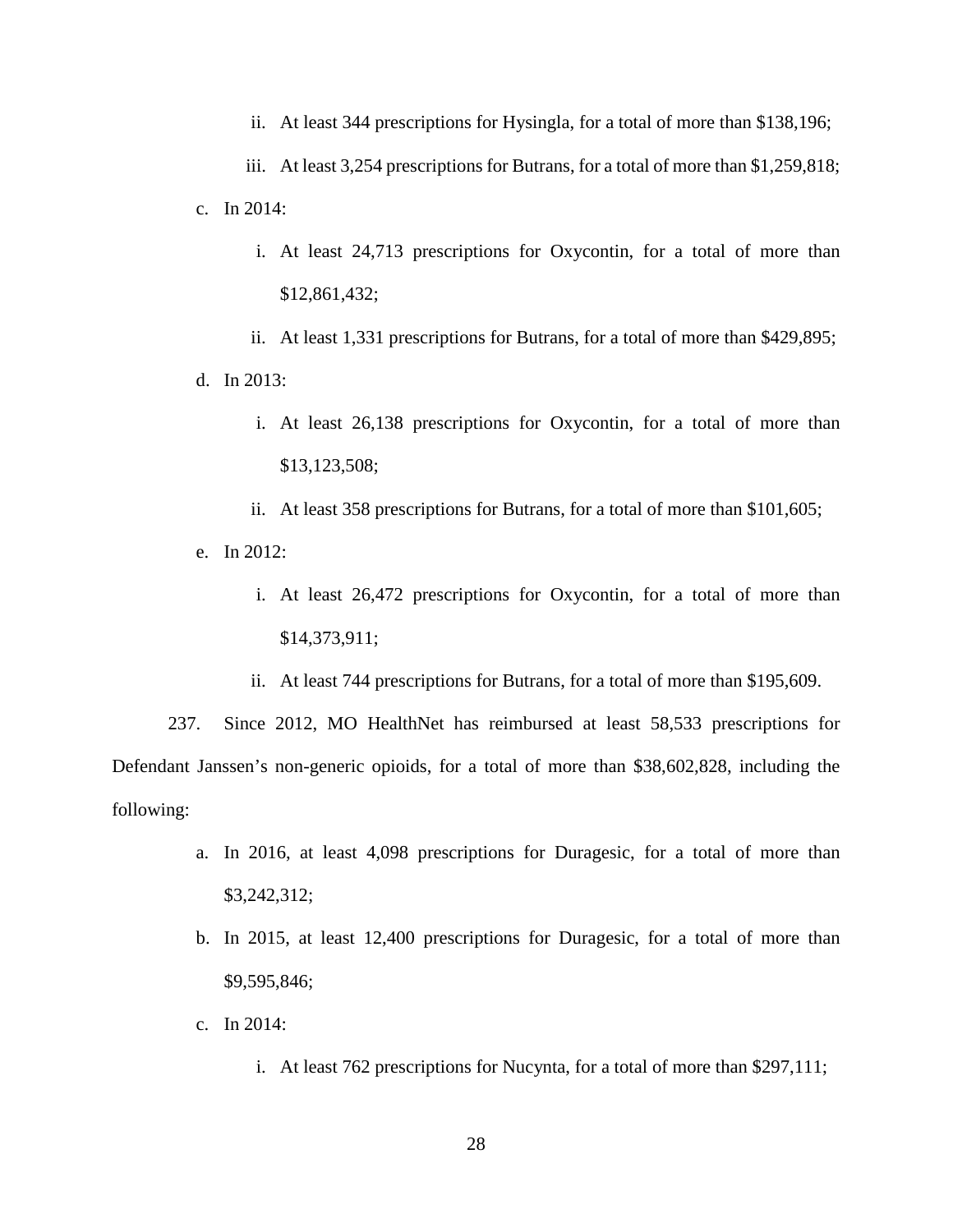- ii. At least 12,322 prescriptions for Duragesic, for a total of more than \$8,752,982;
- d. In 2013:
	- i. At least 1,270 prescriptions for Nucynta, for a total of more than \$450,809;
	- ii. At least 12,925 prescriptions for Duragesic, for a total of more than \$8,196,006;
- e. In 2012:
	- i. At least 1,424 prescriptions for Nucynta, for a total of more than \$496,056;
	- ii. At least 13,332 prescriptions for Duragesic, for a total of more than \$7,571,706.

238. Since 2012, MO HealthNet has reimbursed at least 1,215 prescriptions for Defendant Endo's non-generic opioids, for a total of more than \$988,469, including the following:

- a. In 2016, at least 168 prescriptions for Opana, for a total of more than \$148,223;
- b. In 2015, at least 159 prescriptions for Opana, for a total of more than \$139,235;
- c. In 2014, at least 192 prescriptions for Opana, for a total of more than \$152,034;
- d. In 2013, at least 258 prescriptions for Opana, for a total of more than \$218,383;
- e. In 2012, at least 438 prescriptions for Opana, for a total of more than \$330,594.

239. In a recent study, the White House Council of Economic Advisors estimated the economic cost of the opioid crisis was \$504 billion in 2015, or 2.8% of the country's gross domestic profit.

240. The economic effects of the opioid crises are similarly overwhelming in Missouri. In 2016, the total economic cost of the opioid epidemic was \$12.6 billion: \$34.5 million per day, \$1.4 million per hour, \$24 thousand per minute, and \$399 per second of 2016. This equates to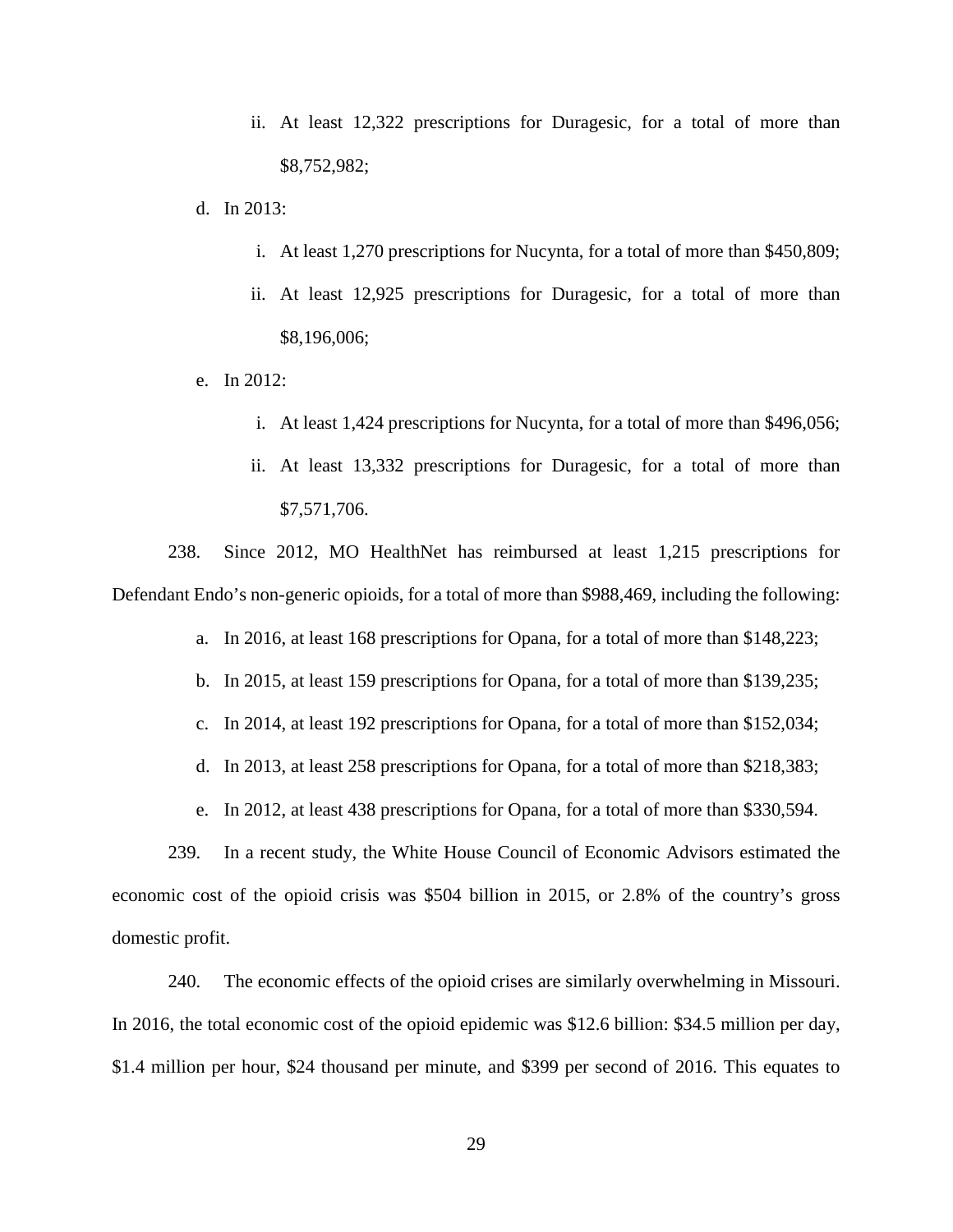4.2% of the State's gross domestic product, exceeding the total economic activity generated by Missouri's agriculture, mining, and utility sectors combined.

241. The State of Missouri has paid substantial amounts—primarily through the MO HealthNet program—for treatment of individuals who became addicted to opioids, who became addicted to heroin or other drugs as a result of opioid use, or who were born addicted as a result of opioid use during pregnancy.

242. For example, in the five-year period from 2012 to 2016, charges for opioidinvolved emergency room visits in Missouri exceeded \$100 million dollars. The State of Missouri bore the costs of approximately one-third of these hospitalizations and emergency-room visits.

243. Moreover, from 2011 to 2016, the medical costs for infants diagnosed with Neonatal Abstinence Syndrome in Missouri was nearly \$300 million for the babies' first year of life, \$249 million of which was charged to the State.

244. Defendants' actions caused additional significant and long-lasting injury in Missouri, both to the State and the public, including: (a) substance abuse treatment costs; (b) public service costs to manage the harm caused by the opioid epidemic, such as increased foster care costs, and first responder costs; and (c) public costs borne by the State in its efforts to abate the opioid crises.

245. Many of the individuals who became addicted to prescription opioids—or who became addicted to heroin or other drugs as a result of prescription opioid use—would never have received access to opioids absent Defendants' conduct described herein.

246. Numerous Missouri consumers, businesses, and insurers paid substantial amounts for opioid prescriptions that never would have been prescribed and/or filled absent Defendants' conduct described herein.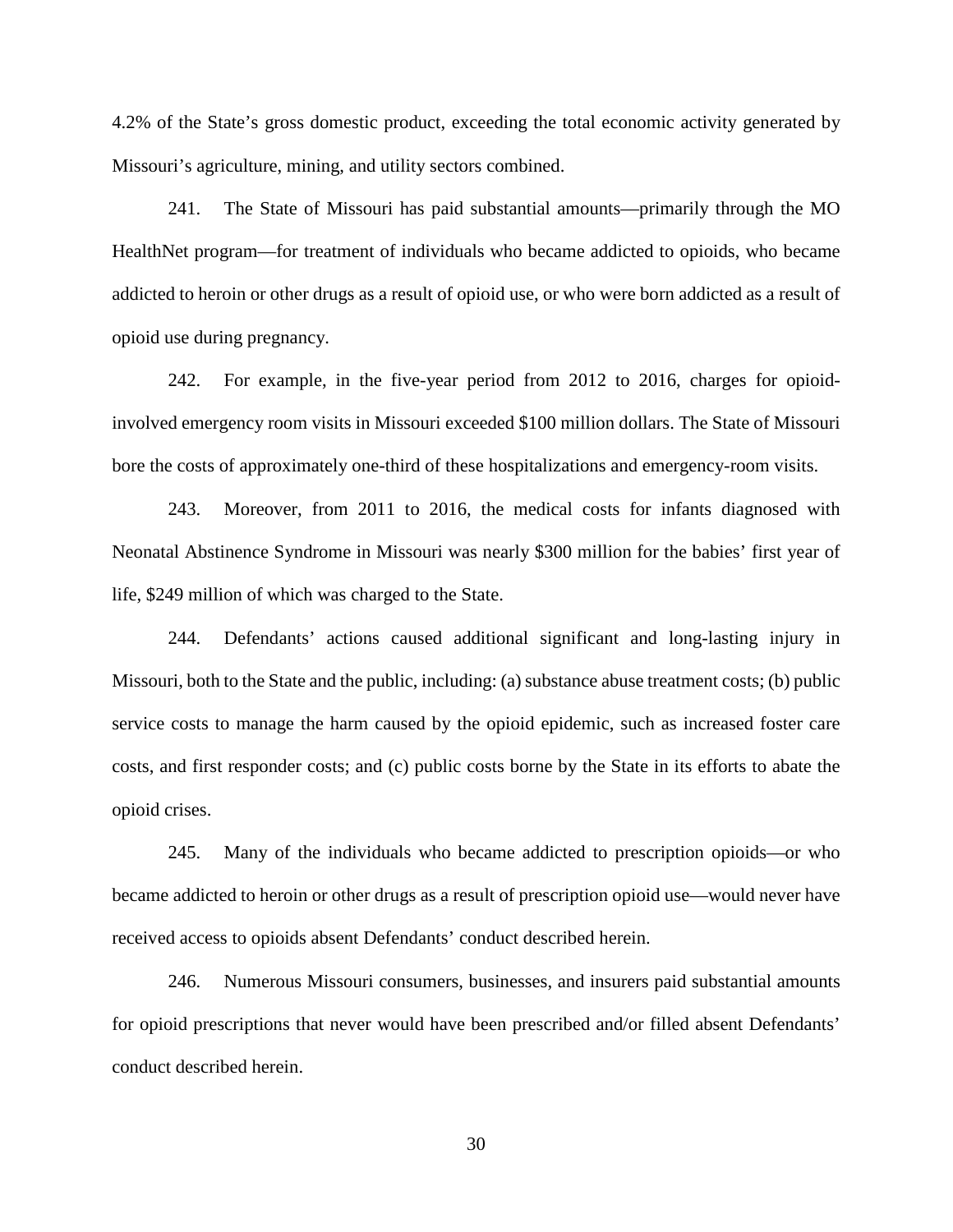247. Numerous Missouri consumers, businesses, and insurers paid substantial amounts for treatment of individuals who became addicted to prescription opioids and/or who became addicted to heroin or other drugs as a result of prescription opioid use.

248. Numerous Missouri residents lost their lives as a result of prescription opioid use and/or as a result of the use of heroin or other drugs precipitated by prescription opioid use.

249. Numerous Missouri consumers, businesses, and insurers entered into transactions that they would not have entered into absent Defendants' conduct herein.

250. Many of these transactions and deaths occurred within the City of St. Louis.

251. The State of Missouri has a special relationship with its residents and responsibility to them, including the responsibility to uphold the public health, safety, and well-being. Each Defendant had reason to know of this relationship at all times.

252. The State of Missouri has a quasi-sovereign interest in the health, well-being, safety, comfort, and economic interests of its residents, and is therefore empowered to bring a *parens patriae* action for damages on their behalves.

## **V. Defendants Acted Wantonly, Willfully, Outrageously, and with Reckless Disregard for the Consequences of Their Actions.**

253. When engaging in the conduct described herein, Defendants acted wantonly, willfully, outrageously, and with reckless disregard for the consequences of their actions.

254. At all relevant times, Defendants knew that the likely consequences of their actions would be that millions of individuals would become addicted to opioids and other drugs, which in turn would destroy countless families and communities across the nation and in Missouri.

255. Despite this knowledge, Defendants engaged in the conduct described herein for the purpose of obtaining billions of dollars in windfall profits, while destroying the lives of countless ordinary Missourians.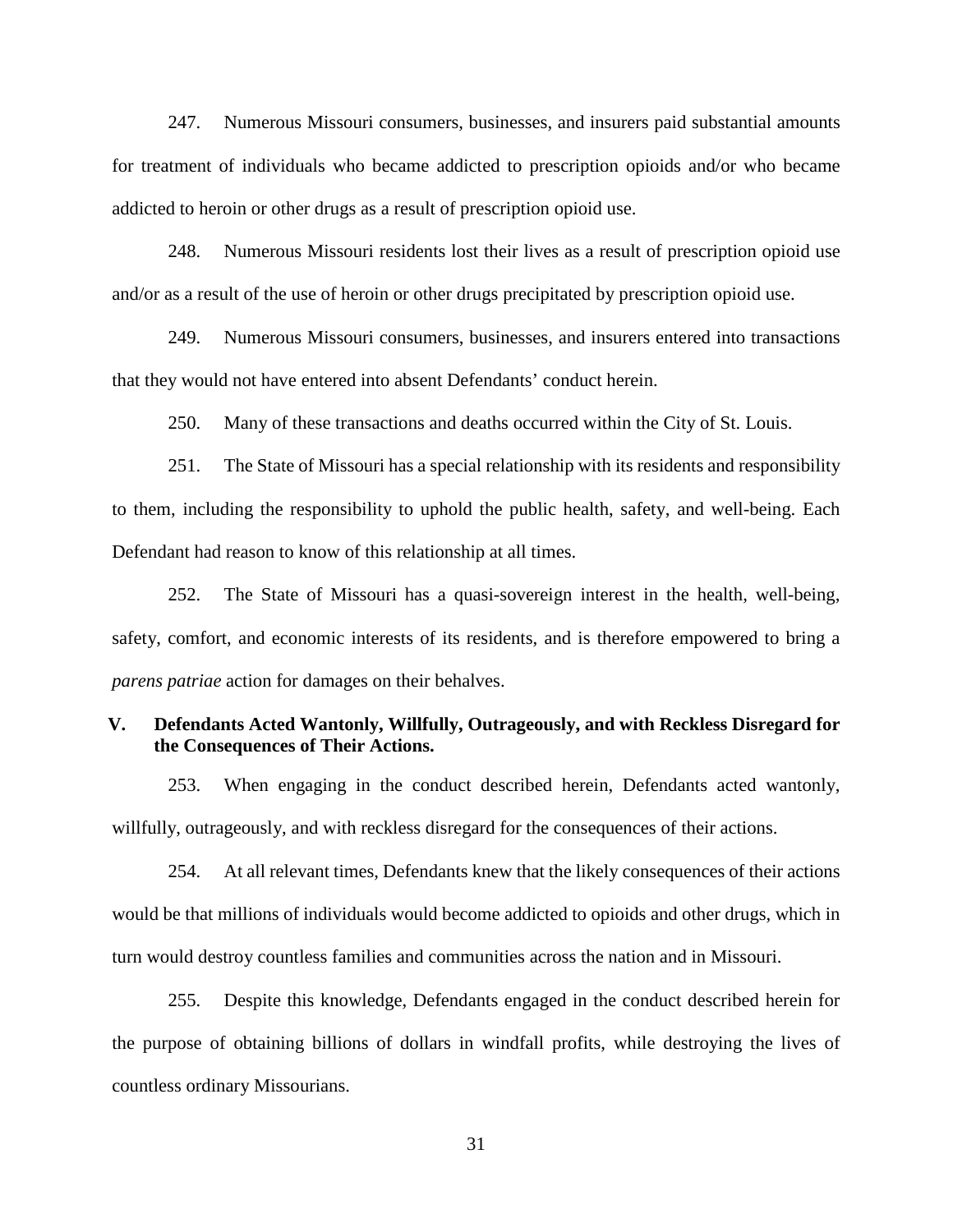## **VI. Defendants Fraudulently Concealed Their Wrongful Conduct, Which Continues Unabated.**

256. Defendants repeatedly and continuously engaged in the unlawful acts described herein. Such bad acts, and the damages caused thereby, continue unabated.

257. Defendants concealed their wrongful conduct as described herein and the true risks associated with their opioid products from the State of Missouri and its residents.

258. As set forth above, Defendants inundated the medical community with misleading information that concealed and obscured the high risk of addiction associated with long-term opioid use, as well as the risks of abuse, misuse, diversion, and overdose. Defendants manipulated scientific literature and marketing materials to make it appear that misleading statements about the risks and safety of opioids were accurate and supported by substantial scientific evidence. In so doing, Defendants concealed the falsity of their representations.

259. Defendants concealed their involvement in the misinformation campaign, peddling their mistruths under the guise of purportedly independent third parties such as the APF, AAPM, and Key Opinion Leaders. Defendants used these third parties and others to spread false information about the safety, risks, and efficacy of opioids.

260. Defendants also sought to avoid creating a "paper trail" of their bad acts, using face-to-face sales visits to convince physicians to prescribe more and more of their deadly products. Conducting such sales pitches via email was prohibited. These policies were designed to keep Defendants' bad acts secreted from the public and governmental entities.

261. Defendants' deception prevented Plaintiff from discovering the nature, scope, and magnitude of Defendants' bad acts. As a result, Defendants' role in creating, fueling, and sustaining the opioid epidemic remained concealed. Plaintiff could not have discerned such information through the exercise of reasonable diligence.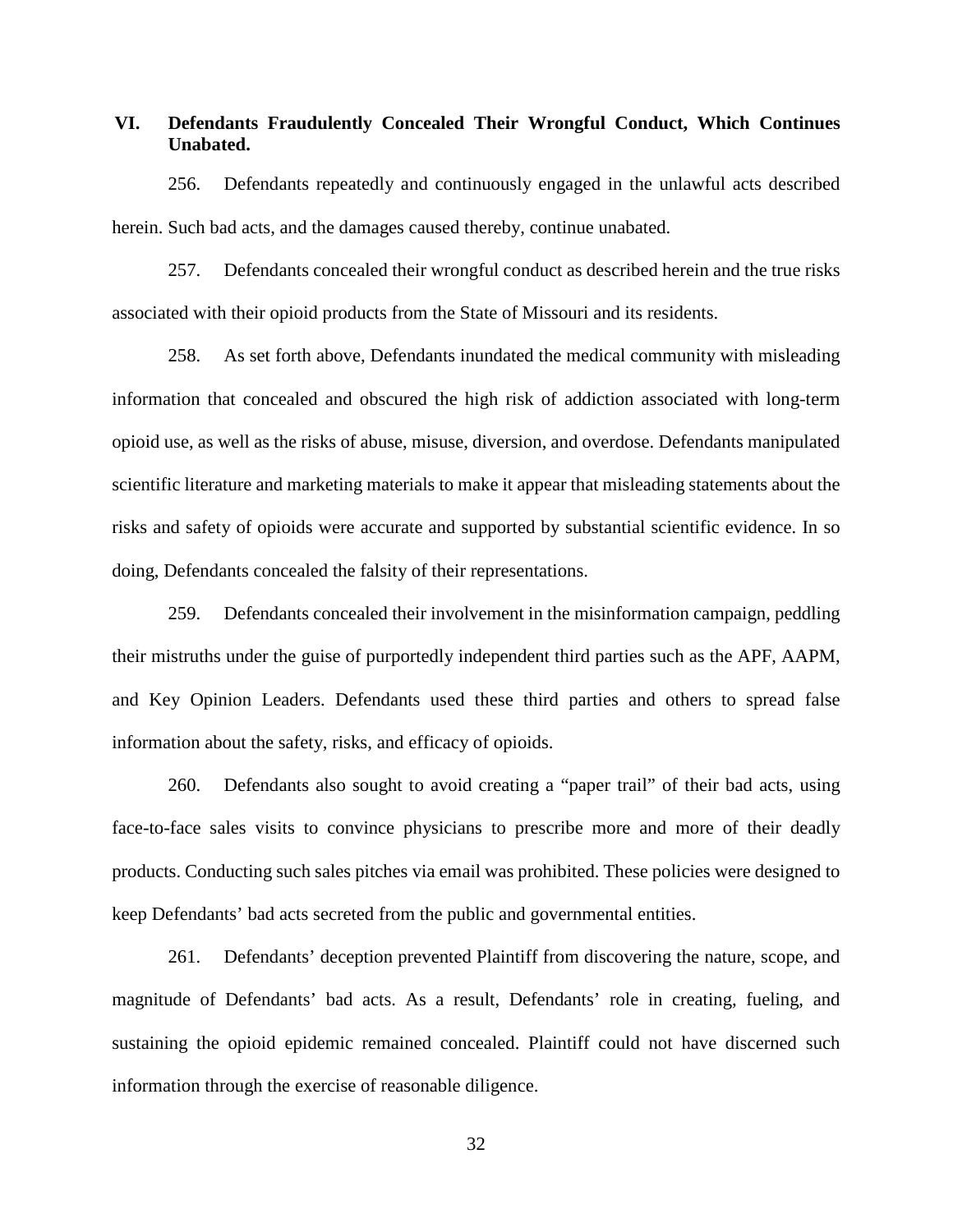#### **CLAIMS FOR RELIEF**

### **Count I Violations of the Missouri Merchandising Practices Act Deception Against All Defendants**

262. Plaintiff hereby restates and incorporates by reference the allegations contained throughout this Petition.

263. As described herein, Defendants—and those acting in concert with them—have employed and used deception in connection with the sale and advertisement of opioids in the State of Missouri.

264. Many of these incidents of advertising and commercial transactions occurred within the City of St. Louis, and much of the harm sustained as a result of Defendants' conduct occurred within the City of St. Louis.

265. As a direct and proximate result of Defendants' conduct, the State of Missouri and Missouri consumers disbursed significant funds for opioids and sustained other injuries described herein.

266. As a direct and proximate result of Defendants' conduct, the State of Missouri, Missouri consumers, and Missouri businesses paid for numerous opioid prescriptions—including prescriptions for the treatment of non-cancer chronic pain—that they otherwise would not have paid for absent Defendants' conduct.

267. On information and belief, Defendants' deceptive conduct is ongoing.

WHEREFORE, Plaintiff respectfully requests that the Court enter judgment in favor of Plaintiff awarding the State (a) all restitution authorized by law, including by § 407.100, RSMo; (b) injunctive relief; (c) disgorgement; (d) all civil penalties authorized by law, including by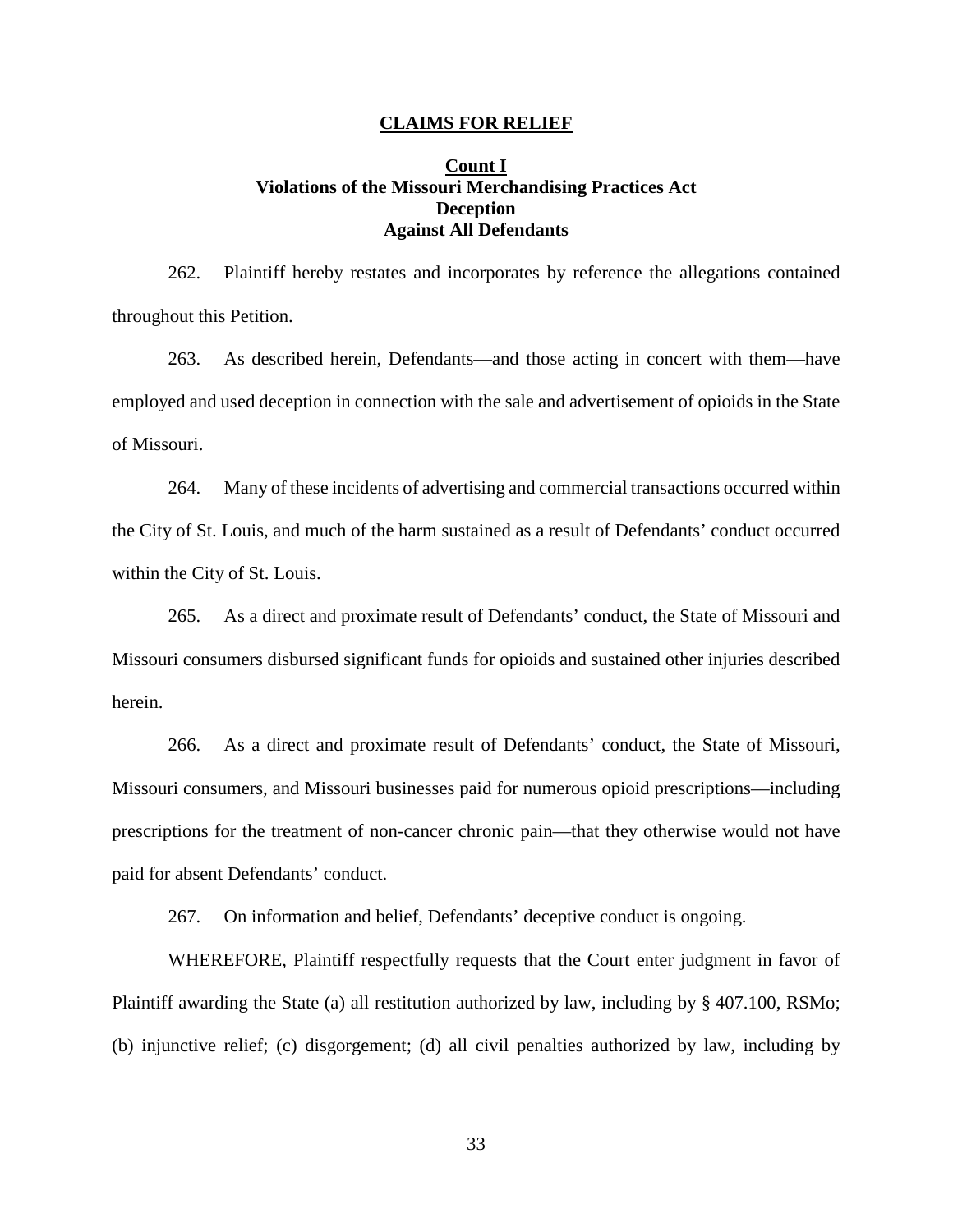§ 407.100.6, RSMo; (e) punitive damages; (f) all reasonable costs attributable to the prosecution of this civil action; and (g) such further relief as the Court deems just and appropriate.

## **Count II Violations of the Missouri Merchandising Practices Act Fraud and Fraudulent Misrepresentation Against All Defendants**

268. Plaintiff hereby restates and incorporates by reference the allegations contained throughout this Petition.

269. As described herein, Defendants—and those acting in concert with them—have employed and used fraud and fraudulent misrepresentation in connection with the sale and advertisement of opioids in the State of Missouri in violation of Chapter 407, RSMo.

270. Among other things, Defendants made false representations in connection with the sale and advertisement of opioids with the intent and expectation that doctors and consumers would rely on those representations.

271. Defendants made those misrepresentations with knowledge that their representations were false and/or with knowledge that they lacked a reasonable basis for the representations.

272. Many of these incidents of advertising and commercial transactions occurred within the City of St. Louis, and much of the harm sustained as a result of Defendants' conduct occurred within the City of St. Louis.

273. As a direct and proximate result of Defendants' conduct, the State of Missouri and Missouri consumers disbursed significant funds for opioids and sustained other injuries described herein.

274. As a direct and proximate result of Defendants' conduct, the State of Missouri, Missouri consumers, and Missouri businesses paid for numerous opioid prescriptions—including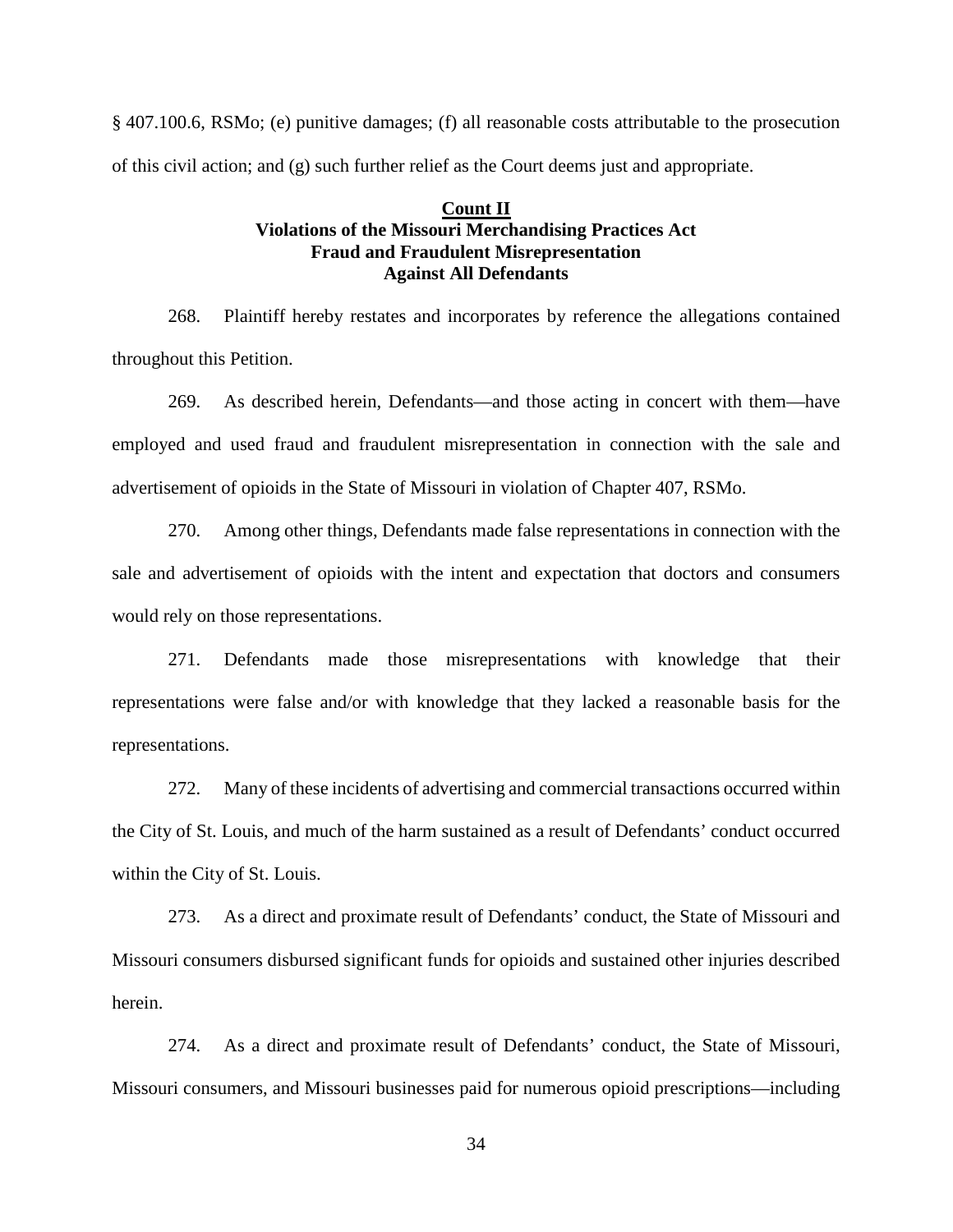prescriptions for the treatment of non-cancer chronic pain—that they otherwise would not have paid for absent Defendants' conduct.

275. On information and belief, Defendants' fraudulent conduct is ongoing.

WHEREFORE, Plaintiff respectfully requests that the Court enter judgment in favor of Plaintiff awarding the State (a) all restitution authorized by law, including by § 407.100, RSMo; (b) injunctive relief; (c) disgorgement; (d) all civil penalties authorized by law, including by § 407.100.6, RSMo; (e) punitive damages; (f) all reasonable costs attributable to the prosecution of this civil action; and (g) such further relief as the Court deems just and appropriate.

## **Count III Violations of the Missouri Merchandising Practice Act False Pretense Against All Defendants**

276. Plaintiff hereby restates and incorporates by reference the allegations contained throughout this Petition.

277. As described herein, Defendants—and those acting in concert with them—have employed and used false pretense in connection with the sale and advertisement of opioids in the State of Missouri.

278. In connection with the sale and advertising of opioids in the State of Missouri, Defendants have used deception, false representations and statements, and fraudulent statements and representations with the intent to defraud.

279. Many of these incidents of advertising and commercial transactions occurred within the City of St. Louis, and much of the harm sustained as a result of Defendants' conduct occurred within the City of St. Louis.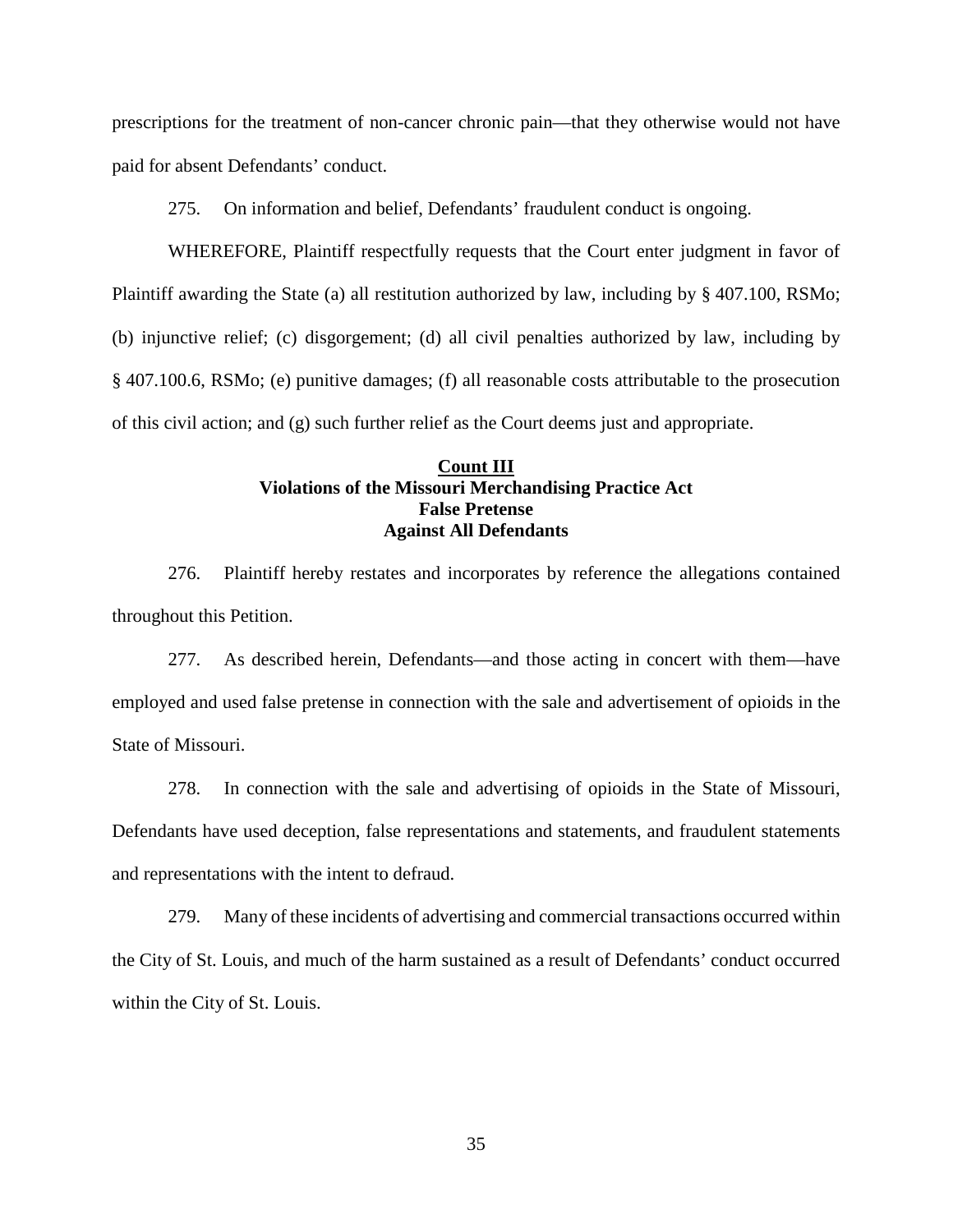280. As a direct and proximate result of Defendants' conduct, the State of Missouri and Missouri consumers disbursed significant funds for opioids and sustained other injuries described herein.

281. As a direct and proximate result of Defendants' conduct, the State of Missouri, Missouri consumers, and Missouri businesses paid for numerous opioid prescriptions—including prescriptions for the treatment of non-cancer chronic pain—that they otherwise would not have paid for absent Defendants' conduct.

282. On information and belief, Defendants' conduct is ongoing.

WHEREFORE, Plaintiff respectfully requests that the Court enter judgment in favor of Plaintiff awarding the State (a) all restitution authorized by law, including by § 407.100, RSMo; (b) injunctive relief; (c) disgorgement; (d) all civil penalties authorized by law, including by § 407.100.6, RSMo; (e) punitive damages; (f) all reasonable costs attributable to the prosecution of this civil action; and (g) such further relief as the Court deems just and appropriate.

## **Count IV Violations of the Missouri Merchandising Practices Act Misrepresentation Against All Defendants**

283. Plaintiff hereby restates and incorporates by reference the allegations contained throughout this Petition.

284. As described herein, Defendants—and those acting in concert with them—have employed and used misrepresentations in connection with the sale and advertisement of opioids in the State of Missouri.

285. Many of these incidents of advertising and commercial transactions occurred within the City of St. Louis, and much of the harm sustained as a result of Defendants' conduct occurred within the City of St. Louis.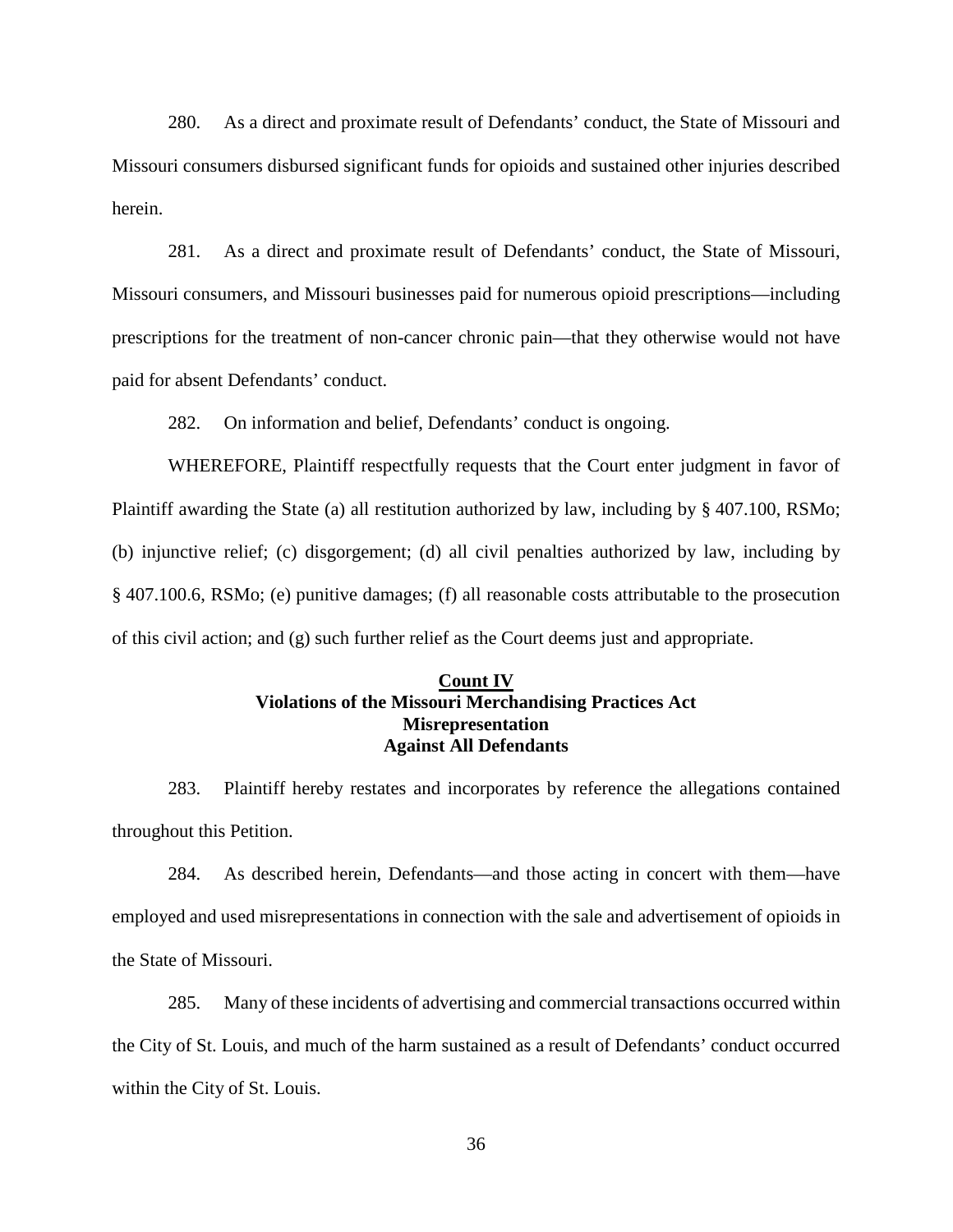286. As a direct and proximate result of Defendants' conduct, the State of Missouri and Missouri consumers disbursed significant funds for opioids and sustained other injuries described herein.

287. As a direct and proximate result of Defendants' conduct, the State of Missouri, Missouri consumers, and Missouri businesses paid for numerous opioid prescriptions—including prescriptions for the treatment of non-cancer chronic pain—that they otherwise would not have paid for absent Defendants' conduct.

288. On information and belief, Defendants' conduct is ongoing.

WHEREFORE, Plaintiff respectfully requests that the Court enter judgment in favor of Plaintiff awarding the State (a) all restitution authorized by law, including by § 407.100, RSMo; (b) injunctive relief; (c) disgorgement; (d) all civil penalties authorized by law, including by § 407.100.6, RSMo; (e) punitive damages; (f) all reasonable costs attributable to the prosecution of this civil action; and (g) such further relief as the Court deems just and appropriate.

#### **Count V**

## **Violations of the Missouri Merchandising Practices Act Lack of Reasonable Basis for Claims of Performance (15 CSR 60-7.040) Against All Defendants**

289. Plaintiff hereby restates and incorporates by reference the allegations contained throughout this Petition.

290. As described herein, in connection with the sale and advertisement of opioids in the State of Missouri, Defendants—and those acting in concert with them—have made representations regarding the efficacy and safety of opioids that are not based on information within the possession of Defendants that is sufficient to form a reasonable belief that the representations are, in fact, true.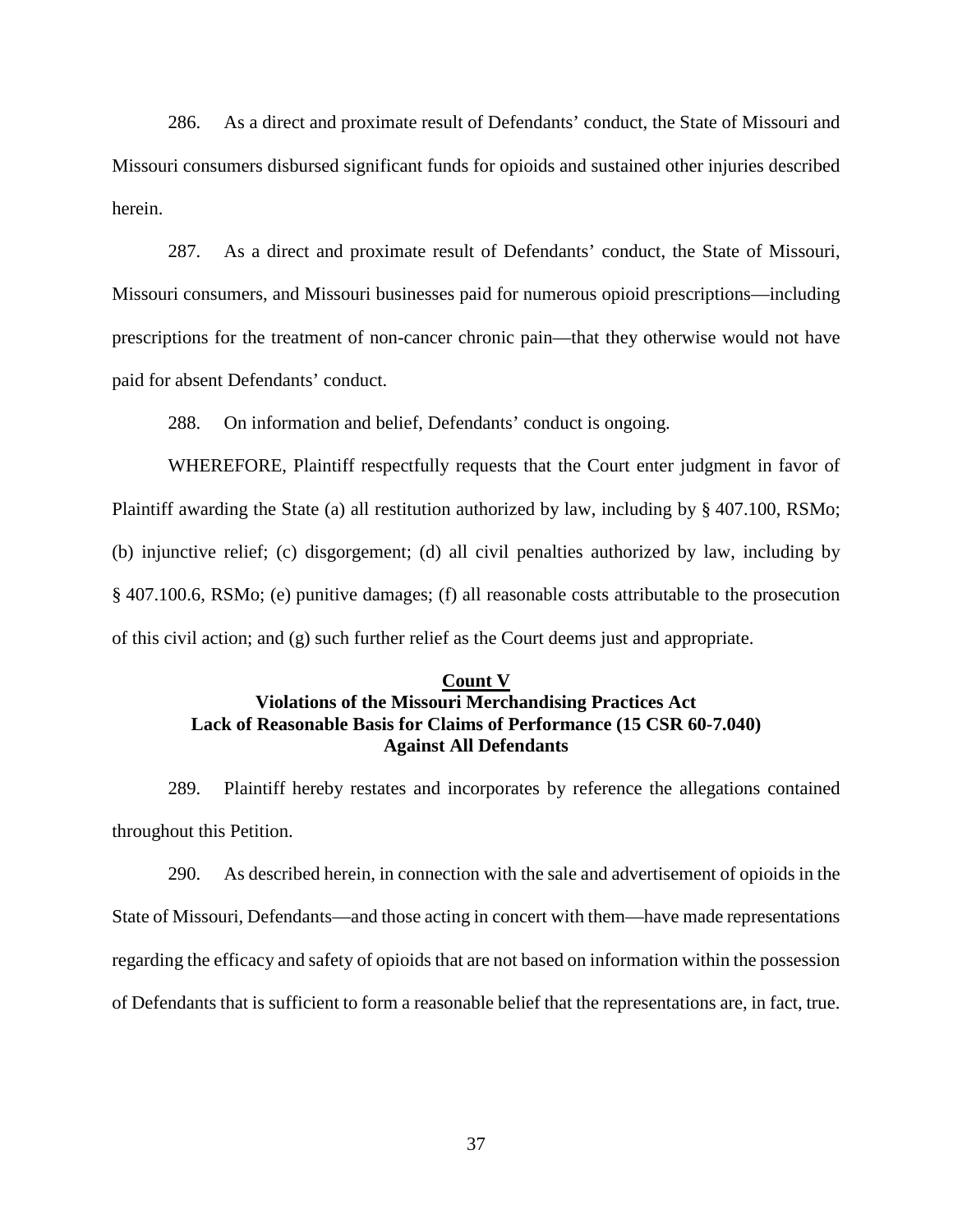291. Many of the resulting incidents of advertising and commercial transactions occurred within the City of St. Louis, and much of the harm sustained as a result of Defendants' conduct occurred within the City of St. Louis.

292. As a direct and proximate result of Defendants' conduct, the State of Missouri and Missouri consumers disbursed significant funds for opioids and sustained other injuries described herein.

293. As a direct and proximate result of Defendants' conduct, the State of Missouri, Missouri consumers, and Missouri businesses paid for numerous opioid prescriptions—including prescriptions for the treatment of non-cancer chronic pain—that they otherwise would not have paid for absent Defendants' conduct.

294. On information and belief, Defendants' conduct is ongoing.

WHEREFORE, Plaintiff respectfully requests that the Court enter judgment in favor of Plaintiff awarding the State (a) all restitution authorized by law, including by § 407.100, RSMo; (b) injunctive relief; (c) disgorgement; (d) all civil penalties authorized by law, including by § 407.100.6, RSMo; (e) punitive damages; (f) all reasonable costs attributable to the prosecution of this civil action; and (g) such further relief as the Court deems just and appropriate.

## **Count VI Violations of the Missouri Merchandising Practices Act Unfair Practices Against All Defendants**

295. Plaintiff hereby restates and incorporates by reference the allegations contained throughout this Petition.

296. As described herein, Defendants—and those acting in concert with them—have employed and used unfair practices in connection with the sale and advertisement of opioids in the State of Missouri.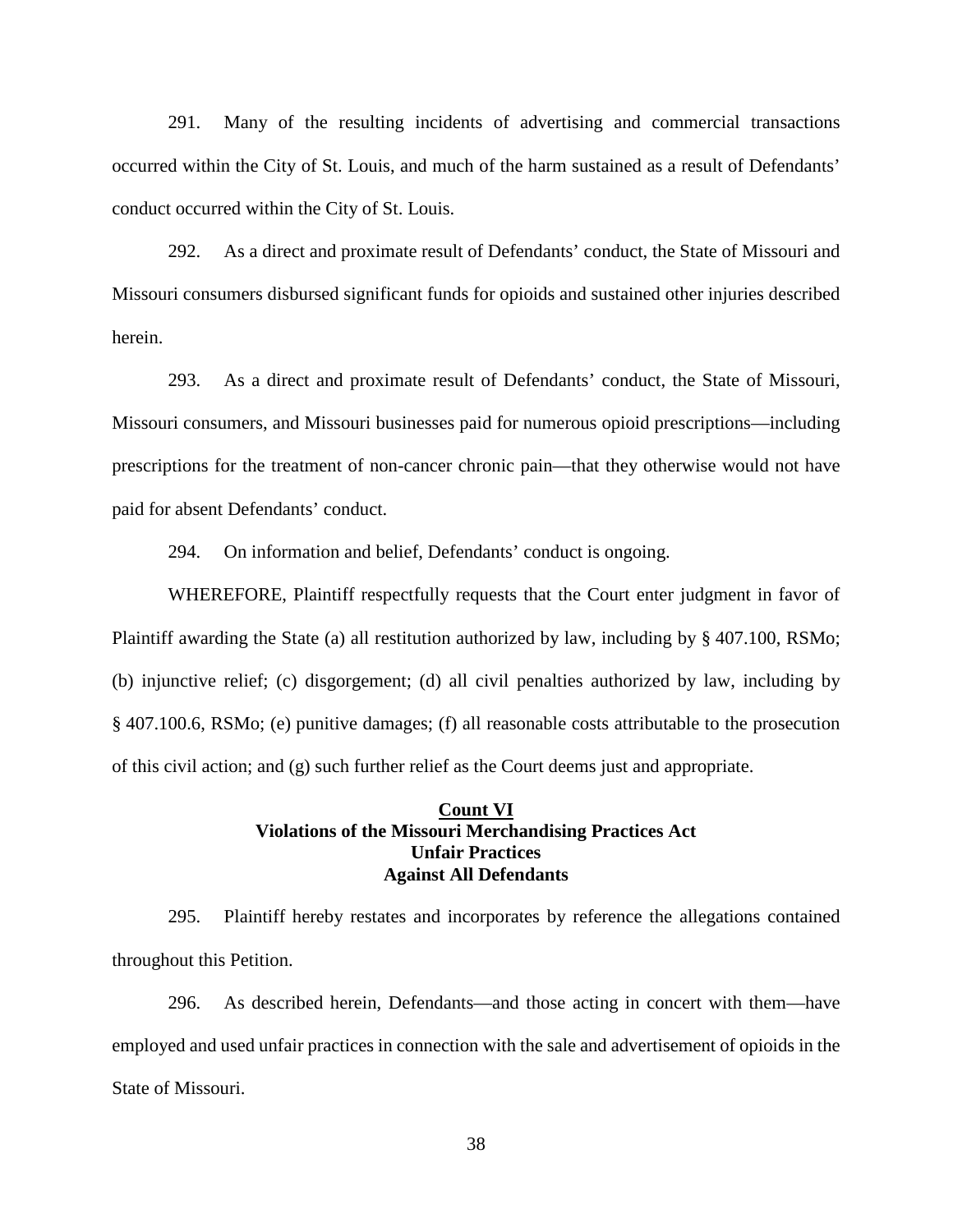297. As described herein, Defendants have engaged in conduct that violates Missouri law and that is unethical, oppressive, and unscrupulous, and that conduct poses the risk of substantial injury to Missouri consumers and has, in fact, caused substantial injury to Missouri consumers.

298. Many of these incidents of advertising and commercial transactions occurred within the City of St. Louis, and much of the harm sustained as a result of Defendants' conduct occurred within the City of St. Louis.

299. As a direct and proximate result of Defendants' conduct, the State of Missouri and Missouri consumers disbursed significant funds for opioids and sustained other injuries described herein.

300. As a direct and proximate result of Defendants' conduct, the State of Missouri, Missouri consumers, and Missouri businesses paid for numerous opioid prescriptions—including prescriptions for the treatment of non-cancer chronic pain—that they otherwise would not have paid for absent Defendants' conduct.

301. On information and belief, Defendants' conduct is ongoing.

WHEREFORE, Plaintiff respectfully requests that the Court enter judgment in favor of Plaintiff awarding the State (a) all restitution authorized by law, including by § 407.100, RSMo; (b) injunctive relief; (c) disgorgement; (d) all civil penalties authorized by law, including by § 407.100.6, RSMo; (e) punitive damages; (f) all reasonable costs attributable to the prosecution of this civil action; and (g) such further relief as the Court deems just and appropriate.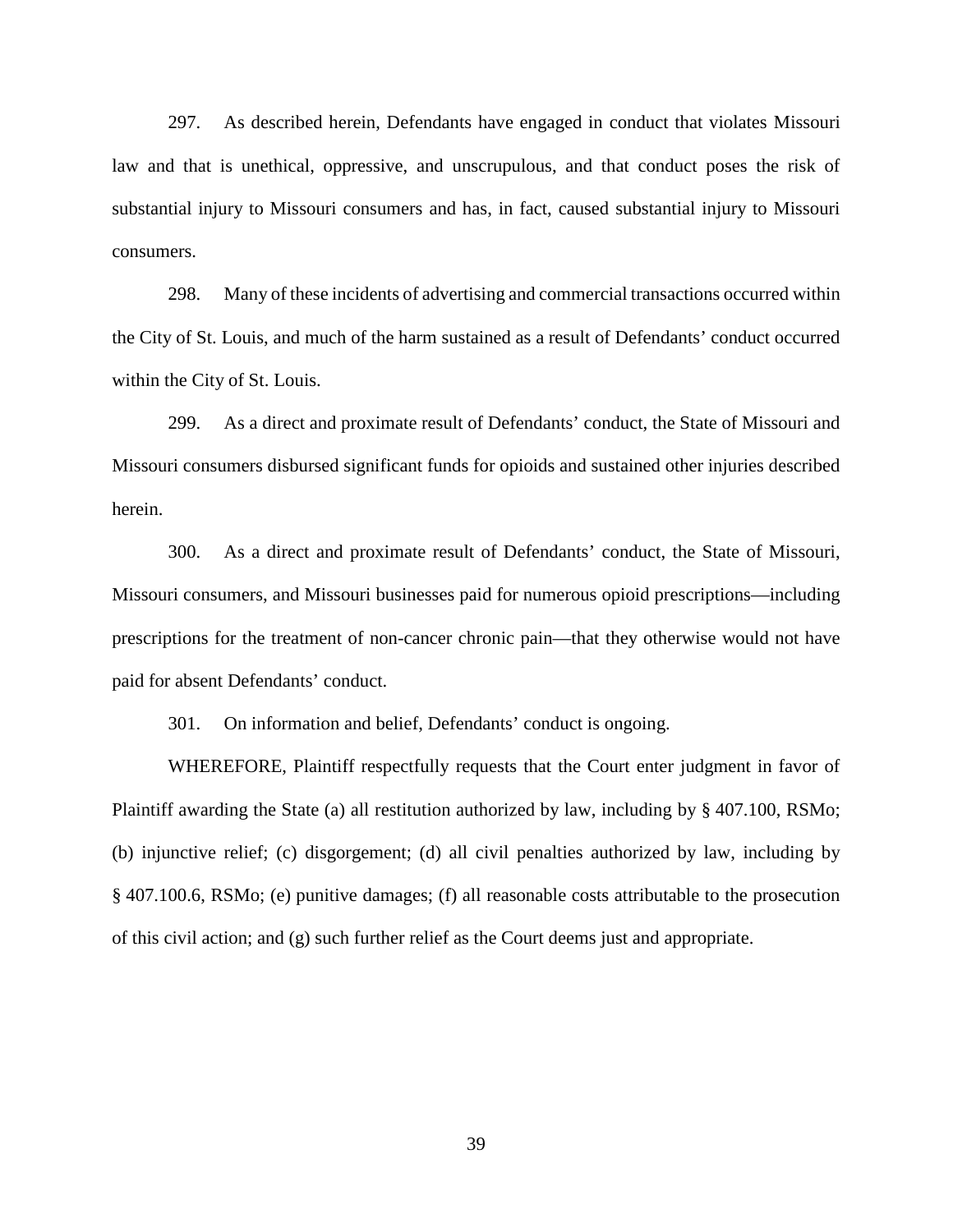## **Count VII Violations of the Missouri Merchandising Practices Act Concealment, Suppression, and Omission of Material Facts Against All Defendants**

302. Plaintiff hereby restates and incorporates by reference the allegations contained throughout this Petition.

303. As described herein, Defendants—and those acting in concert with them—have concealed, suppressed, and omitted material facts in connection with the sale and advertisement of opioids in the State of Missouri.

304. Among other things, Defendants have concealed and significant risks associated with opioids.

305. Among other things, Defendants have concealed and omitted the fact that their claims about the efficacy of opioids lack a scientific and evidentiary basis.

306. Many of these incidents of advertising and commercial transactions occurred within the City of St. Louis, and much of the harm sustained as a result of Defendants' conduct occurred within the City of St. Louis.

307. As a direct and proximate result of Defendants' conduct, the State of Missouri and Missouri consumers disbursed significant funds for opioids and sustained other injuries described herein.

308. As a direct and proximate result of Defendants' conduct, the State of Missouri, Missouri consumers, and Missouri businesses paid for numerous opioid prescriptions—including prescriptions for the treatment of non-cancer chronic pain—that they otherwise would not have paid for absent Defendants' conduct.

309. On information and belief, Defendants' conduct is ongoing.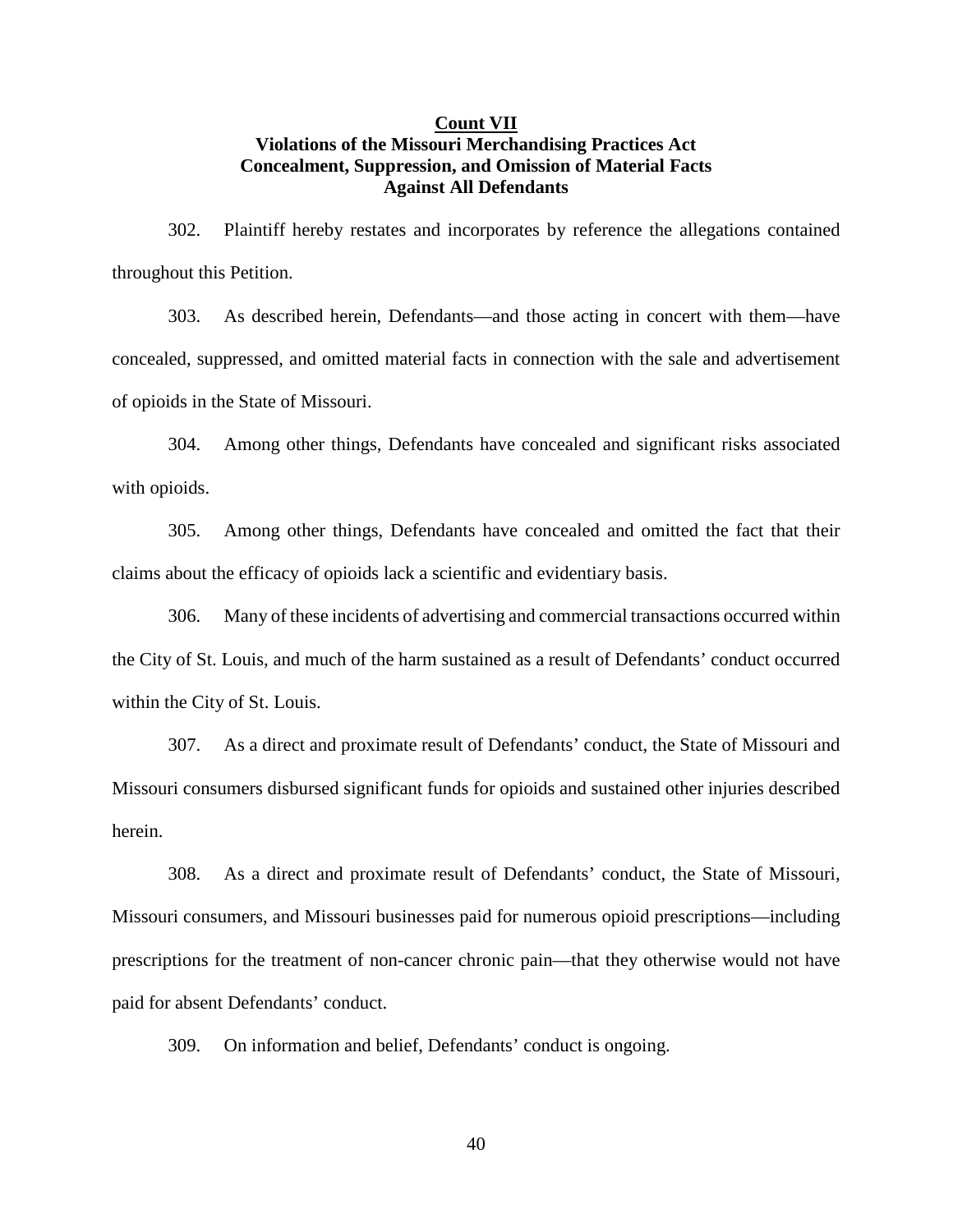WHEREFORE, Plaintiff respectfully requests that the Court enter judgment in favor of Plaintiff awarding the State (a) all restitution authorized by law, including by § 407.100, RSMo; (b) injunctive relief; (c) disgorgement; (d) all civil penalties authorized by law, including by § 407.100.6, RSMo; (e) punitive damages; (f) all reasonable costs attributable to the prosecution of this civil action; and (g) such further relief as the Court deems just and appropriate.

## **Count VIII Violations of the Missouri Merchandising Practices Act Unlawful "Half-Truths" (15 CSR 60-9.090) Against All Defendants**

310. Plaintiff hereby restates and incorporates by reference the allegations contained throughout this Petition.

311. As described herein, Defendants—and those acting in concert with them—have used and employed unlawful "half-truths" in connection with the sale and advertisement of opioids in the State of Missouri.

312. As described herein, Defendants have—in connection with the sale and advertisement of opioids in the State of Missouri—omitted material facts necessary in order to make their statements, in light of the circumstances under which they were made, not misleading.

313. Among other things, as described herein, in many publications and communications Defendants have deceptively characterized non-opioid medical pain-relief options as extremely risky while omitting the fact that opioids pose similar or higher risks.

314. Many of these incidents of advertising and commercial transactions occurred within the City of St. Louis, and much of the harm sustained as a result of Defendants' conduct occurred within the City of St. Louis.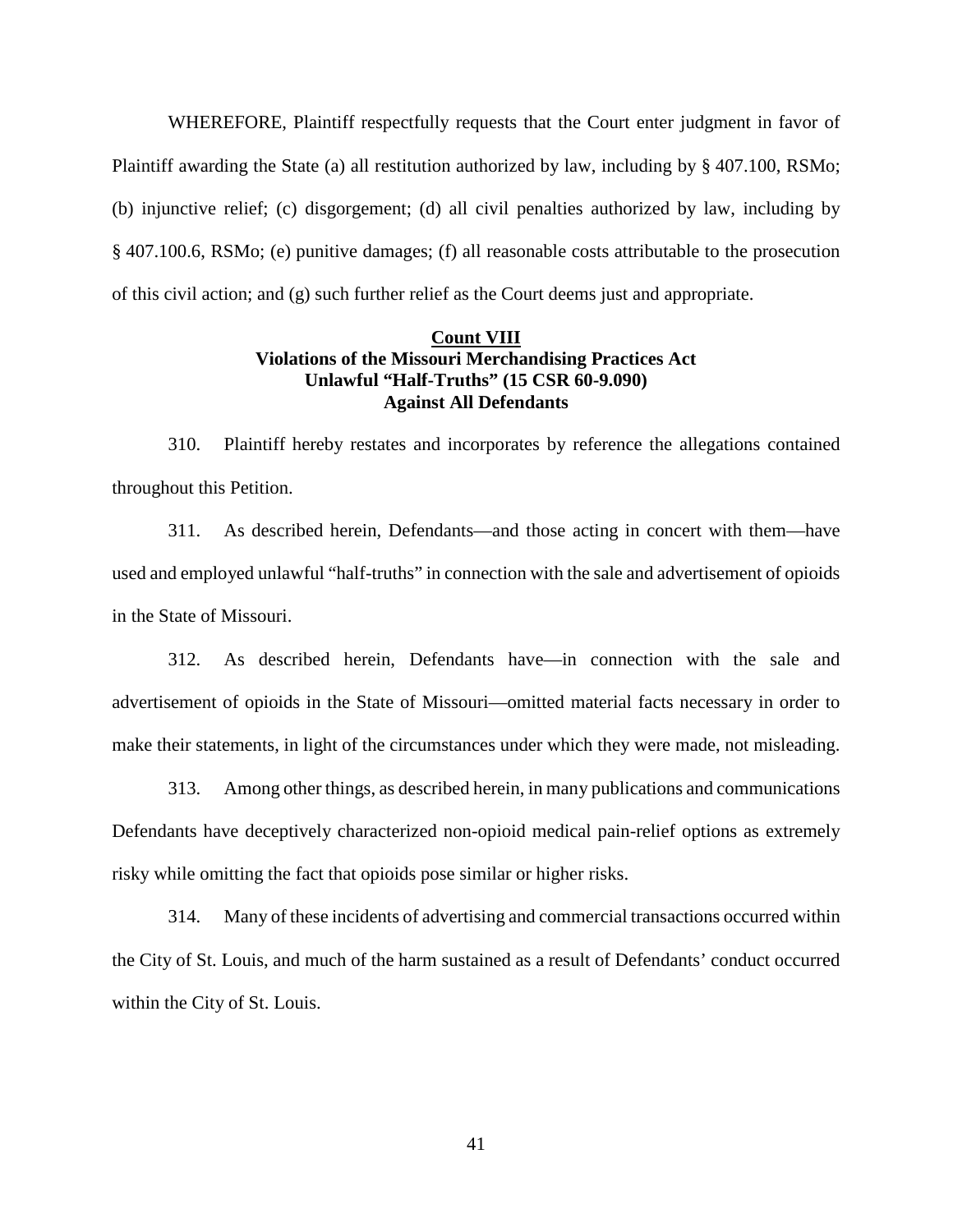315. As a direct and proximate result of Defendants' conduct, the State of Missouri and Missouri consumers disbursed significant funds for opioids and sustained other injuries described herein.

316. As a direct and proximate result of Defendants' conduct, the State of Missouri, Missouri consumers, and Missouri businesses paid for numerous opioid prescriptions—including prescriptions for the treatment of non-cancer chronic pain—that they otherwise would not have paid for absent Defendants' conduct.

317. On information and belief, Defendants' conduct is ongoing.

WHEREFORE, Plaintiff respectfully requests that the Court enter judgment in favor of Plaintiff awarding the State (a) all restitution authorized by law, including by § 407.100, RSMo; (b) injunctive relief; (c) disgorgement; (d) all civil penalties authorized by law, including by § 407.100.6, RSMo; (e) punitive damages; (f) all reasonable costs attributable to the prosecution of this civil action; and (g) such further relief as the Court deems just and appropriate.

## **Count IX Violations of §§ 191.900-191.914, RSMo Against All Defendants**[2](#page-41-0)

318. Plaintiff hereby restates and incorporates by reference the allegations contained throughout this Petition.

319. All Defendants constitute "health care providers" within the meaning of § 191.900(7), RSMo.

320. All Defendants—along with Defendants' employees, agents, and representatives delivered health care within the meaning of Chapter 191, RSMo.

<span id="page-41-0"></span><sup>&</sup>lt;sup>2</sup> Count IX of Plaintiff's Complaint was dismissed by the Court's Order dated April 25, 2018. Plaintiff re-alleges this Count to preserve the issue for appeal.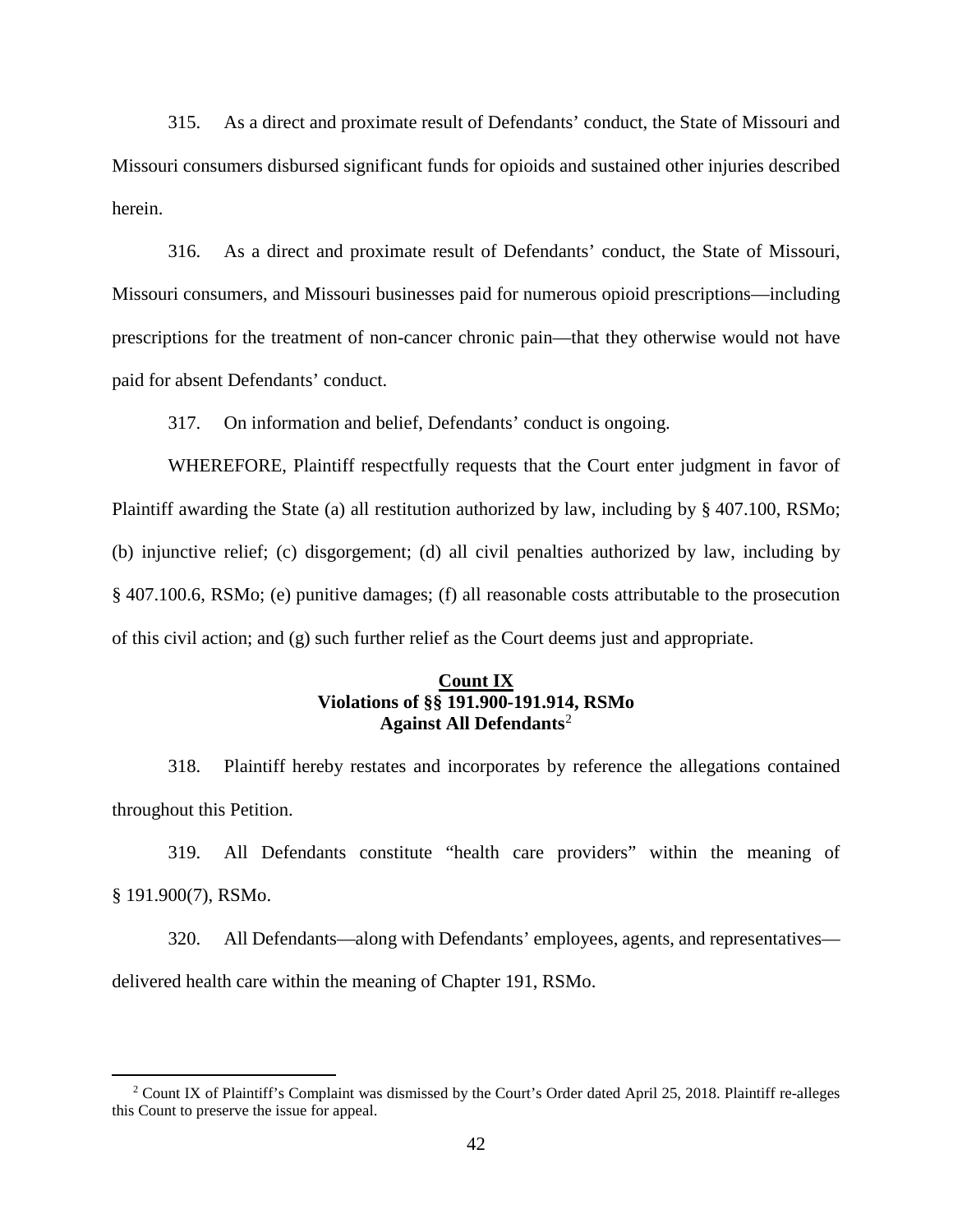321. Defendants design, manufacture, market, distribute, promote, and deliver drugs including opioids—to persons participating in the MO HealthNet program, as well as to doctors, pharmacies, and other actors who in turn provide such drugs to persons participating in the MO HealthNet program.

322. Opioids produced, manufactured, marketed, provided, and delivered by Defendants were requested and received pursuant to the MO HealthNet program, and such opioids constitute "health care" within the meaning of § 191.900(4), RSMo.

323. As described herein, Defendants knowingly made and caused to be made false statements and false representations regarding opioids and regarding medical alternatives to opioids.

324. Defendants knowingly caused numerous false claims for payment to be submitted to the MO HealthNet program for opioid prescriptions to treat chronic non-cancer pain.

325. These claims for payment were false in that, among other things, the prescriptions were made to treat chronic non-cancer pain, but opioids are neither medically appropriate nor medically necessary to treat chronic non-cancer pain.

326. Defendants made and caused to be made these false statements and false representations in order to receive health care payments within the meaning of  $\S$  191.900(6), RSMo.

327. Defendants received health care payments as a result of their false statements and false representations described herein.

328. At all relevant times, Defendants have received extensive payments as a result of prescriptions for their opioid drugs that were paid by the MO HealthNet program.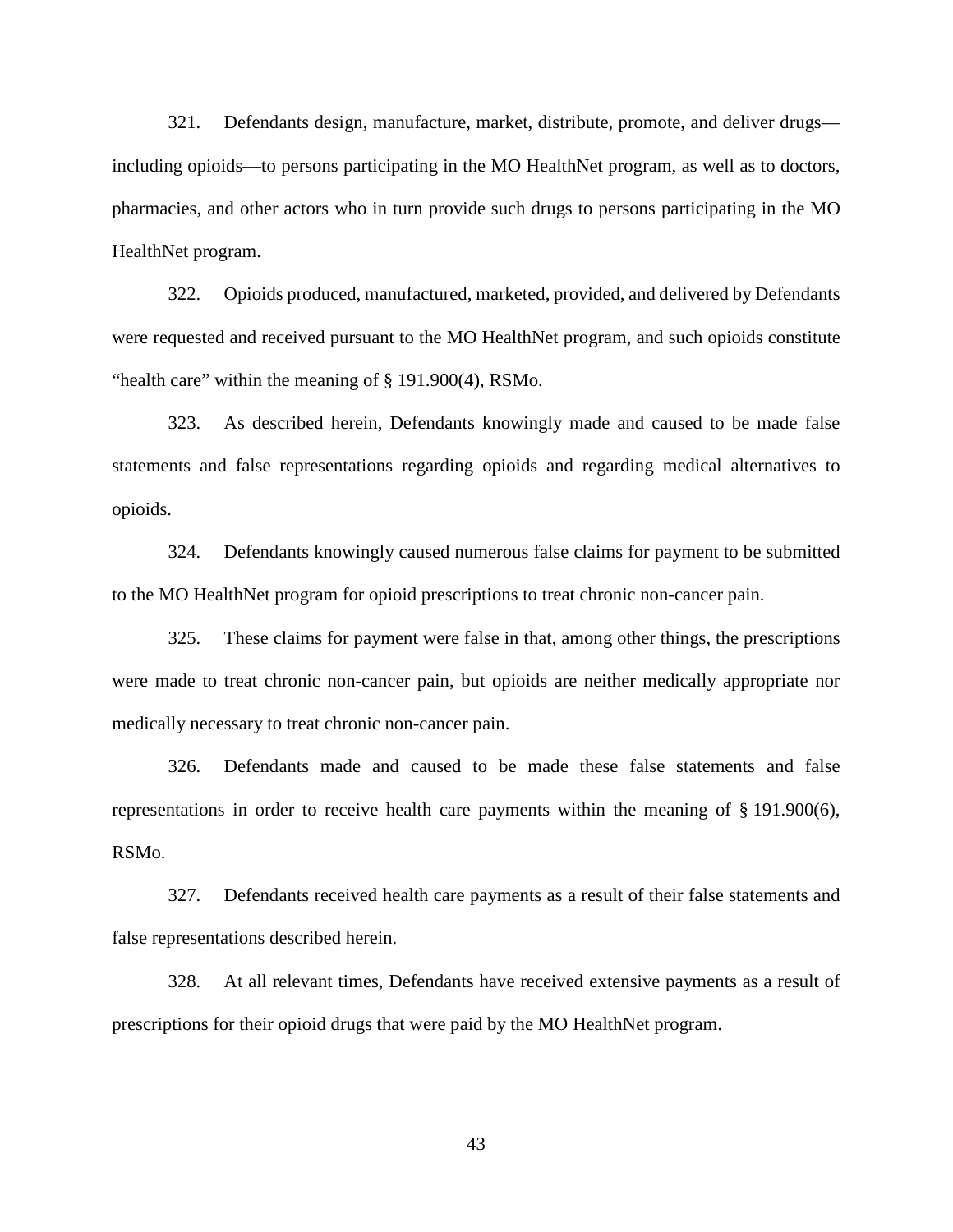329. At all relevant times, Defendants participated in rebate programs with the MO HealthNet and/or Medicaid programs.

330. Defendant Purdue has publicly represented that it "handles all responsibilities formerly organized in managed care (e.g., market segments in managed care organizations, Medicare, Medicaid, long-term care, and group purchasing organizations) and national accounts (e.g., retail distribution pipelines that include wholesalers, chain drug stores, retail pharmacies, and a network of brokers that represent over-the-counter products in supermarket chains). In addition, this team manages the contract administration, and pricing to ensure accessibility of Purdue products to eligible members. We administer the vendor chargeback program and work closely with distributors to provide accurate and timely contract and contract pricing implementation. Our Managed Markets team ensures compliance with government regulations and contract price reporting requirements of the Department of Veterans Affairs (VA), including the calculation of the non-Federal Average Manufacturer Price (Non-FAMP) and the federal ceiling price (FCP) calculations for the company's Federal Supply Schedules."

331. As a result of Defendants' false statements and false representations, the State of Missouri disbursed significant funds directly and/or indirectly to Defendants in the form of health care payments.

332. Among other things, the State of Missouri disbursed significant funds directly and/or indirectly to Defendants relating to opioid prescriptions for purposes other than acute pain, surgery recovery, cancer treatment, or end-of-life care.

333. Since 2012, MO HealthNet has reimbursed at least 139,452 prescriptions for Defendant Purdue's non-generic opioids, for a total of more than \$73,774,215, including the following: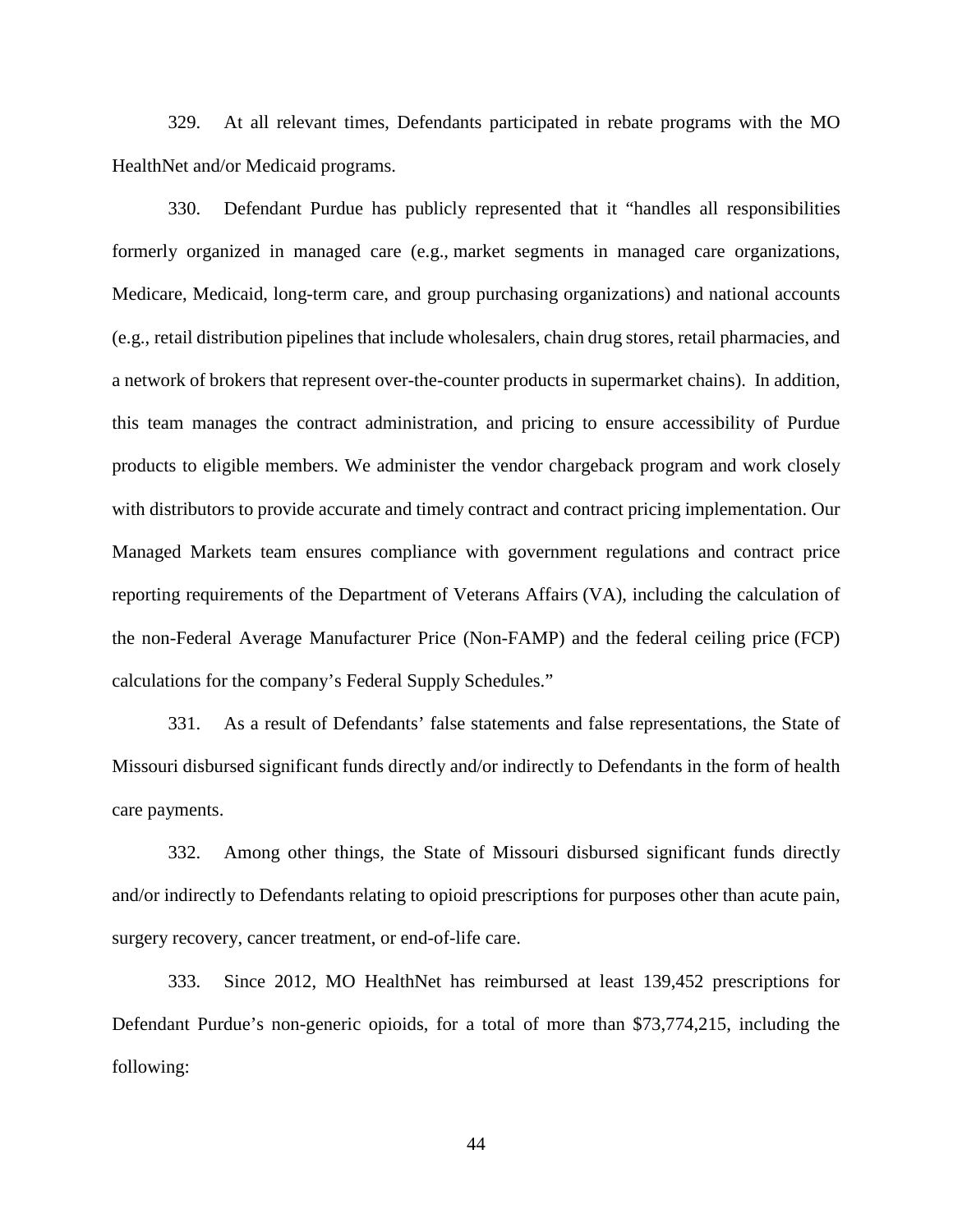a. In 2016:

- i. At least 23,993 prescriptions for Oxycontin, for a total of more than \$14,352,220;
- ii. At least 1,900 prescriptions for Hysingla, for a total of more than \$824,350;

iii. At least 3,628 prescriptions for Butrans, for a total of more than \$1,658,539; b. In 2015:

- i. At least 26,577 prescriptions for Oxycontin, for a total of more than \$14,455,132;
- ii. At least 344 prescriptions for Hysingla, for a total of more than \$138,196;
- iii. At least 3,254 prescriptions for Butrans, for a total of more than \$1,259,818; c. In 2014:
	- i. At least 24,713 prescriptions for Oxycontin, for a total of more than \$12,861,432;
- ii. At least 1,331 prescriptions for Butrans, for a total of more than \$429,895; d. In 2013:
	- i. At least 26,138 prescriptions for Oxycontin, for a total of more than \$13,123,508;
	- ii. At least 358 prescriptions for Butrans, for a total of more than \$101,605;
- e. In 2012:
	- i. At least 26,472 prescriptions for Oxycontin, for a total of more than \$14,373,911;
	- ii. At least 744 prescriptions for Butrans, for a total of more than \$195,609.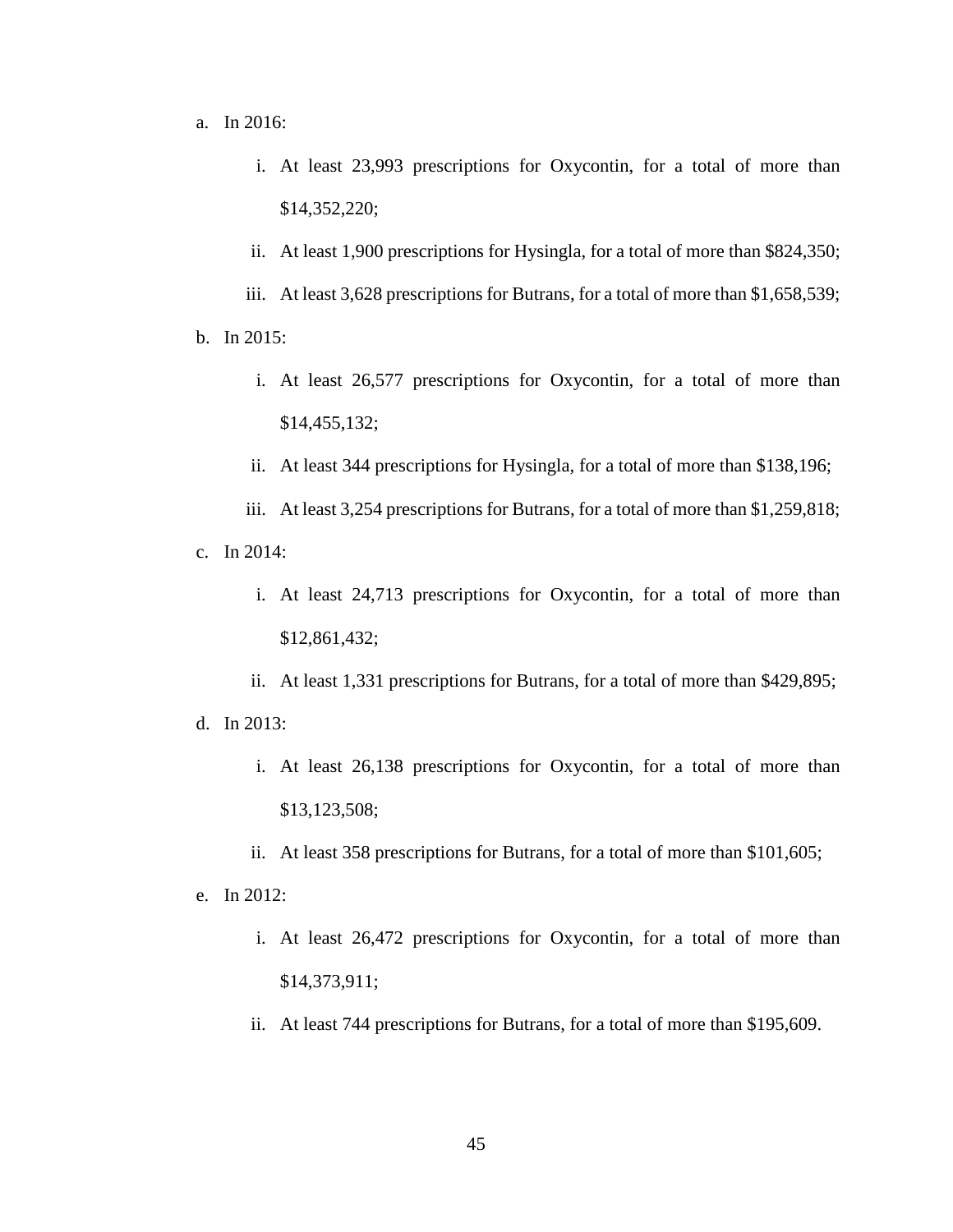334. Since 2012, MO HealthNet has reimbursed at least 58,533 prescriptions for Defendant Janssen's non-generic opioids, for a total of more than \$38,602,828, including the following:

- a. In 2016, at least 4,098 prescriptions for Duragesic, for a total of more than \$3,242,312;
- b. In 2015, at least 12,400 prescriptions for Duragesic, for a total of more than \$9,595,846;
- c. In 2014:
	- i. At least 762 prescriptions for Nucynta, for a total of more than \$297,111;
	- ii. At least 12,322 prescriptions for Duragesic, for a total of more than \$8,752,982;
- d. In 2013:
	- i. At least 1,270 prescriptions for Nucynta, for a total of more than \$450,809;
	- ii. At least 12,925 prescriptions for Duragesic, for a total of more than \$8,196,006;
- e. In 2012:
	- i. At least 1,424 prescriptions for Nucynta, for a total of more than \$496,056;
	- ii. At least 13,332 prescriptions for Duragesic, for a total of more than \$7,571,706.

335. Since 2012, MO HealthNet has reimbursed at least 1,215 prescriptions for Defendant Endo's non-generic opioids, for a total of more than \$988,469, including the following:

- a. In 2016, at least 168 prescriptions for Opana, for a total of more than \$148,223;
- b. In 2015, at least 159 prescriptions for Opana, for a total of more than \$139,235;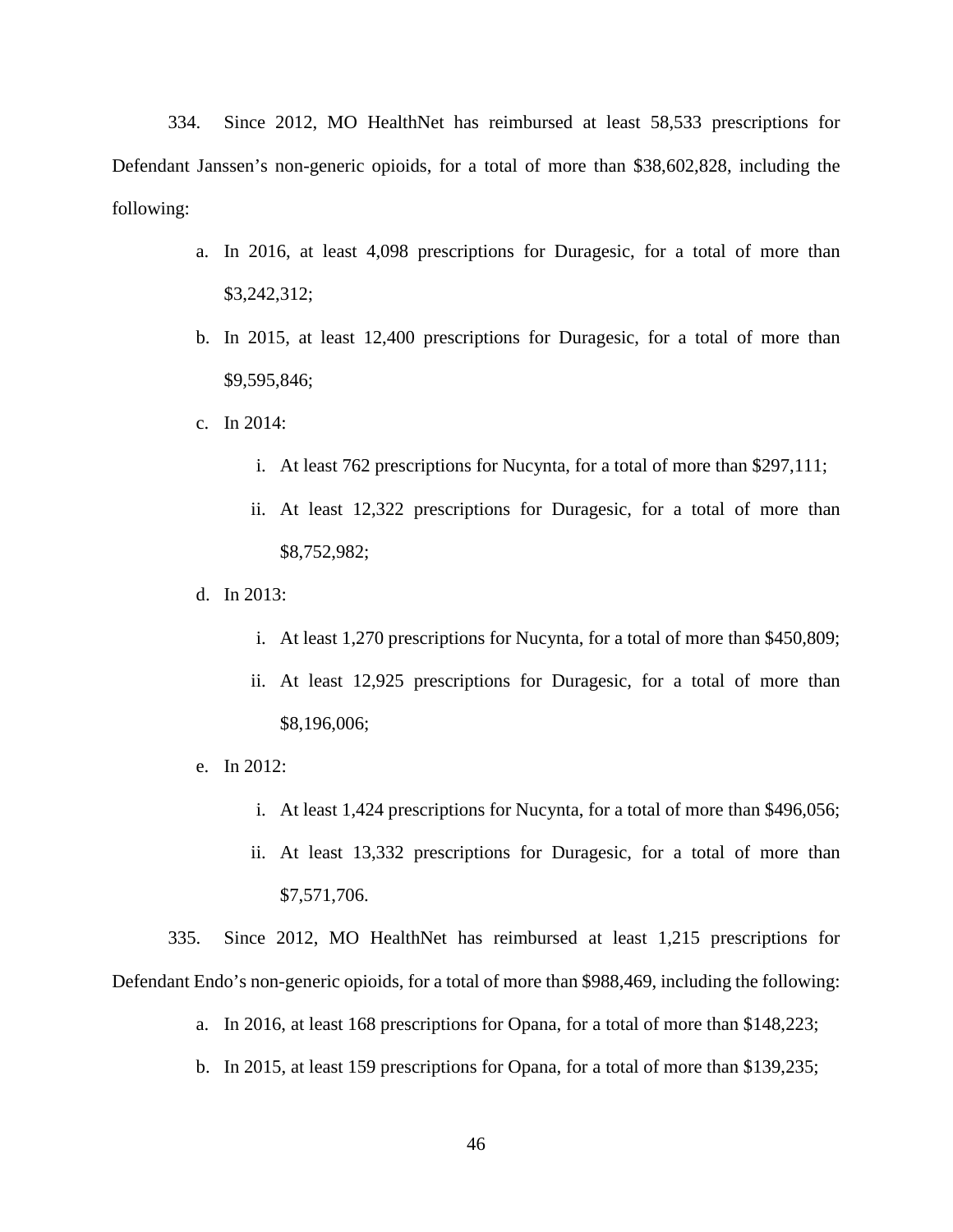- c. In 2014, at least 192 prescriptions for Opana, for a total of more than \$152,034;
- d. In 2013, at least 258 prescriptions for Opana, for a total of more than \$218,383;
- e. In 2012, at least 438 prescriptions for Opana, for a total of more than \$330,594.

WHEREFORE, Plaintiff respectfully requests that the Court enter judgment in favor of Plaintiff awarding the State (a) all civil penalties permitted by law, including by § 191.905, RSMo; (b) all damages authorized by law, including by § 191.905, RSMo; (c) all restitution authorized by law, including by § 191.905, RSMo; (d) all reasonable costs attributable to the prosecution of this civil action, pursuant to § 191.905, RSMo; (e) punitive damages; and (f) such further relief as the Court deems just and appropriate.

## **Count X Public Nuisance Against All Defendants**

336. Plaintiff hereby restates and incorporates by reference the allegations contained throughout this Petition.

337. Under Missouri law, a defendant is liable for the tort of public nuisance when its conduct unreasonably interferes with a right common to the general public, such as interference with the public heath, public safety, public peace, public comfort, or public convenience.

338. Missouri residents enjoy common rights, including the right to an honest marketplace for healthcare treatment. Missouri residents also enjoy the common right to public safety and public order unburdened by the introduction of foreseeable dangers, such as those caused by the over-prescription and over-supply of highly addictive and potentially lethal substances.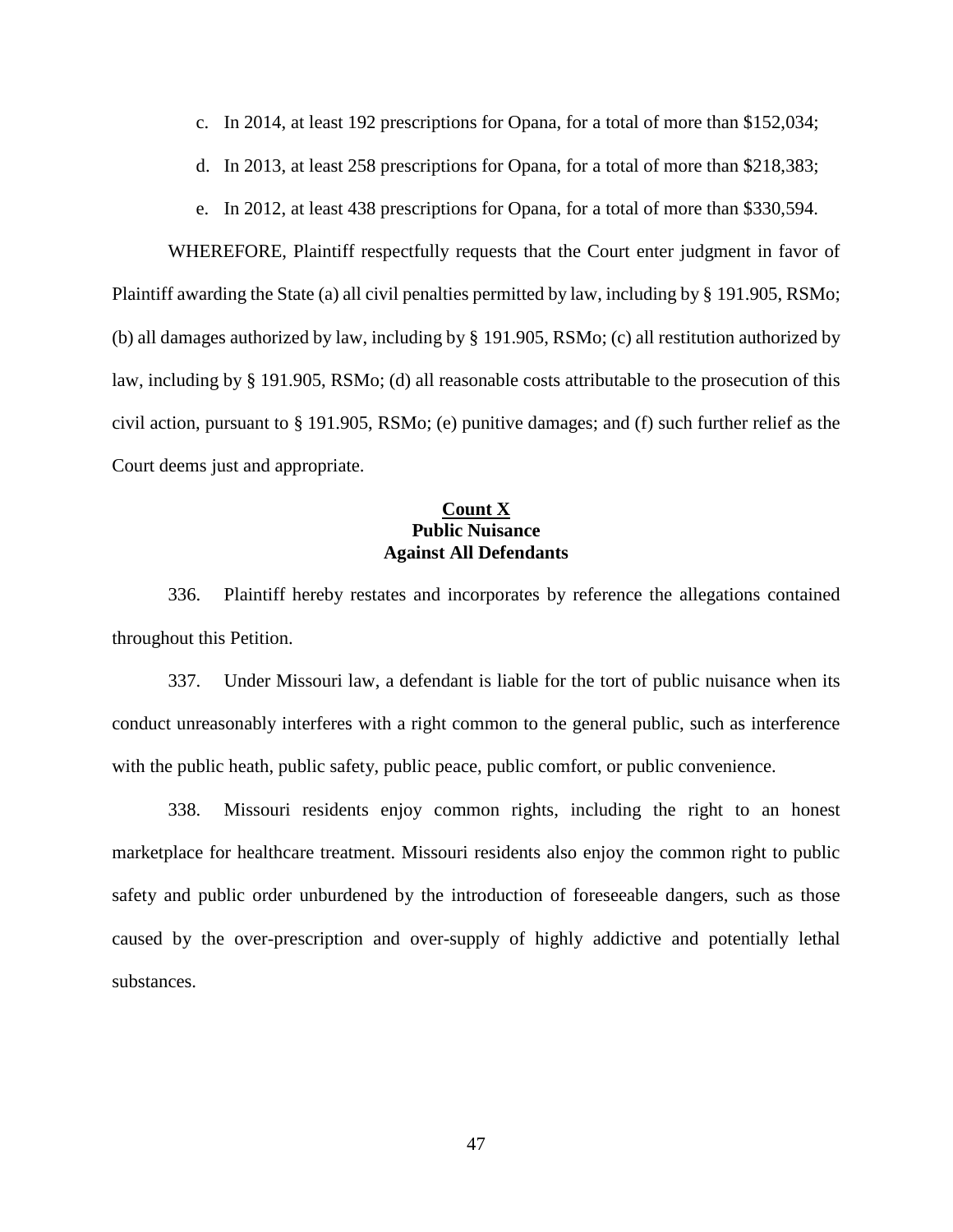339. Each Defendant owed a duty to the public, including Missouri's residents, not to offend, interfere with, or damage the common rights of Missourians through fraudulent, reckless, and negligent actions and omissions.

340. The repeated unlawful and unreasonable acts and omissions of the Defendants, as alleged herein, has been injurious to—and has significantly interfered with—the lives, health, and safety of substantial numbers of Missouri residents, ruining lives and damaging the public order and economy of the State of Missouri.

341. Each Defendant was a substantial participant in creating and proliferating a public nuisance of dependence, addiction, illness, and death. Each Defendant's conduct was a substantial factor in causing the harms alleged herein.

342. Defendants, acting both individually and in concert, created and perpetuated a campaign of deceptive marketing, in which they misled doctors and consumers about the risks of prescription opioids. These actions led directly to an epidemic of opioid addiction and dependence, and substantial long-lasting injury to the State and the public.

343. At all times, each Defendant knew, had reason to know, or should have foreseen the public nuisance created by their ongoing conduct.

344. Defendants' actions caused significant and long-lasting injury in Missouri, both to the State and the public, including: (a) opioid dependence, addiction, overdose, and death; (b) increased and/or unwarranted heath care costs; (c) increased public service costs to manage the harm caused by the opioid epidemic, such as increased foster care costs, and first responder costs incurred by the State and its subdivisions; (d) lost productivity and economic harm due to increased addiction and incarceration; and (e) increased public costs borne by the State in its efforts to abate the opioid crises and support the public interests of health, safety, and welfare.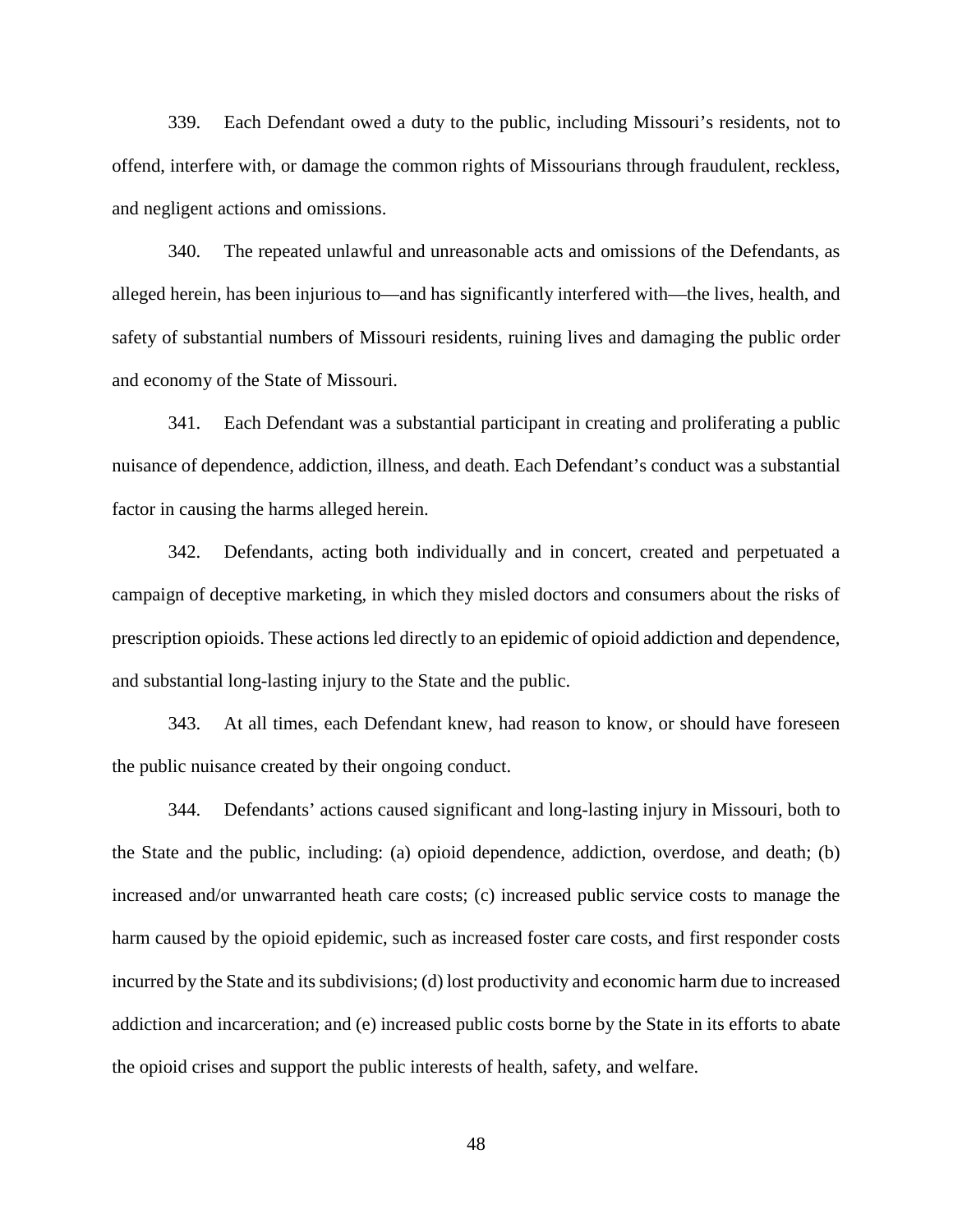345. As a proximate result of Defendants' conduct, the State and its residents have suffered billions of dollars in damages.

346. The conduct of the Defendants was knowing, willful, and in reckless disregard of the rights of the State and its residents. Defendants demonstrated a complete indifference to or conscious disregard for the safety of the public and their conduct was unreasonable in light of the lack of scientific support for their claims, and was reckless in light of the known risks of opioids.

347. Defendants have engaged in a continuing course of conduct. Defendants' unreasonable bad acts—as well as the resulting harm to the health, well-being, safety, comfort, economic interests, and rights of Missouri and its residents—continue unabated.

WHEREFORE, Plaintiff respectfully requests that the Court enter judgment in favor of Plaintiff, jointly and severally against each and every Defendant, as follows: (a) determine that all Defendants created a public nuisance; (b) order that Defendants pay all restitution authorized by law; (c) order that all Defendants abate the nuisance, reimburse the cost of the State's abatement efforts, and pay compensatory damages for harms caused by the nuisance; (d) issue injunctive relief; (e) order that Defendants pay punitive damages; (f) order that Defendants pay all reasonable costs attributable to the prosecution of this civil action; (g) order that Defendants pay prejudgment interest; and (h) order such further relief as the Court deems just and appropriate.

### **Count XI Unjust Enrichment – Payments for Opioids Against All Defendants**

348. Plaintiff hereby restates and incorporates by reference the allegations contained throughout this Petition.

349. As described herein, Defendants made significant false, fraudulent, reckless, and misleading statements and omissions regarding opioid products claiming, among other things, that opioids are medically appropriate and/or medically necessary to treat chronic non-cancer pain.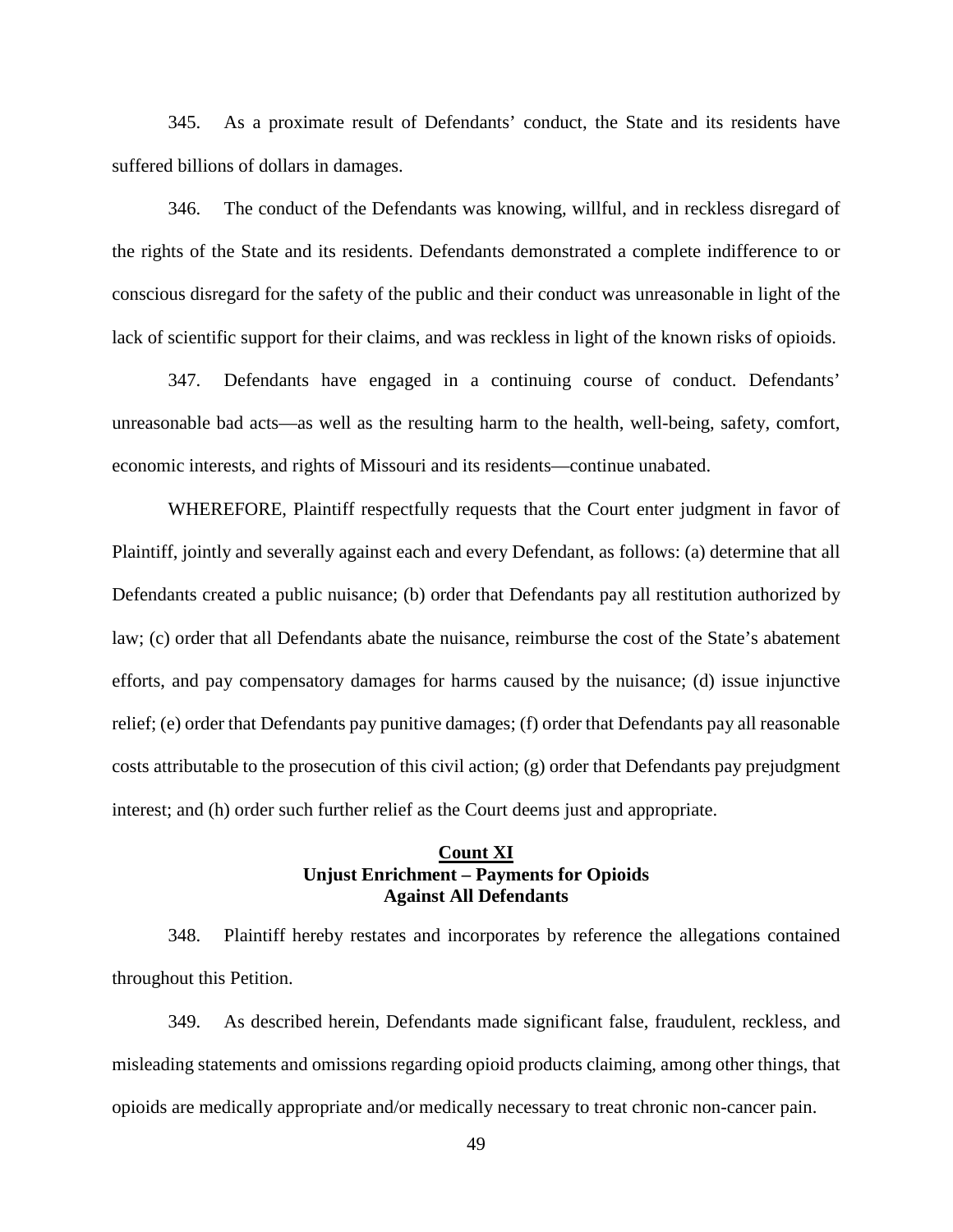350. Defendants made and caused to be made these false statements and false representations in order to increase the prescription of opioid products, reaping substantial and unconscionable profits from this unlawful conduct.

351. The State of Missouri pays medical costs for many Missouri citizens, primarily through MO HealthNet.

352. The State of Missouri made, and Defendants received, significant health care payments as a result of Defendants' misleading omissions, false statements, and false representations.

353. Defendants participated in rebate programs with the MO HealthNet and/or Medicaid programs.

354. As a result of Defendants' omissions, false statements, and false representations, the State of Missouri disbursed significant funds directly and/or indirectly to Defendants, including significant funds relating to opioid prescriptions written for purposes other than the treatment of acute post-surgical pain, cancer treatment, or end-of-life palliative care.

355. Defendants' wrongful conduct caused opioids to be over-prescribed and improperly prescribed. The State made payments for these improper prescriptions. Defendants directly benefitted from and appreciated those payments.

356. Defendants obtained or will obtain income, profits, and other benefits that they otherwise would not have received had they not engaged in the above-described improper conduct and had the State not paid for improper prescriptions.

357. Defendants unjustly enriched themselves at the State's expense and the State lacks an adequate remedy provided by law. In equity and good conscience, it would be unjust for Defendants to retain their unjustly earned income and profits.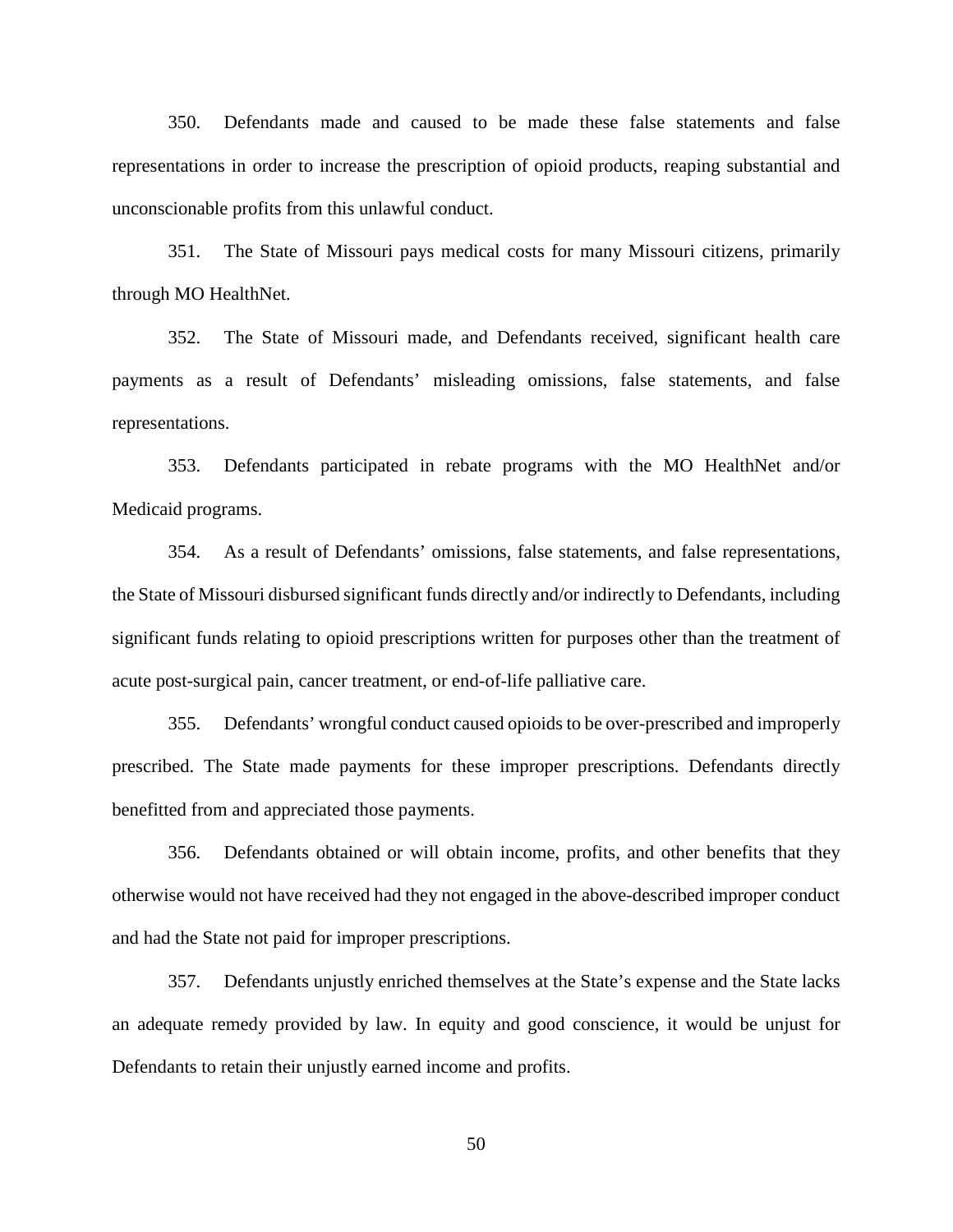358. Defendants have engaged in a continuing course of conduct, one that will continue unabated unless the relief prayed for is granted.

WHEREFORE, the State asks this Court for the following relief: (a) enter judgment, jointly and severally, against each and every Defendant; (b) order disgorgement; (c) order restitution; (d) order Defendants to pay the costs of this action, including, reasonable attorneys' fees; (e) order that Defendants pay prejudgment interest; (f) provide such other and further relief as is warranted by the facts and the law; and (g) For such additional relief as the Court deems equitable.

## **Count XII Unjust Enrichment – Performance of a Duty to the Public Against All Defendants**

359. Plaintiff hereby restates and incorporates by reference the allegations contained throughout this Petition.

360. Defendants' false, fraudulent, reckless, and misleading statements and omissions regarding prescription opioid products created a crisis in Missouri, one that resulted in addiction, dependence, criminality, and death. Defendants reaped substantial and unconscionable profits from this unlawful conduct.

361. Defendants' wrongful conduct resulted in substantial health care and public health needs directly attributable to opioid use and addiction.

362. The State provided extensive services and bore substantial costs in response to the crisis created by Defendants. The State's actions were immediately necessary protect the health, safety, and welfare of its residents.

363. In equity and in fairness, the Defendants have a duty to bear—and should bear the costs borne by the State to protect the health, safety, and welfare of its residents. By avoiding their duty to stand financially responsible for the harm caused by their unlawful conduct,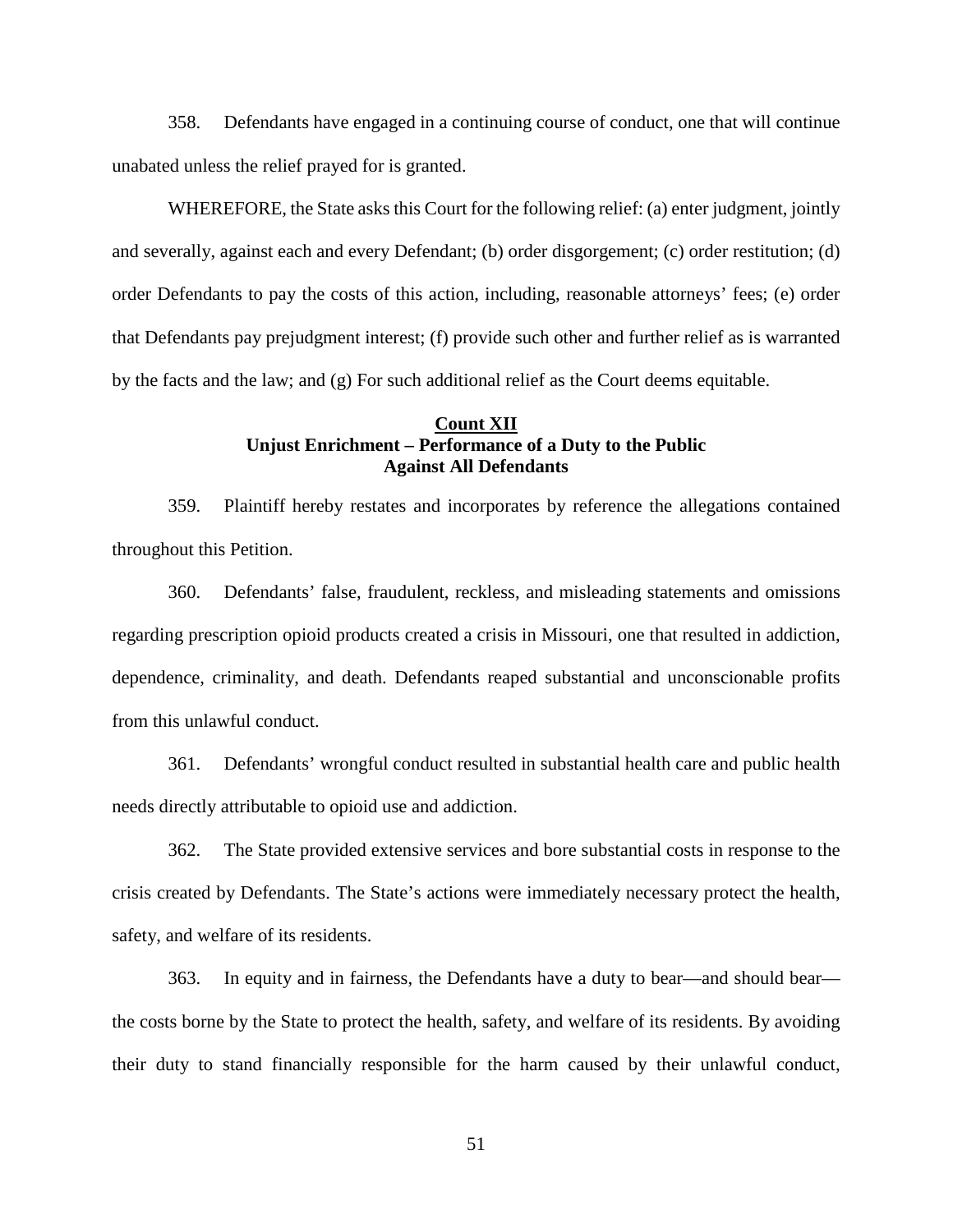Defendants wrongfully forced the State to perform such duties. As a result, the State paid the health care and public service costs that should have been discharged by Defendants.

364. Defendants unjustly enriched themselves by creating an opioid crisis, and the State lacks an adequate remedy provided by law. In equity and good conscience, it would be unjust for Defendants to enrich themselves at the expense of the State and its residents.

365. Defendants have engaged in a continuing course of conduct, one that will continue unabated unless the relief prayed for is granted.

WHEREFORE, the State asks this Court for the following relief: (a) enter judgment, jointly and severally, against each and every Defendant; (b) order disgorgement; (c) order restitution; (d) order Defendants to pay the costs of this action, including, reasonable attorneys' fees; (e) order that Defendants pay prejudgment interest; (f) provide such other and further relief as is warranted by the facts and the law; and (g) For such additional relief as the Court deems equitable.

#### **PRAYER FOR RELIEF**

WHEREFORE, Plaintiff respectfully requests that the Court enter judgment in favor of Plaintiff, and enter an order jointly and severally against each and every Defendant that:

(a) Awards Plaintiff all restitution authorized by law, including by § 407.100, RSMo and § 191.905 RSMo;

- (b) Enters injunctive relief;
- (c) Directs Defendants to disgorge their ill-gotten gains;

(d) Awards Plaintiff all civil penalties authorized by law, including by § 407.100.6, RSMo and §191.905 RSMo;

(e) Awards Plaintiff all actual damages authorized by law, including by § 191.905 RSMo;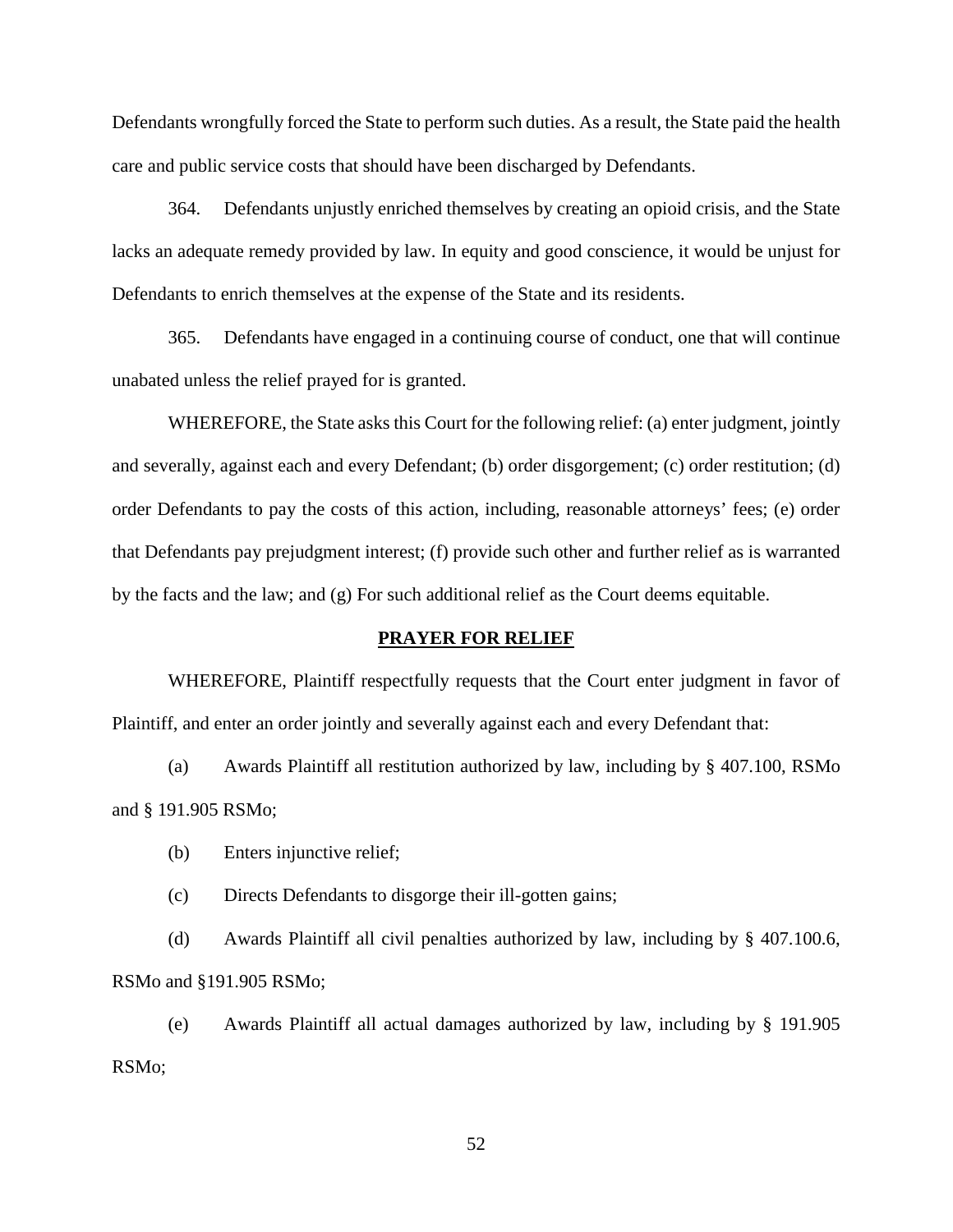- (f) Awards Plaintiffs all direct and consequential damages authorized by law;
- (g) Orders Defendants to abate the public nuisance;

(h) Directs the Defendants to endow an abatement fund with sufficient capital to eliminate the public nuisance they are responsible for creating, exacerbating, and/or perpetuating;

- (i) Enters punitive damages against Defendants;
- (j) Awards Plaintiff all reasonable costs attributable to the prosecution of this civil

action authorized by law, including pursuant to § 191.905, RSMo;

- (k) Awards Plaintiff all pre-judgment interest authorized by law; and
- (l) Awards Plaintiff such further relief as the Court deems just and appropriate.

Respectfully submitted,

## **ERIC S. SCHMITT ATTORNEY GENERAL**

/*s*/ *Jeremiah J. Morgan* Jeremiah J. Morgan, #50387 Deputy Attorney General – Civil Litigation D. John Sauer, #58721 State Solicitor General Justin D. Smith, #63253 Deputy Attorney General – Special Litigation Missouri Attorney General's Office Post Office Box 899 Jefferson City, MO 65102 Tel: (573) 751-8870; Fax: (573) 751-0774 Jeremiah.Morgan@ago.mo.gov John.Sauer@ago.mo.gov Justin.Smith@ago.mo.gov

Amy Haywood, #66555 Chief Counsel – Consumer Protection H. Anthony Relys, #63190 Assistant Attorney General Natalie P. Warner, #56712 Assistant Attorney General Missouri Attorney General's Office